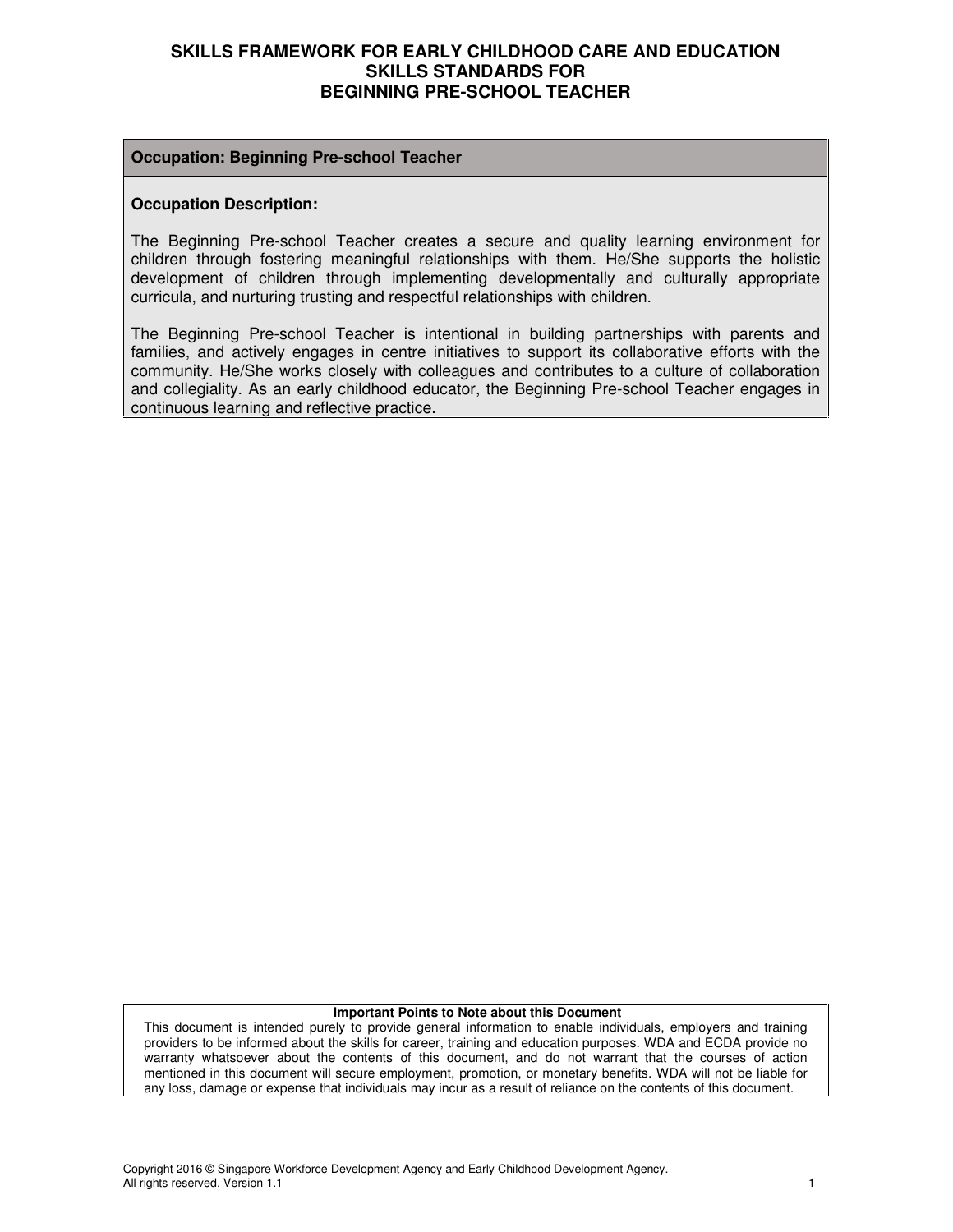The skills expected of the Beginning Pre-school Teacher are summarised below:

| <b>Skill Category*</b>                                |                                              | <b>Skill</b>                                                                                                                            |  |  |
|-------------------------------------------------------|----------------------------------------------|-----------------------------------------------------------------------------------------------------------------------------------------|--|--|
|                                                       | <b>Child Development</b><br>ECC-DCH-3011-1.1 | Apply Understanding of How Children (Birth to Age<br>8) Learn and Develop (Beginning Pre-school<br>Teacher)                             |  |  |
|                                                       | <b>Curriculum and Pedagogy</b>               |                                                                                                                                         |  |  |
| Developing the<br><b>Child</b><br><b>Holistically</b> | ECC-DCH-3012-1.1                             | Evaluate Teaching and Learning Approaches<br>Aligned to Curriculum Frameworks                                                           |  |  |
|                                                       | ECC-DCH-3013-1.1                             | Apply Classroom Management Strategies, and<br>Strategies to Observe and Document Children's<br>Learning                                 |  |  |
|                                                       | ECC-DCH-3014-1.1                             | Inculcate the Core Values of Early Childhood<br>Education Through Classroom Activities and<br>Programmes (Beginning Pre-school Teacher) |  |  |
|                                                       | <b>Learning Environment</b>                  | ECC-DCH-3015-1.1 Set up Quality Learning Environments (Beginning<br>Pre-school Teacher)                                                 |  |  |
|                                                       | <b>Interactions and Relationships</b>        |                                                                                                                                         |  |  |
|                                                       | ECC-DCH-3016-1.1                             | Foster Trusting, Respectful Relationships with<br>Children Through Positive Interactions With Them                                      |  |  |
|                                                       | ECC-DCH-3017-1.1                             | Guide the Development and Enhancement of Self-<br>Awareness, Self-Regulation, Social Awareness and<br>Confidence in Children            |  |  |
|                                                       | <b>Health, Safety and Nutrition</b>          |                                                                                                                                         |  |  |
|                                                       | ECC-DCH-3018-1.1                             | Adhere to Health, Safety, Nutritional and Hygiene<br>Standards and Procedures (Beginning Pre-school<br>Teacher)                         |  |  |
|                                                       | <b>Family and Community Partnerships</b>     |                                                                                                                                         |  |  |
| Collaborating<br>with Families                        | ECC-CFC-3003-1.1                             | Establish Home-centre Partnerships (Beginning Pre-<br>school Teacher)                                                                   |  |  |
| and Community                                         | ECC-CFC-3004-1.1                             | Engage in Collaborative Projects with Community<br>Stakeholders (Beginning Pre-school Teacher)                                          |  |  |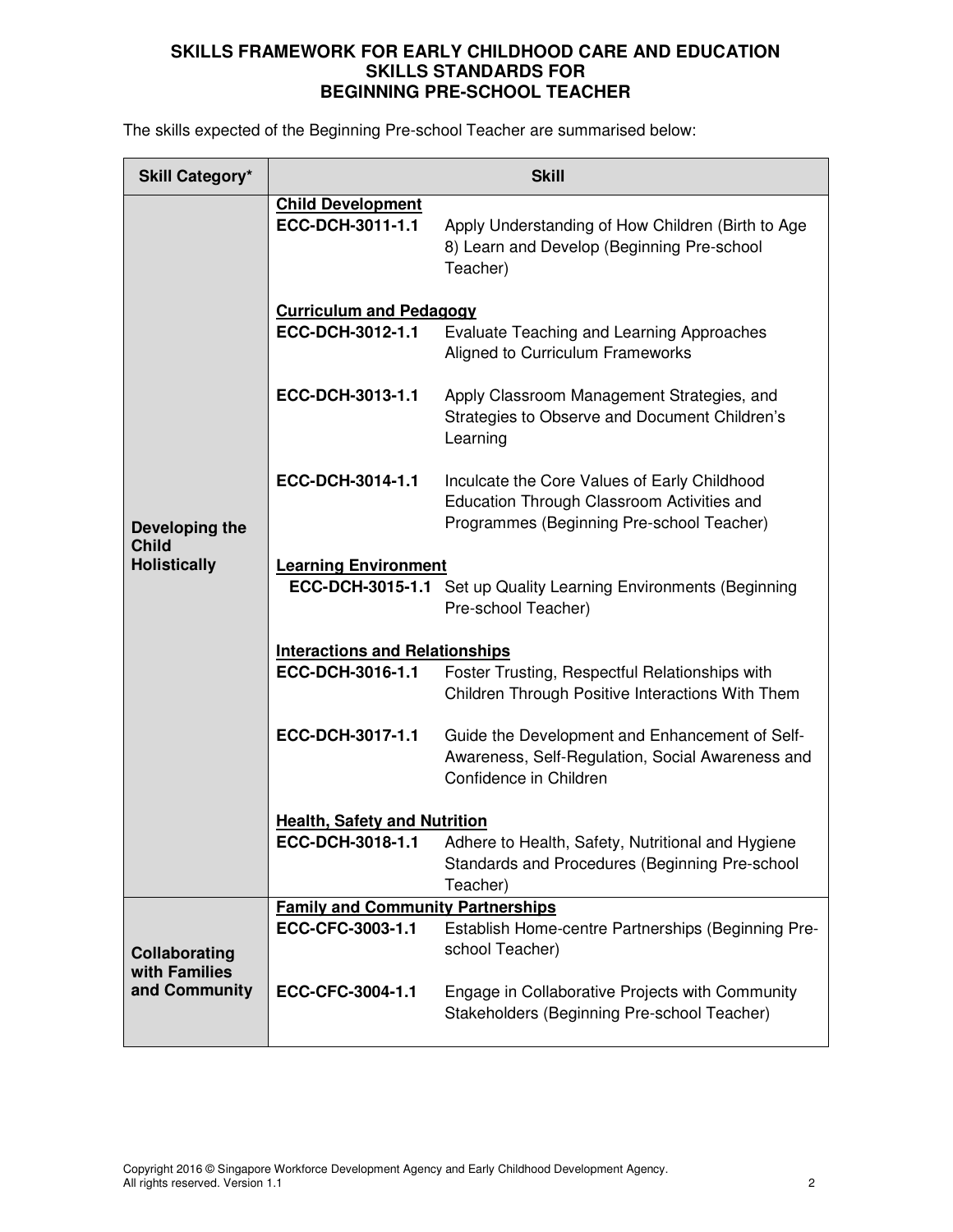| <b>Skill Category*</b>            | <b>Skill</b>                          |                                                   |  |  |
|-----------------------------------|---------------------------------------|---------------------------------------------------|--|--|
|                                   | <b>Professional Mastery</b>           |                                                   |  |  |
|                                   | ECC-BPC-3003-1.1                      | Engage in Continuous Learning and Reflective      |  |  |
| <b>Building</b>                   |                                       | Practice (Beginning Pre-school Teacher)           |  |  |
| <b>Professional</b>               |                                       |                                                   |  |  |
| <b>Capacity</b>                   | <b>Professional Values and Ethics</b> |                                                   |  |  |
|                                   | ECC-BPC-3004-1.1                      | Demonstrate Ethical Behaviour and Professionalism |  |  |
|                                   |                                       | (Beginning Pre-school Teacher)                    |  |  |
|                                   |                                       |                                                   |  |  |
|                                   | <b>Teamwork and Collaboration</b>     |                                                   |  |  |
|                                   | ECC-BOC-3004-1.1                      | Collaborate With Colleagues to Foster Positive    |  |  |
|                                   |                                       | <b>Workplace Relations (Beginning Pre-school</b>  |  |  |
|                                   |                                       | Teacher)                                          |  |  |
| <b>Building</b>                   |                                       |                                                   |  |  |
| Organisational<br><b>Capacity</b> | ECC-BOC-3005-1.1                      | Engage in Centre Initiatives and Programmes       |  |  |
|                                   |                                       |                                                   |  |  |
|                                   | <b>Visioning and Planning</b>         |                                                   |  |  |
|                                   | ECC-BOC-3006-1.1                      | Demonstrate Understanding of the Centre's Vision, |  |  |
|                                   |                                       | Mission and Values (Beginning Pre-school Teacher) |  |  |

\* The definition of the ECCE Skill Category can be found in Annex 1.

The required performance needed to demonstrate achievement of each skill is further developed in terms of the 5 domains (Knowledge and Analysis, Application and Adaptation, Innovation and Value Creation, Social Intelligence and Ethics, and Learning to Learn), and the critical circumstances and contexts that the skill may be demonstrated (Range of Application). The detailed definitions of the 5 domains can be found in Annex 1.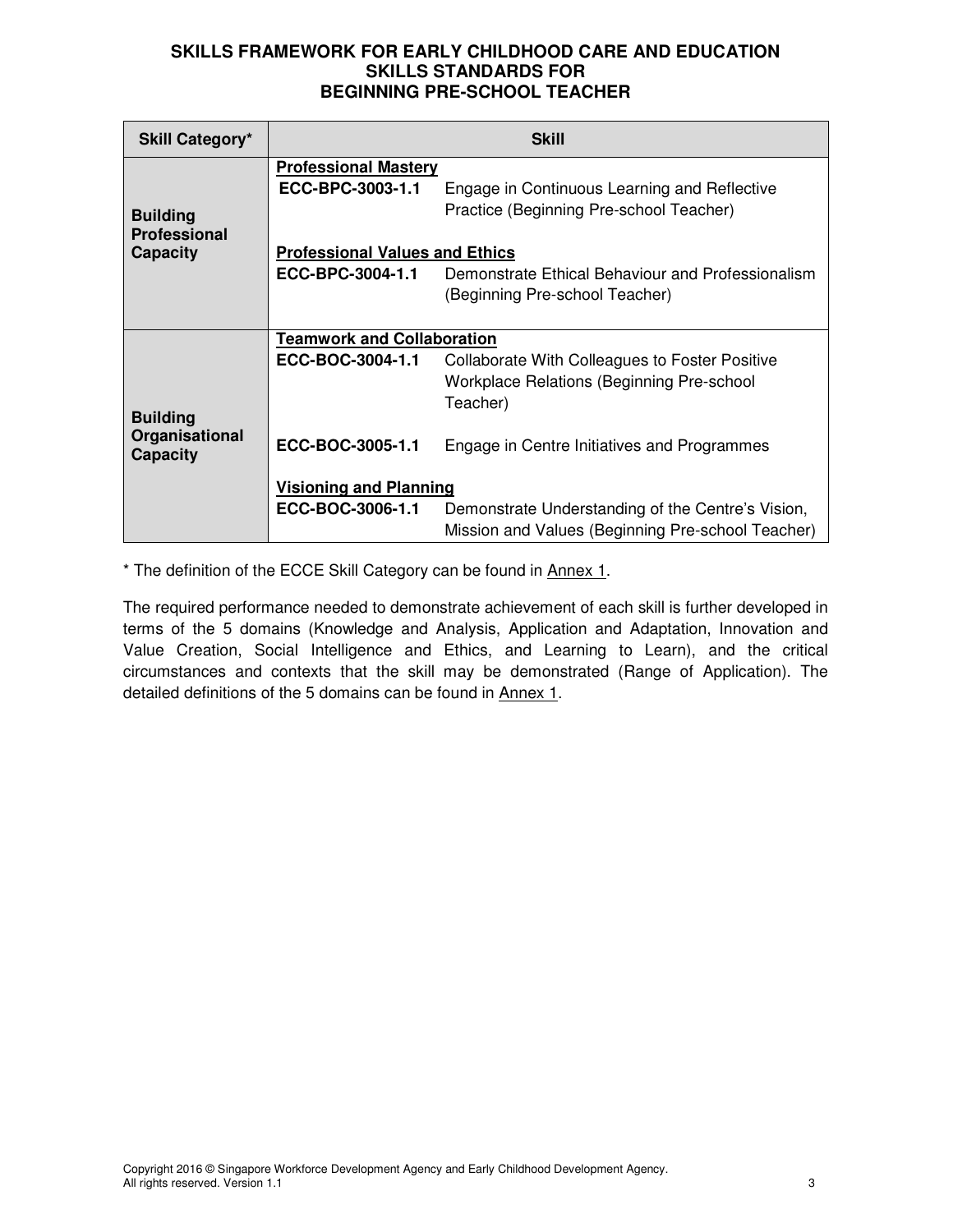| <b>Skill Code</b>                                                                                                                                                                                                                                           | ECC-DCH-3011-1.1                                                                                                                                                                                                                                                                                                                                                                                                                                                                                                                                                      | <b>Skill Category</b>                           | Developing the Child<br>Holistically                                                                                                                                                                       |
|-------------------------------------------------------------------------------------------------------------------------------------------------------------------------------------------------------------------------------------------------------------|-----------------------------------------------------------------------------------------------------------------------------------------------------------------------------------------------------------------------------------------------------------------------------------------------------------------------------------------------------------------------------------------------------------------------------------------------------------------------------------------------------------------------------------------------------------------------|-------------------------------------------------|------------------------------------------------------------------------------------------------------------------------------------------------------------------------------------------------------------|
|                                                                                                                                                                                                                                                             |                                                                                                                                                                                                                                                                                                                                                                                                                                                                                                                                                                       | <b>Skill Sub-Category</b><br>(where applicable) | <b>Child Development</b>                                                                                                                                                                                   |
| <b>Skill</b>                                                                                                                                                                                                                                                | <b>Develop (Beginning Pre-school Teacher)</b>                                                                                                                                                                                                                                                                                                                                                                                                                                                                                                                         |                                                 | Apply Understanding of How Children (Birth to Age 8) Learn and                                                                                                                                             |
| <b>Skill Description</b>                                                                                                                                                                                                                                    | This skill describes the ability to apply contemporary theories and<br>literature to support the growth, well-being, learning and development of<br>each child. It also includes the ability to guide and adapt teaching and<br>learning practice by applying understanding of developmental stages of<br>children birth to age 8 and acknowledging that all children have different<br>strengths and learning abilities.                                                                                                                                             |                                                 |                                                                                                                                                                                                            |
| Knowledge and<br><b>Analysis</b><br>It refers to gathering,<br>cognitive processing,<br>integration and inspection<br>of facts and information<br>required to perform the<br>work tasks and activities.                                                     | The ability to understand:<br>Developmental theories<br>Different areas of children's growth and development<br>$\bullet$<br>Expected milestones (developmental stages) across different areas of<br>$\bullet$<br>children's growth and development<br>Factors that contribute to children's growth, well-being, learning and<br>$\bullet$<br>development<br>Strengths-based views on the differences between typical and atypical<br>$\bullet$<br>development and learning (birth to age 8)<br>The relevant curriculum frameworks utilised in Singapore<br>$\bullet$ |                                                 |                                                                                                                                                                                                            |
| <b>Application and</b><br><b>Adaptation</b><br>It refers to the ability to<br>perform the work tasks<br>and activities required of<br>the occupation, and the<br>ability to react to and<br>manage the changes at<br>work.                                  | The ability to:<br>$\bullet$<br>8 to guide practice<br>child                                                                                                                                                                                                                                                                                                                                                                                                                                                                                                          |                                                 | Apply understanding of developmental stages of children birth to age<br>Apply understanding of contemporary theories and literature to<br>support the growth, well-being, learning and development of each |
| <b>Innovation and</b><br><b>Value Creation</b><br>It refers to the ability to<br>generate purposive ideas<br>to improve work<br>pertormance and/or<br>enhance business values<br>that are aligned to<br>organisational goals.<br><b>Social Intelligence</b> | N/A<br>The ability to:                                                                                                                                                                                                                                                                                                                                                                                                                                                                                                                                                |                                                 |                                                                                                                                                                                                            |
| and Ethics<br>It refers to the ability to<br>use affective factors in<br>leadership, relationship<br>and diversity<br>management guided by<br>professional codes of<br>ethics.                                                                              | development of children                                                                                                                                                                                                                                                                                                                                                                                                                                                                                                                                               |                                                 | Maintain confidentiality with regards to information on atypical                                                                                                                                           |
| <b>Learning to Learn</b><br>It refers to the ability to<br>develop and improve<br>one's self within and<br>outside of one's area of<br>work.                                                                                                                | N/A                                                                                                                                                                                                                                                                                                                                                                                                                                                                                                                                                                   |                                                 |                                                                                                                                                                                                            |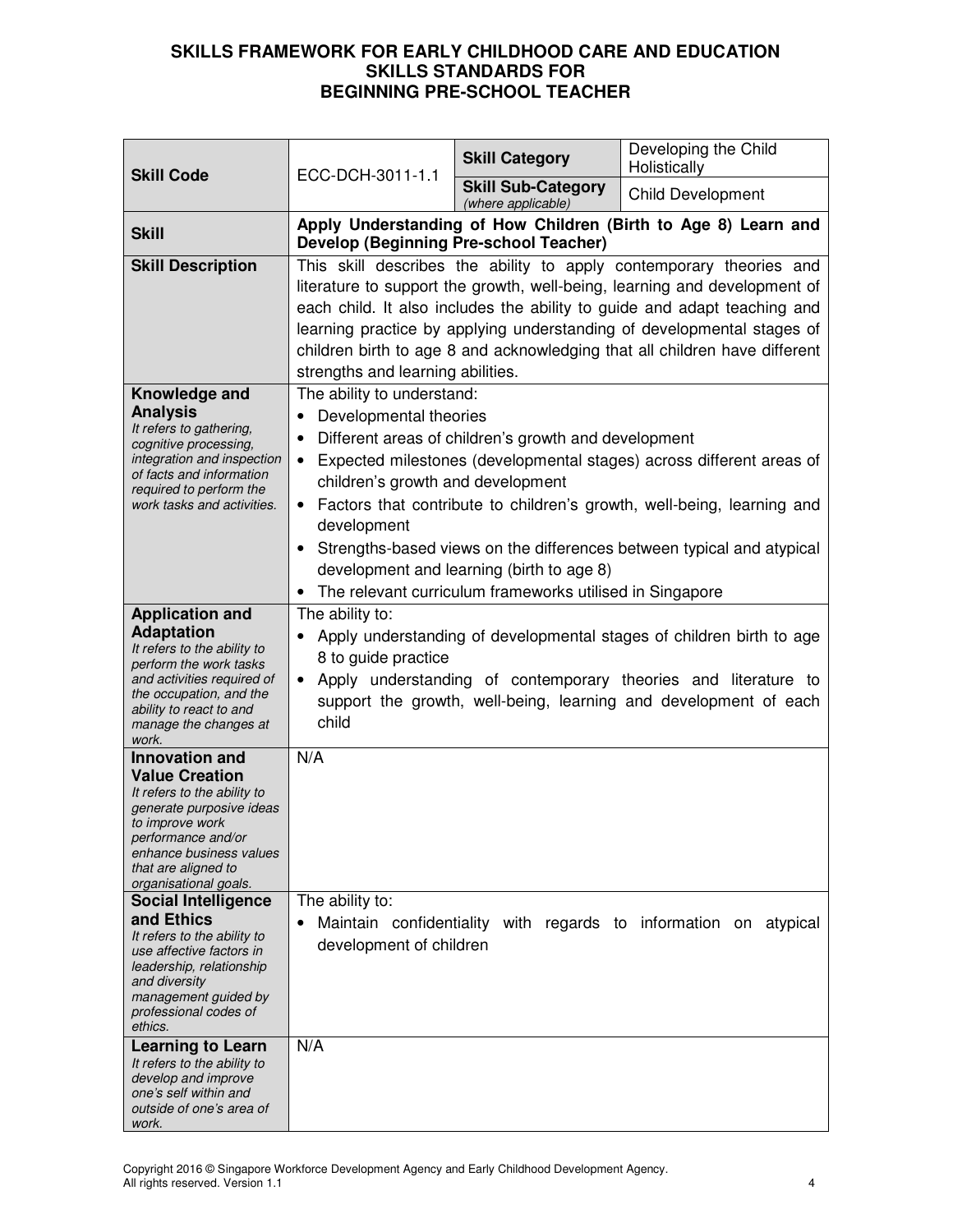| Range of                                       | Developmental theories may include, but are not limited to:              |  |  |  |
|------------------------------------------------|--------------------------------------------------------------------------|--|--|--|
| <b>Application</b>                             | Bioecological Systems Theory (Bronfenbrenner)                            |  |  |  |
| (where applicable)                             | Cognitive Development Theory (Bruner, Piaget)<br>٠                       |  |  |  |
| It refers to the critical<br>circumstances and |                                                                          |  |  |  |
| contexts that the skill                        | Maturationist Theory (Gessell, Rosseau)<br>٠                             |  |  |  |
| may be demonstrated.                           | Psychoanalytical Theory (Erikson)<br>$\bullet$                           |  |  |  |
|                                                | Sociocultural Theory (Vygotsky)<br>٠                                     |  |  |  |
|                                                | Theory of Multiple Intelligences (Gardner)                               |  |  |  |
|                                                |                                                                          |  |  |  |
|                                                | Different areas of children's growth and development must include:       |  |  |  |
|                                                | Physical development                                                     |  |  |  |
|                                                |                                                                          |  |  |  |
|                                                | Cognitive development                                                    |  |  |  |
|                                                | Social-emotional development                                             |  |  |  |
|                                                |                                                                          |  |  |  |
|                                                | Expected milestones (developmental stages) must include:                 |  |  |  |
|                                                | Birth and Infancy                                                        |  |  |  |
|                                                | Toddlerhood                                                              |  |  |  |
|                                                |                                                                          |  |  |  |
|                                                | Pre-school                                                               |  |  |  |
|                                                | Early School-Going Age (up to 8)                                         |  |  |  |
|                                                |                                                                          |  |  |  |
|                                                | Factors that contribute to children's growth, well-being, learning and   |  |  |  |
|                                                | development may include, but are not limited to:                         |  |  |  |
|                                                | Individual characteristics (e.g. temperament, personality,)              |  |  |  |
|                                                | Family (e.g. pertinent medical history, family background, home          |  |  |  |
|                                                | environment)                                                             |  |  |  |
|                                                | Community                                                                |  |  |  |
|                                                |                                                                          |  |  |  |
|                                                | • Language and Culture                                                   |  |  |  |
|                                                |                                                                          |  |  |  |
|                                                | Strengths-based views on the differences between typical and atypical    |  |  |  |
|                                                | development and learning may include, but are not limited to:            |  |  |  |
|                                                | Understanding that children's learning is dynamic, complex and           |  |  |  |
|                                                | holistic                                                                 |  |  |  |
|                                                | Understanding that children demonstrate their learning in different      |  |  |  |
|                                                | ways                                                                     |  |  |  |
|                                                | Starting with what is present (rather than absent), and writing about    |  |  |  |
|                                                | what works for the child                                                 |  |  |  |
|                                                |                                                                          |  |  |  |
|                                                | Acknowledging that all children have strengths and abilities, and grow   |  |  |  |
|                                                | and develop from their strengths and abilities                           |  |  |  |
|                                                |                                                                          |  |  |  |
|                                                | Relevant Curriculum Frameworks must include:                             |  |  |  |
|                                                | Nurturing Early Learners (NEL) Framework                                 |  |  |  |
|                                                |                                                                          |  |  |  |
|                                                | While young children's physical growth and development may be            |  |  |  |
|                                                | predictable, their other developmental needs may be less so. Child       |  |  |  |
|                                                | development theories provide foundational understanding, but in reality, |  |  |  |
|                                                | the nature of development is largely determined by the above-mentioned   |  |  |  |
|                                                | factors, and that individual differences frequently exist and require    |  |  |  |
|                                                |                                                                          |  |  |  |
|                                                | teachers to be observant, thoughtful and responsive.                     |  |  |  |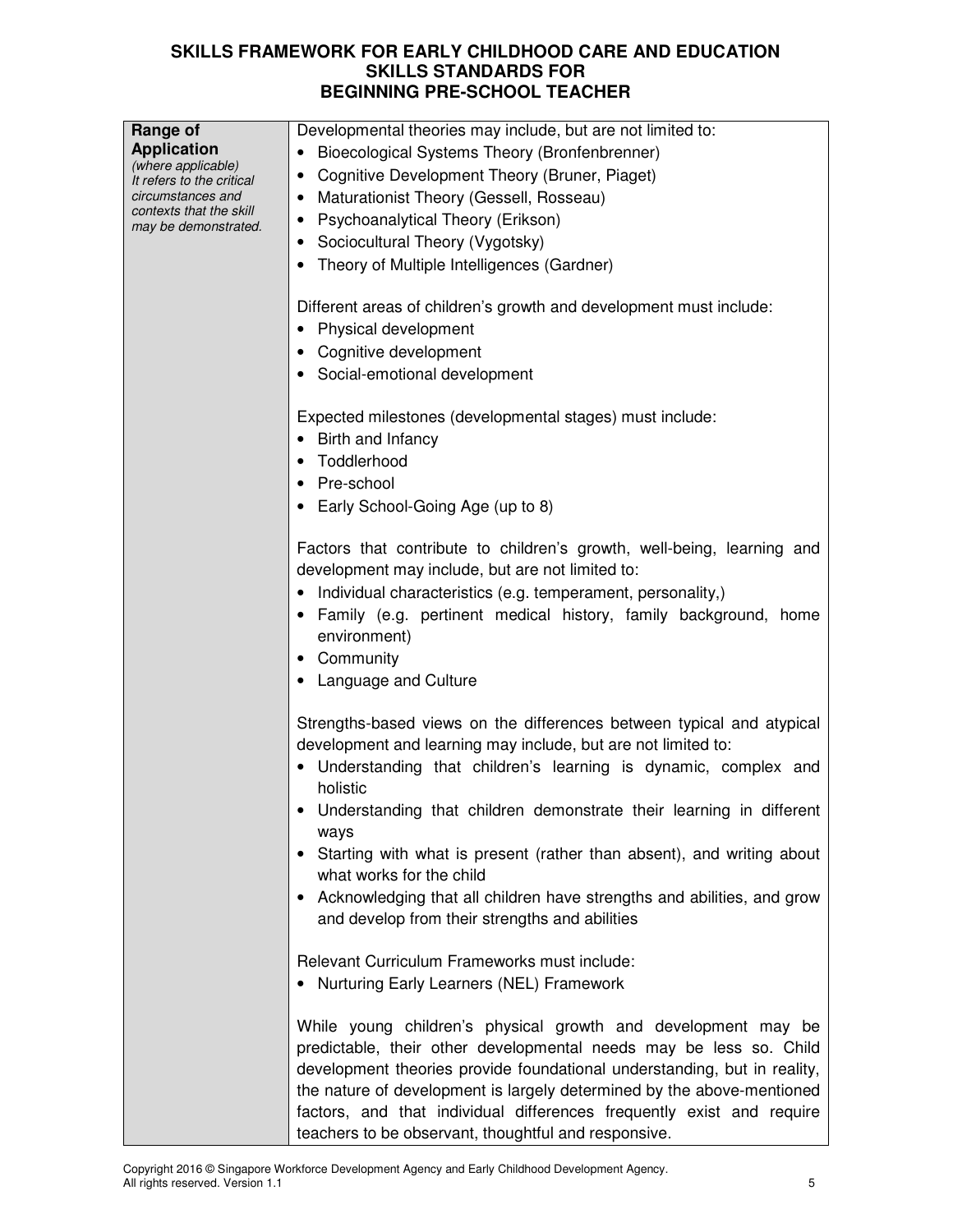| ECC-DCH-3012-1.1<br><b>Skill Code</b>                                                                                                                                                                                                                                                                                                                                                                                                  |                                                                                                                                                                                                                                                                                                                                                                                                                                                                                                                                                                                                               | <b>Skill Category</b>                                                                                                                                                | Developing the Child<br>Holistically                                                                                                                                                                                                                                                      |
|----------------------------------------------------------------------------------------------------------------------------------------------------------------------------------------------------------------------------------------------------------------------------------------------------------------------------------------------------------------------------------------------------------------------------------------|---------------------------------------------------------------------------------------------------------------------------------------------------------------------------------------------------------------------------------------------------------------------------------------------------------------------------------------------------------------------------------------------------------------------------------------------------------------------------------------------------------------------------------------------------------------------------------------------------------------|----------------------------------------------------------------------------------------------------------------------------------------------------------------------|-------------------------------------------------------------------------------------------------------------------------------------------------------------------------------------------------------------------------------------------------------------------------------------------|
|                                                                                                                                                                                                                                                                                                                                                                                                                                        |                                                                                                                                                                                                                                                                                                                                                                                                                                                                                                                                                                                                               | <b>Skill Sub-Category</b><br>(where applicable)                                                                                                                      | Curriculum and Pedagogy                                                                                                                                                                                                                                                                   |
| <b>Skill</b>                                                                                                                                                                                                                                                                                                                                                                                                                           | <b>Frameworks</b>                                                                                                                                                                                                                                                                                                                                                                                                                                                                                                                                                                                             |                                                                                                                                                                      | Evaluate Teaching and Learning Approaches Aligned to Curriculum                                                                                                                                                                                                                           |
| <b>Skill Description</b>                                                                                                                                                                                                                                                                                                                                                                                                               | This skill describes the ability to evaluate the effectiveness of teaching<br>and learning approaches by applying interpretation of observations and<br>documentation of children's learning, applying knowledge of foundations<br>of effective teaching and learning approaches and collaborating with<br>colleagues. It also includes applying understanding of each child and of<br>group dynamics to identify and implement appropriate teaching and<br>learning approaches.                                                                                                                              |                                                                                                                                                                      |                                                                                                                                                                                                                                                                                           |
| Knowledge and<br><b>Analysis</b><br>It refers to gathering,<br>cognitive processing,<br>integration and inspection<br>of facts and information<br>required to perform the<br>work tasks and activities.                                                                                                                                                                                                                                | The ability to understand:<br>Early childhood pedagogy<br>Foundations of effective teaching and learning approaches<br>A range of teaching and learning approaches<br>The relevant curriculum frameworks utilised in Singapore<br>$\bullet$<br>Strategies to interpret observations and documentation of children's<br>learning<br>Dynamics of groups of children within the class<br>$\bullet$<br>Strategies to implement a curriculum that builds the foundation for<br>children to achieve the key stage outcomes of pre-school Education,<br>as described in the Nurturing Early Learners (NEL) Framework |                                                                                                                                                                      |                                                                                                                                                                                                                                                                                           |
| <b>Application and</b><br><b>Adaptation</b><br>It refers to the ability to<br>perform the work tasks<br>and activities required of<br>the occupation, and the<br>ability to react to and<br>manage the changes at<br>work.                                                                                                                                                                                                             | The ability to:<br>foster children's learning                                                                                                                                                                                                                                                                                                                                                                                                                                                                                                                                                                 | approaches to ensure children's learning<br>learning to refine teaching and learning approaches<br>children to identify appropriate teaching and learning approaches | Apply knowledge of foundations of effective teaching and learning<br>• Apply and integrate a range of teaching and learning approaches to<br>Apply interpretations of observations and documentation of children's<br>Apply understanding of each child and the dynamics of the groups of |
| Innovation and<br><b>Value Creation</b><br>It refers to the ability to<br>generate purposive ideas<br>to improve work<br>performance and/or<br>enhance business values<br>that are aligned to<br>organisational goals.<br><b>Social Intelligence</b><br>and Ethics<br>It refers to the ability to<br>use affective factors in<br>leadership, relationship<br>and diversity<br>management guided by<br>professional codes of<br>ethics. | N/A<br>The ability to:<br>learning approaches<br>$\bullet$<br>learning approaches                                                                                                                                                                                                                                                                                                                                                                                                                                                                                                                             |                                                                                                                                                                      | Collaborate with colleagues to assess effectiveness of teaching and<br>Communicate with families to assess effectiveness of teaching and                                                                                                                                                  |

Copyright 2016 © Singapore Workforce Development Agency and Early Childhood Development Agency. All rights reserved. Version 1.1 6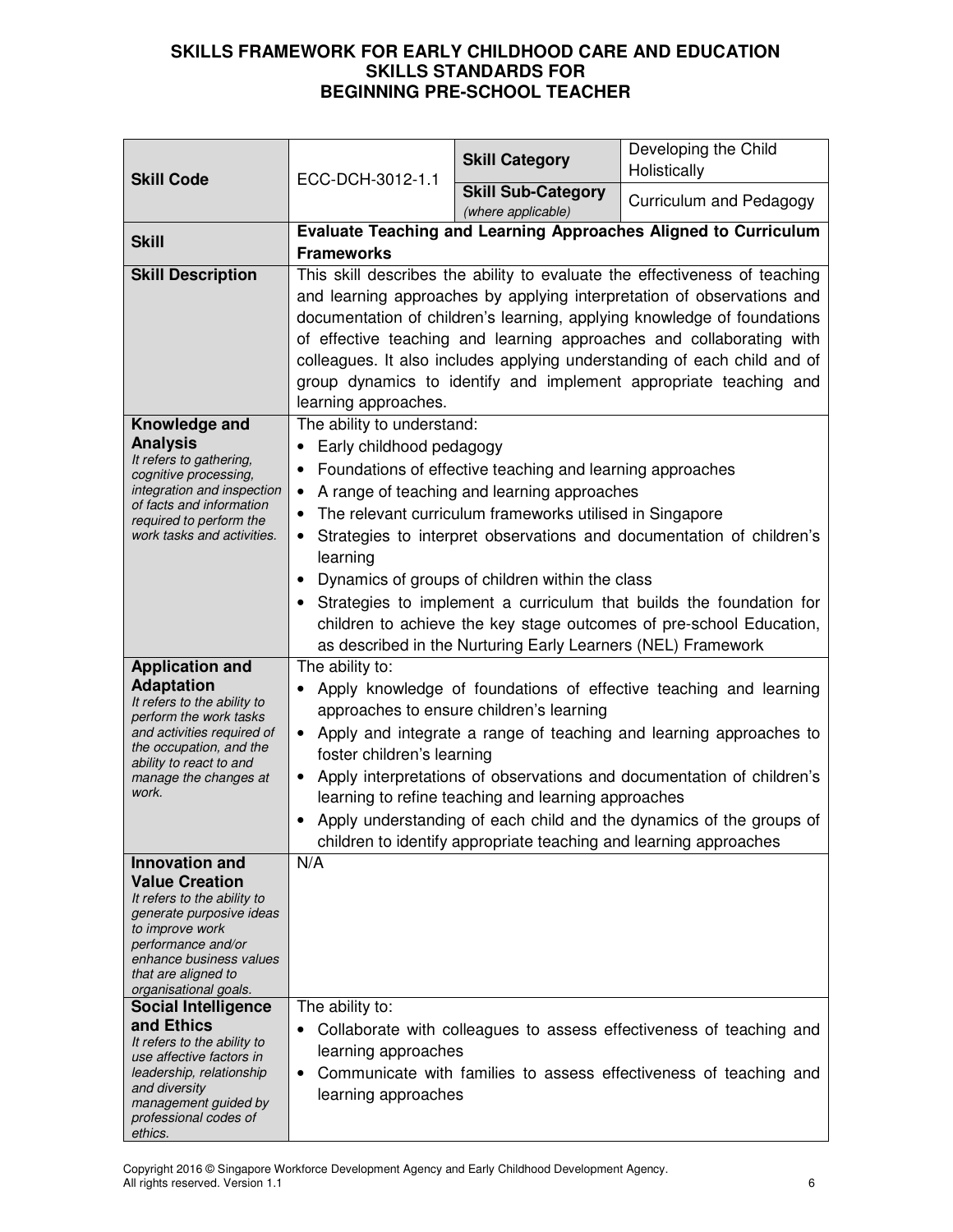| <b>Learning to Learn</b><br>It refers to the ability to<br>develop and improve<br>one's self within and<br>outside of one's area of<br>work.              | N/A                                                                                                                                                                                                                                                                                                                                                                                                                                                                                                                                                                                                                                                                                                                                                                                                                                                                                                                               |
|-----------------------------------------------------------------------------------------------------------------------------------------------------------|-----------------------------------------------------------------------------------------------------------------------------------------------------------------------------------------------------------------------------------------------------------------------------------------------------------------------------------------------------------------------------------------------------------------------------------------------------------------------------------------------------------------------------------------------------------------------------------------------------------------------------------------------------------------------------------------------------------------------------------------------------------------------------------------------------------------------------------------------------------------------------------------------------------------------------------|
| Range of<br><b>Application</b><br>(where applicable)<br>It refers to the critical<br>circumstances and<br>contexts that the skill<br>may be demonstrated. | Foundations of effective teaching and learning approaches must include,<br>but are not limited to:<br>Understanding of children's prior knowledge<br>Understanding of children's developmental stages<br>The learning dispositions as encapsulated in the acronym PRAISE<br>Perserverance<br>$\Omega$<br>Reflectiveness<br>$\circ$<br>Appreciation<br>O<br>Inventiveness<br>$\circ$<br>Sense of wonder and curiosity<br>$\circ$<br>Engagement<br>$\circ$<br>Applying iTeach principles in the planning, designing, implementation<br>and evaluation of meaningful and relevant learning experiences for<br>children<br>Integrated approach to learning<br>$\circ$<br>Teachers as facilitators of learning<br>$\circ$<br>Engaging children in learning through purposeful play<br>O<br>Authentic learning through quality interactions<br>O<br>Children as constructors of knowledge<br>$\circ$<br>Holistic development<br>$\circ$ |
|                                                                                                                                                           | Teaching and learning approaches must include, but are not limited to:<br>Child-directed play and learning<br>Guided learning<br>Teacher-directed learning<br>Relevant Curriculum Frameworks must include:<br>Nurturing Early Learners (NEL) Framework<br>Nurturing Early Learners (NEL) Framework for Mother Tongue<br>Languages<br>The key stage outcomes of pre-school education are:<br>Know what is right and what is wrong<br>Be willing to share and take turns with others<br>Be able to relate to other<br>Be curious and able to explore<br>Be able to listen and speak with understanding<br>Be comfortable and happy with themselves<br>Have developed physical co-ordination, healthy habits, participate in<br>and enjoy a variety of arts experience                                                                                                                                                               |

• Love their families, friends, teachers and school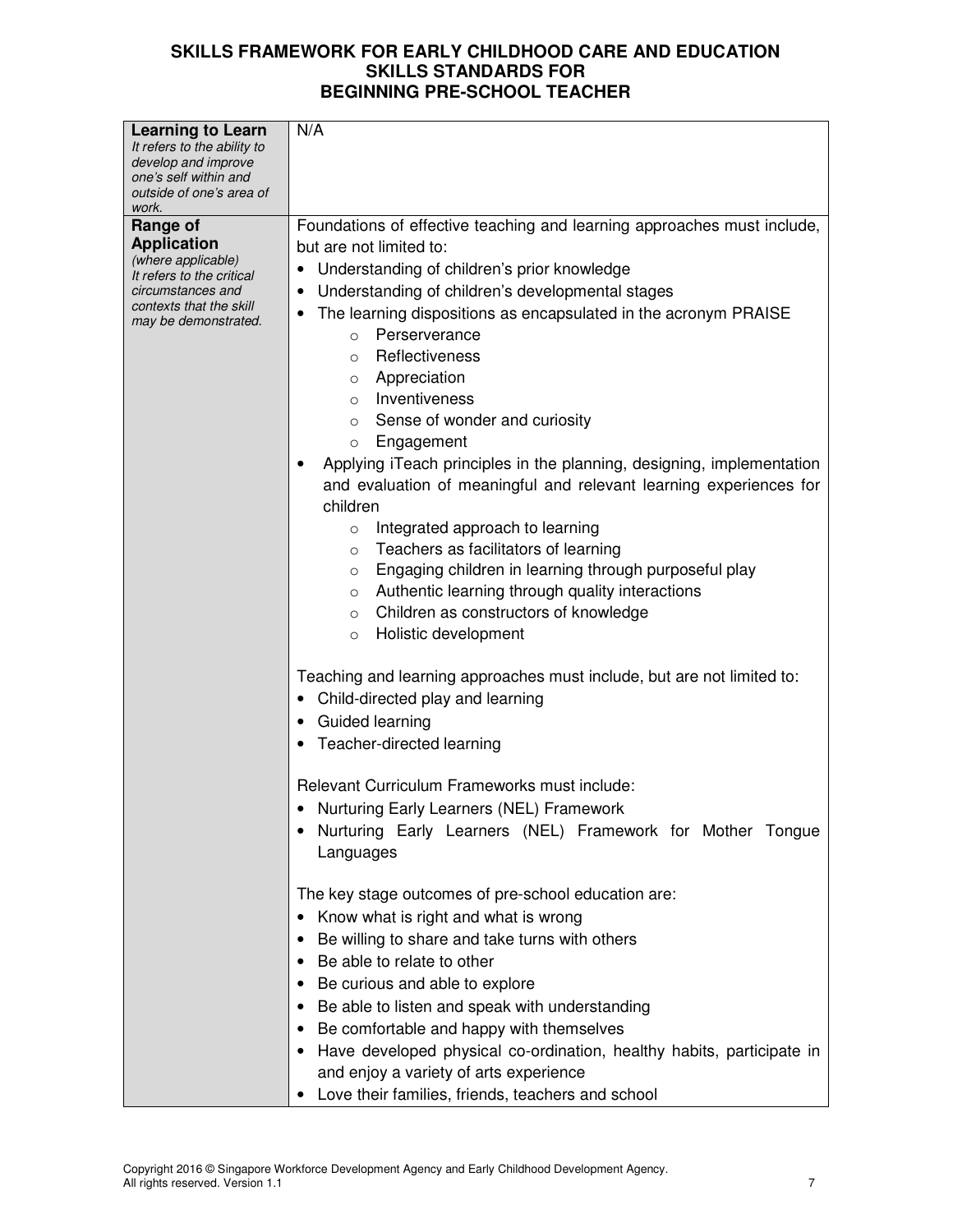| <b>Skill Code</b>                                                                                                                                                                                                             | ECC-DCH-3013-1.1                                                                                                                                                                                                                                                                                                                                                                                                                                                                                                                                                                   | <b>Skill Category</b>                                                                                                                     | Developing the Child<br>Holistically                                                                                                                                                                                                            |  |
|-------------------------------------------------------------------------------------------------------------------------------------------------------------------------------------------------------------------------------|------------------------------------------------------------------------------------------------------------------------------------------------------------------------------------------------------------------------------------------------------------------------------------------------------------------------------------------------------------------------------------------------------------------------------------------------------------------------------------------------------------------------------------------------------------------------------------|-------------------------------------------------------------------------------------------------------------------------------------------|-------------------------------------------------------------------------------------------------------------------------------------------------------------------------------------------------------------------------------------------------|--|
|                                                                                                                                                                                                                               |                                                                                                                                                                                                                                                                                                                                                                                                                                                                                                                                                                                    | <b>Skill Sub-Category</b><br>(where applicable)                                                                                           | Curriculum and Pedagogy                                                                                                                                                                                                                         |  |
| <b>Skill</b>                                                                                                                                                                                                                  |                                                                                                                                                                                                                                                                                                                                                                                                                                                                                                                                                                                    | <b>Observe and Document Children's Learning</b>                                                                                           | Apply Classroom Management Strategies, and Strategies to                                                                                                                                                                                        |  |
| <b>Skill Description</b>                                                                                                                                                                                                      | This skill describes the ability to utilise observations and documentations<br>learning and development, to gain an<br>children's<br>οf<br>in-depth<br>understanding of each child, develop appropriate activities and create an<br>environment that is conducive to teaching and learning. It also includes<br>responding to questions from colleagues and families about children's<br>behaviour, maintaining confidentiality of young children and their families<br>and collaborating with colleagues to assess impact of observation and<br>documentation techniques adopted. |                                                                                                                                           |                                                                                                                                                                                                                                                 |  |
| Knowledge and<br><b>Analysis</b><br>It refers to gathering,<br>cognitive processing,<br>integration and inspection<br>of facts and information<br>required to perform the<br>work tasks and activities.                       | The ability to understand:<br>Classroom management strategies<br>$\bullet$<br>٠<br>Types of observation techniques<br>$\bullet$<br>children's learning<br>Approaches<br>to<br>documentations of children's learning<br>and their families                                                                                                                                                                                                                                                                                                                                          | different areas of children's growth and development<br>The importance of observing and documenting children's learning<br>analyse<br>and | Theories and expected milestones (developmental stages) across<br>The purpose of different types of observation and documentation of<br>interpret<br>observations<br>and<br>The importance of maintaining the confidentiality of young children |  |
| <b>Application and</b><br><b>Adaptation</b><br>It refers to the ability to<br>perform the work tasks<br>and activities required of<br>the occupation, and the<br>ability to react to and<br>manage the changes at<br>work.    | The ability to:<br>$\bullet$<br>$\bullet$<br>development to inform practice                                                                                                                                                                                                                                                                                                                                                                                                                                                                                                        | that is conducive to teaching and learning<br>Gain an in-depth understanding of each child<br>on observations of children in the group    | Apply classroom management strategies to create an environment<br>Utilise observations and documentation of children's learning and<br>Support the planning process and develop appropriate activities based                                    |  |
| <b>Innovation and</b><br><b>Value Creation</b><br>It refers to the ability to<br>generate purposive ideas<br>to improve work<br>performance and/or<br>enhance business values<br>that are aligned to<br>organisational goals. | N/A<br>The ability to:                                                                                                                                                                                                                                                                                                                                                                                                                                                                                                                                                             |                                                                                                                                           |                                                                                                                                                                                                                                                 |  |
| <b>Social Intelligence</b><br>and Ethics<br>It refers to the ability to<br>use affective factors in<br>leadership, relationship<br>and diversity<br>management guided by                                                      | behaviour or refer to appropriate staff<br>$\bullet$                                                                                                                                                                                                                                                                                                                                                                                                                                                                                                                               | Maintain the confidentiality of young children and their families                                                                         | Respond to questions from colleagues and families about children's<br>Collaborate with colleagues to assess observation and documentation                                                                                                       |  |

Copyright 2016 © Singapore Workforce Development Agency and Early Childhood Development Agency. All rights reserved. Version 1.1 8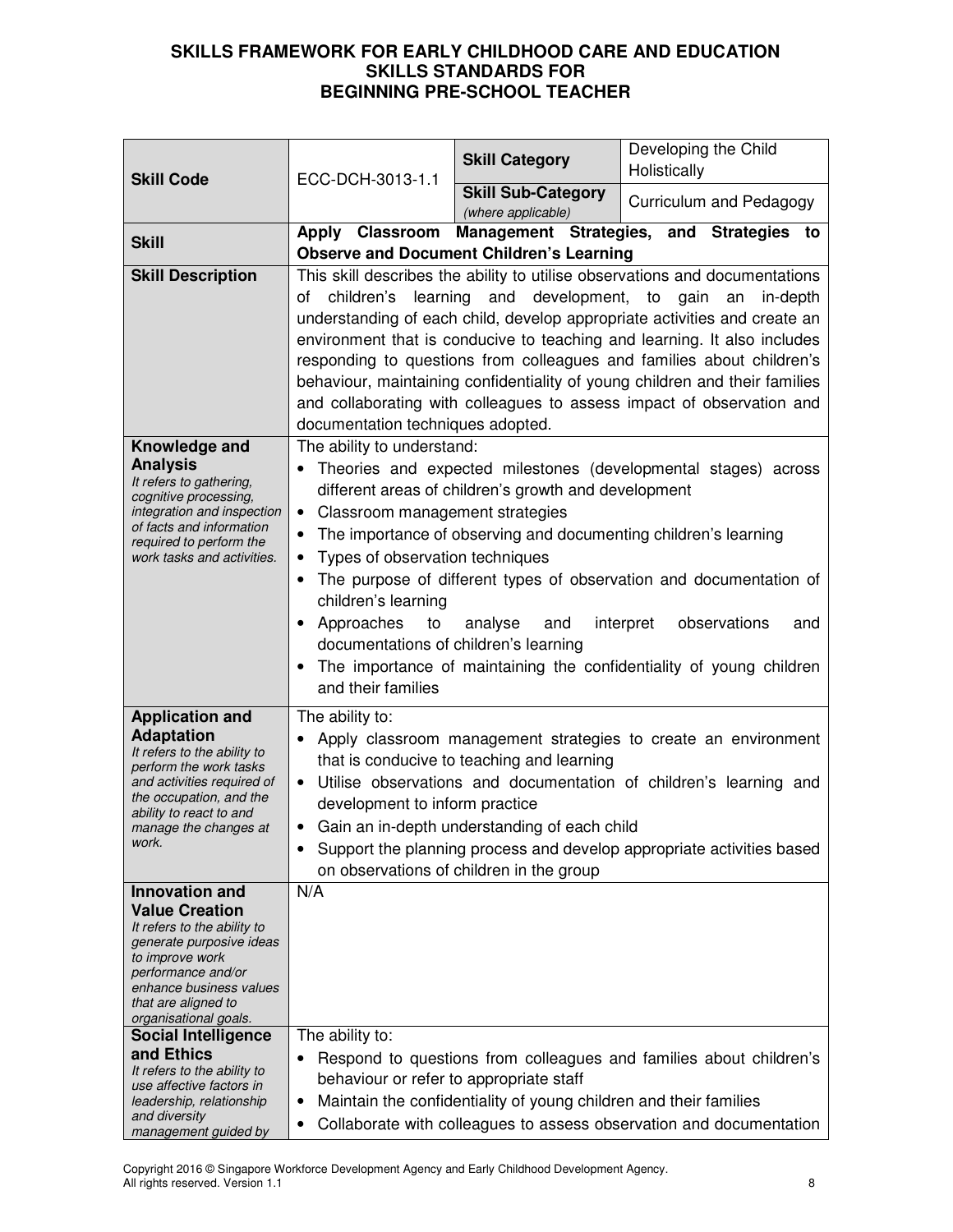| professional codes of<br>ethics.                                                                                                                          | techniques                                                                                                                                                                                                                                                                                                                                                                                                                                                                                                                                                                                                                                                                                                                                                                                                                                                                                                                                                                                                                                                                                                                                                                                                                            |
|-----------------------------------------------------------------------------------------------------------------------------------------------------------|---------------------------------------------------------------------------------------------------------------------------------------------------------------------------------------------------------------------------------------------------------------------------------------------------------------------------------------------------------------------------------------------------------------------------------------------------------------------------------------------------------------------------------------------------------------------------------------------------------------------------------------------------------------------------------------------------------------------------------------------------------------------------------------------------------------------------------------------------------------------------------------------------------------------------------------------------------------------------------------------------------------------------------------------------------------------------------------------------------------------------------------------------------------------------------------------------------------------------------------|
| <b>Learning to Learn</b><br>It refers to the ability to<br>develop and improve<br>one's self within and<br>outside of one's area of<br>work.              | The ability to:<br>Reflect on and evaluate observations and documentations                                                                                                                                                                                                                                                                                                                                                                                                                                                                                                                                                                                                                                                                                                                                                                                                                                                                                                                                                                                                                                                                                                                                                            |
| Range of<br><b>Application</b><br>(where applicable)<br>It refers to the critical<br>circumstances and<br>contexts that the skill<br>may be demonstrated. | Classroom management strategies may include, but are not limited to:<br>Proactively teaching children how to manage their emotions<br>Establishing and teaching clear rules and routines<br>Organising the environment<br>٠<br>Being aware of what is happening and intervening when necessary<br>Planning transitions<br>Using visual cues<br>Using incidental and spontaneous situations as teaching opportunities<br>Types of observation of children's learning may include, but are not<br>limited to:<br>Anecdotal and running records<br>Time and event sampling<br>Checklists<br>Observing while participating in an experience with children<br>Types of documentation of children's learning may include, but are not<br>limited to:<br>Samples of child's work (e.g. drawings, early writings)<br>Learning stories<br>Photographs<br>Audio/video recording<br>Discussions with family and other caregivers<br>Portfolios<br>Maintaining the confidentiality of young children and their families may<br>include, but are not limited to:<br>• Ensuring<br>families<br>provided<br>informed<br>have<br>consent<br>for<br>photography/videography<br>Utilising discretion when discussing observations with family and other |
|                                                                                                                                                           | caregivers<br>Ensuring observations and documentations are kept in a secure<br>location, and not removed from the centre                                                                                                                                                                                                                                                                                                                                                                                                                                                                                                                                                                                                                                                                                                                                                                                                                                                                                                                                                                                                                                                                                                              |
|                                                                                                                                                           | In-depth understanding of each child may include but is not limited to:<br>Life experience<br>Temperament<br>Interests, skills and talents<br>Cultural and language background                                                                                                                                                                                                                                                                                                                                                                                                                                                                                                                                                                                                                                                                                                                                                                                                                                                                                                                                                                                                                                                        |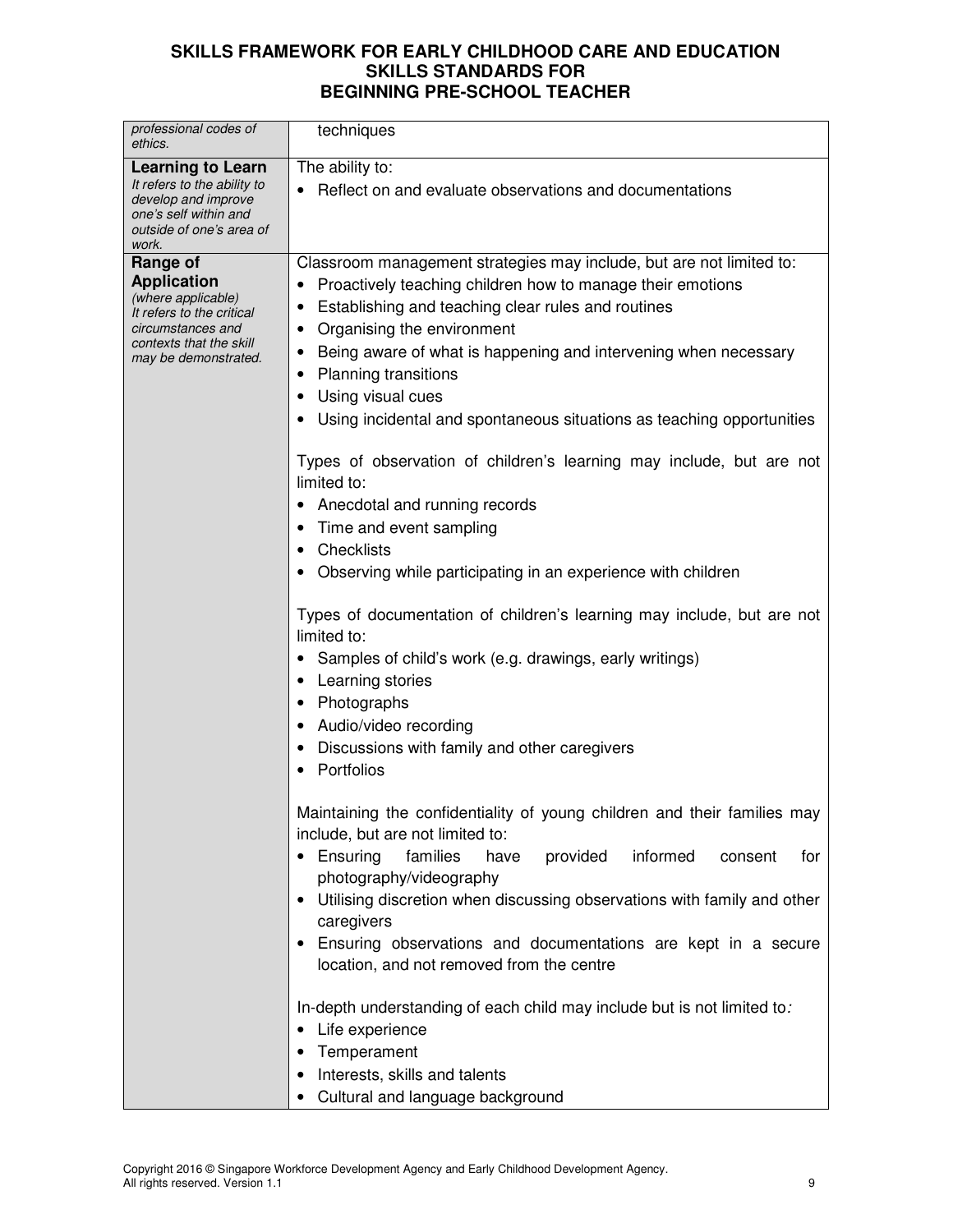|                                                                                                                                                                                                                               |                                                                                                                                                                                                                                                                                                              | <b>Skill Category</b>                                                                    | Developing the Child<br>Holistically                                                                                                |
|-------------------------------------------------------------------------------------------------------------------------------------------------------------------------------------------------------------------------------|--------------------------------------------------------------------------------------------------------------------------------------------------------------------------------------------------------------------------------------------------------------------------------------------------------------|------------------------------------------------------------------------------------------|-------------------------------------------------------------------------------------------------------------------------------------|
| <b>Skill Code</b>                                                                                                                                                                                                             | ECC-DCH-3014-1.1                                                                                                                                                                                                                                                                                             | <b>Skill Sub-Category</b><br>(where applicable)                                          | Curriculum and Pedagogy                                                                                                             |
| <b>Skill</b>                                                                                                                                                                                                                  | Teacher)                                                                                                                                                                                                                                                                                                     |                                                                                          | Inculcate the Core Values of Early Childhood Education Through<br>Classroom Activities and Programmes (Beginning Pre-school         |
| <b>Skill Description</b>                                                                                                                                                                                                      | This skill describes the ability to plan and implement child-centric<br>activities that inculcate the core values of early childhood education.                                                                                                                                                              |                                                                                          |                                                                                                                                     |
| Knowledge and<br><b>Analysis</b><br>It refers to gathering,<br>cognitive processing,<br>integration and inspection<br>of facts and information<br>required to perform the<br>work tasks and activities.                       | The ability to understand:<br>Core values of early childhood education (as outlined in the relevant<br>curriculum framewords utilised in Singapore)<br>Strategies to design and implement classroom activities and<br>$\bullet$<br>programmes that inculcate the core values of early childhood<br>education |                                                                                          |                                                                                                                                     |
| <b>Application and</b><br><b>Adaptation</b><br>It refers to the ability to<br>perform the work tasks<br>and activities required of<br>the occupation, and the<br>ability to react to and<br>manage the changes at<br>work.    | The ability to:<br>Plan and implement child-centric activities that inculcate the core<br>values of early childhood education                                                                                                                                                                                |                                                                                          |                                                                                                                                     |
| <b>Innovation and</b><br><b>Value Creation</b><br>It refers to the ability to<br>generate purposive ideas<br>to improve work<br>performance and/or<br>enhance business values<br>that are aligned to<br>organisational goals. | The ability to:<br>childhood education                                                                                                                                                                                                                                                                       |                                                                                          | Contribute to the planning and implementation of child-centric<br>activities and programmes that inculcate the core values of early |
| <b>Social Intelligence</b><br>and Ethics<br>It refers to the ability to<br>use affective factors in<br>leadership, relationship<br>and diversity<br>management guided by<br>professional codes of<br>ethics.                  | The ability to:<br>education                                                                                                                                                                                                                                                                                 |                                                                                          | Collaborate with colleagues to plan and implement child-centric<br>programmes that inculcate the core values of early childhood     |
| <b>Learning to Learn</b><br>It refers to the ability to<br>develop and improve<br>one's self within and<br>outside of one's area of<br>work.                                                                                  | N/A                                                                                                                                                                                                                                                                                                          |                                                                                          |                                                                                                                                     |
| Range of<br><b>Application</b><br>(where applicable)<br>It refers to the critical<br>circumstances and<br>contexts that the skill<br>may be demonstrated.                                                                     |                                                                                                                                                                                                                                                                                                              | Relevant Curriculum Frameworks must include:<br>Nurturing Early Learners (NEL) Framework |                                                                                                                                     |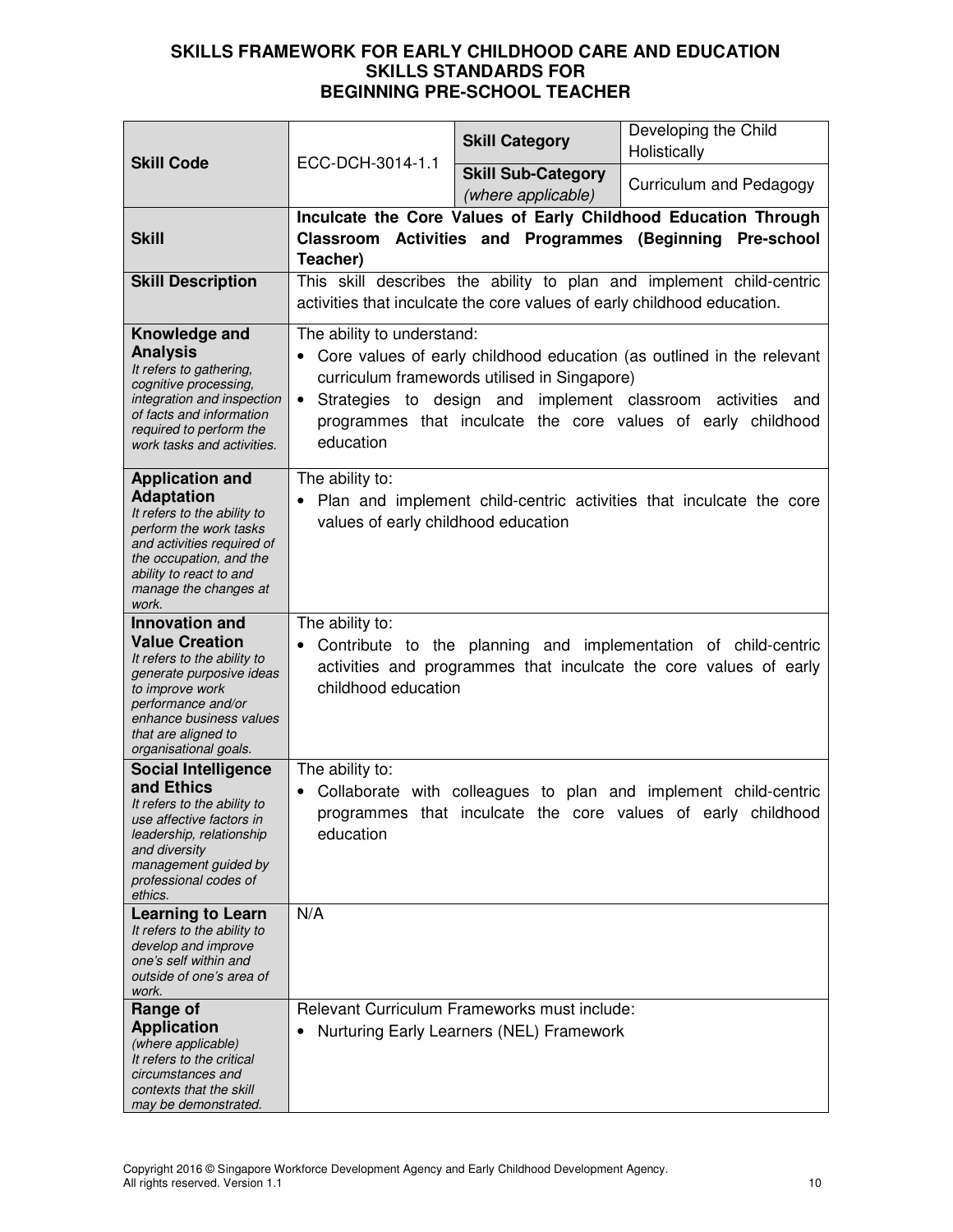| <b>Skill Code</b>                                                                                                                                                                                                             | ECC-DCH-3015-1.1                                                                                                                                                                                                                                                                                                                                                                                                                                                                                                                                                  | <b>Skill Category</b>                                                                                                                                                                                                                                                                                                                 | Developing the Child<br>Holistically                                                                                                                                                                                                                                                |
|-------------------------------------------------------------------------------------------------------------------------------------------------------------------------------------------------------------------------------|-------------------------------------------------------------------------------------------------------------------------------------------------------------------------------------------------------------------------------------------------------------------------------------------------------------------------------------------------------------------------------------------------------------------------------------------------------------------------------------------------------------------------------------------------------------------|---------------------------------------------------------------------------------------------------------------------------------------------------------------------------------------------------------------------------------------------------------------------------------------------------------------------------------------|-------------------------------------------------------------------------------------------------------------------------------------------------------------------------------------------------------------------------------------------------------------------------------------|
|                                                                                                                                                                                                                               |                                                                                                                                                                                                                                                                                                                                                                                                                                                                                                                                                                   | <b>Skill Sub-Category</b><br>(where applicable)                                                                                                                                                                                                                                                                                       | Learning Environment                                                                                                                                                                                                                                                                |
| <b>Skill</b>                                                                                                                                                                                                                  | Teacher)                                                                                                                                                                                                                                                                                                                                                                                                                                                                                                                                                          |                                                                                                                                                                                                                                                                                                                                       | Set Up Quality Learning Environments (Beginning Pre-school                                                                                                                                                                                                                          |
| <b>Skill Description</b>                                                                                                                                                                                                      | This skill describes the ability to set up the learning environment<br>purposefully, through interpretation of observations and documentation to<br>provide engaging, stimulating and challenging learning experiences that<br>support integrated learning and the curriculum. It also includes<br>collaboration with colleagues to set up quality learning environments, the<br>use of appropriate learning resources to provide developmentally-<br>appropriate choices for children, and research on latest strategies to<br>enhance the learning environment. |                                                                                                                                                                                                                                                                                                                                       |                                                                                                                                                                                                                                                                                     |
| Knowledge and<br><b>Analysis</b><br>It refers to gathering,<br>cognitive processing,<br>integration and inspection<br>of facts and information<br>required to perform the<br>work tasks and activities.                       | The ability to understand:<br>Interests of children<br>Types of learning environments<br>$\circ$<br>$\circ$<br>$\circ$<br>curriculum<br>learning                                                                                                                                                                                                                                                                                                                                                                                                                  | Developmental stages of children from birth to age 8<br>Physical environment (both indoor and outdoor)<br>Temporal environment<br>Interactional environment<br>Features of a quality learning environment<br>A range of developmentally appropriate learning resources<br>The relationship between the types of learning environments | Strategies to set up a quality learning environment that supports the<br>Strategies to interpret observations and documentation of children's                                                                                                                                       |
| <b>Application and</b><br><b>Adaptation</b><br>It refers to the ability to<br>perform the work tasks<br>and activities required of<br>the occupation, and the<br>ability to react to and<br>manage the changes at<br>work.    | The ability to:<br>children's learning<br>٠                                                                                                                                                                                                                                                                                                                                                                                                                                                                                                                       | stimulating and challenging learning experiences<br>(including opportunities to explore the natural environment)<br>developmentally appropriate choices for children<br>Create a learning environment that supports integrated learning                                                                                               | Design the learning environment purposefully to provide engaging,<br>• Provide children with frequent and regular access to the outdoors<br>Utilise developmentally appropriate learning resources to foster<br>Utilise interpretation of observations and documentation to provide |
| <b>Innovation and</b><br><b>Value Creation</b><br>It refers to the ability to<br>generate purposive ideas<br>to improve work<br>performance and/or<br>enhance business values<br>that are aligned to<br>organisational goals. | N/A                                                                                                                                                                                                                                                                                                                                                                                                                                                                                                                                                               |                                                                                                                                                                                                                                                                                                                                       |                                                                                                                                                                                                                                                                                     |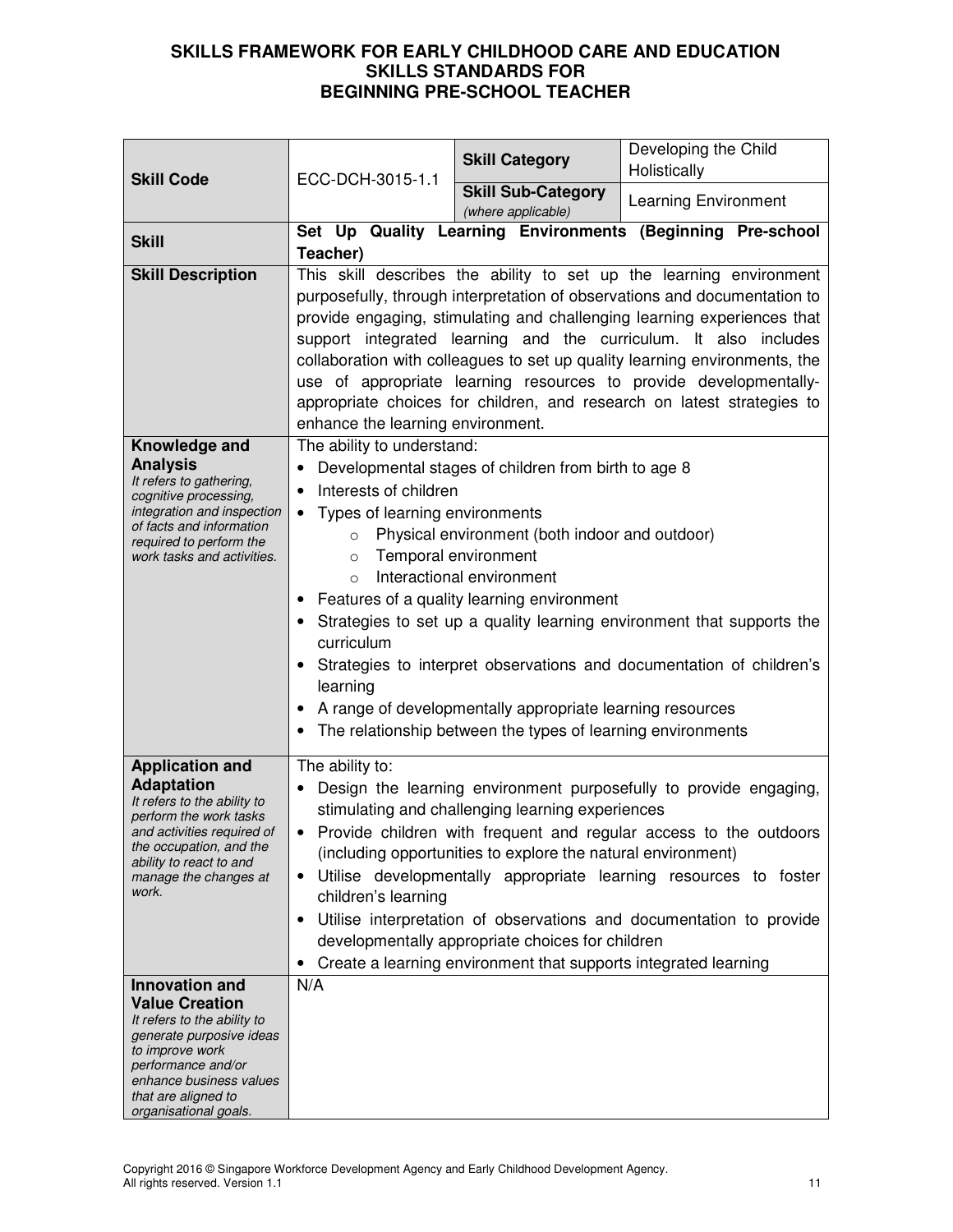| <b>Social Intelligence</b>                                                                                                                                          | The ability to:                                                                                                                                                                                                                                                                              |  |  |
|---------------------------------------------------------------------------------------------------------------------------------------------------------------------|----------------------------------------------------------------------------------------------------------------------------------------------------------------------------------------------------------------------------------------------------------------------------------------------|--|--|
| and Ethics<br>It refers to the ability to<br>use affective factors in<br>leadership, relationship<br>and diversity<br>management guided by<br>professional codes of | Collaborate with colleagues to set up quality learning environment                                                                                                                                                                                                                           |  |  |
| ethics.<br><b>Learning to Learn</b>                                                                                                                                 | The ability to:                                                                                                                                                                                                                                                                              |  |  |
| It refers to the ability to<br>develop and improve<br>one's self within and<br>outside of one's area of<br>work.                                                    | Research new ideas to enhance the learning environment                                                                                                                                                                                                                                       |  |  |
| Range of                                                                                                                                                            | Features of a quality learning environment (physical) must include, but                                                                                                                                                                                                                      |  |  |
| <b>Application</b>                                                                                                                                                  | are not limited to:                                                                                                                                                                                                                                                                          |  |  |
| (where applicable)<br>It refers to the critical                                                                                                                     | Safety                                                                                                                                                                                                                                                                                       |  |  |
| circumstances and                                                                                                                                                   | Positioning and flexibility                                                                                                                                                                                                                                                                  |  |  |
| contexts that the skill<br>may be demonstrated.                                                                                                                     | Space and organisation of learning areas                                                                                                                                                                                                                                                     |  |  |
|                                                                                                                                                                     | Aesthetics                                                                                                                                                                                                                                                                                   |  |  |
|                                                                                                                                                                     | Developmentally-appropriate resources                                                                                                                                                                                                                                                        |  |  |
|                                                                                                                                                                     | Adequate storage space                                                                                                                                                                                                                                                                       |  |  |
|                                                                                                                                                                     | Features of a learning environment (temporal) must include, but are not<br>limited to:<br>A daily schedule that is predictable for young children<br>Elements such as transitions, play, small/large group time<br>Flexibility to meet the requirements and interests of individual children |  |  |
|                                                                                                                                                                     | Features of a learning environment (interactional) must include, but are<br>not limited to:                                                                                                                                                                                                  |  |  |
|                                                                                                                                                                     | Responsiveness to the needs of each child                                                                                                                                                                                                                                                    |  |  |
|                                                                                                                                                                     | Sufficient time and space for children to explore and interact with<br>teachers and peers                                                                                                                                                                                                    |  |  |
|                                                                                                                                                                     | Provision of thoughtfully selected resources                                                                                                                                                                                                                                                 |  |  |
|                                                                                                                                                                     | Appropriate and positive guidance techniques                                                                                                                                                                                                                                                 |  |  |
|                                                                                                                                                                     | Predictable daily and/or weekly routines                                                                                                                                                                                                                                                     |  |  |
|                                                                                                                                                                     | <b>Transition activities</b>                                                                                                                                                                                                                                                                 |  |  |
|                                                                                                                                                                     | The relationship between the types of learning environments may<br>include, but is not limited to:<br>The interactional environment being shaped by the<br>physical<br>environment                                                                                                           |  |  |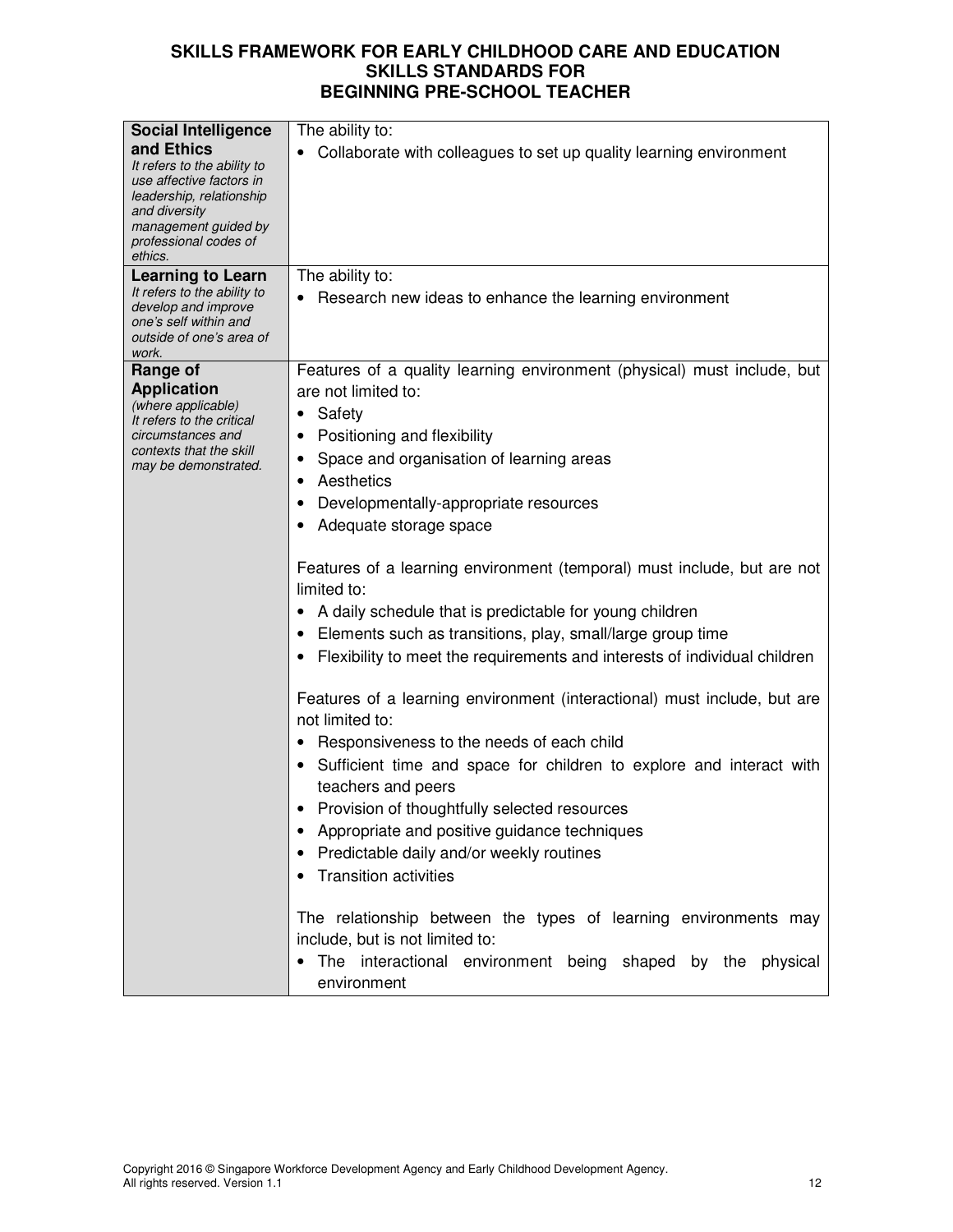|                                                           |                                                                          | <b>Skill Category</b>                                              | Developing the Child                                                          |
|-----------------------------------------------------------|--------------------------------------------------------------------------|--------------------------------------------------------------------|-------------------------------------------------------------------------------|
| <b>Skill Code</b>                                         | ECC-DCH-3016-1.1                                                         |                                                                    | Holistically                                                                  |
|                                                           |                                                                          | <b>Skill Sub-Category</b>                                          | Interactions and                                                              |
|                                                           |                                                                          | (where applicable)                                                 | Relationships                                                                 |
| <b>Skill</b>                                              | <b>Positive Interactions with Them</b>                                   |                                                                    | Foster Trusting, Respectful Relationships with Children Through               |
| <b>Skill Description</b>                                  |                                                                          |                                                                    | This skill describes the ability to foster trusting, respectful relationships |
|                                                           |                                                                          |                                                                    | with children by demonstrating understanding of, and respect towards,         |
|                                                           | children of different temperaments and culture. This includes creating a |                                                                    |                                                                               |
|                                                           | nurturing, emotional and interactional environment that promotes         |                                                                    |                                                                               |
|                                                           | security and attachment for children. It also includes managing one's    |                                                                    |                                                                               |
|                                                           | emotional responses towards children to provide respectful and           |                                                                    |                                                                               |
|                                                           |                                                                          |                                                                    | responsive care-giving, and self-reflection of own effectiveness in           |
|                                                           |                                                                          | identifying and applying appropriate positive guidance techniques. |                                                                               |
| Knowledge and                                             | The ability to understand:                                               |                                                                    |                                                                               |
| <b>Analysis</b><br>It refers to gathering,                |                                                                          | Developmental stages of children from birth to age 8               |                                                                               |
| cognitive processing,<br>integration and inspection       |                                                                          | with children so they feel safe, secure and valued                 | The importance of establishing trusting and respectful relationships          |
| of facts and information                                  | $\bullet$                                                                | The basic needs, abilities, interests and background of each child |                                                                               |
| required to perform the<br>work tasks and activities.     |                                                                          | Features of a learning environment (interactional)                 |                                                                               |
|                                                           | $\bullet$                                                                |                                                                    | Different patterns of attachment that support the development of              |
|                                                           | healthy attachment relationships                                         |                                                                    |                                                                               |
|                                                           | $\bullet$                                                                |                                                                    | Different ways adult interactions can support the development of              |
|                                                           | healthy attachment relationships                                         |                                                                    |                                                                               |
|                                                           | Strategies to foster trusting, respectful relationships and positive     |                                                                    |                                                                               |
|                                                           | interactions with children                                               |                                                                    |                                                                               |
|                                                           | • A variety of positive guidance techniques                              |                                                                    |                                                                               |
|                                                           | The impact of one's emotional responses to children                      |                                                                    |                                                                               |
| <b>Application and</b>                                    | The ability to:                                                          |                                                                    |                                                                               |
| <b>Adaptation</b><br>It refers to the ability to          |                                                                          |                                                                    | Demonstrate understanding and respect toward children of different            |
| perform the work tasks and                                | personalities and behavioural styles                                     |                                                                    |                                                                               |
| activities required of the<br>occupation, and the ability | $\bullet$                                                                |                                                                    | Demonstrate respect for children's culture, language, and religion in         |
| to react to and manage the                                | daily interactions                                                       |                                                                    | Promote children's security and attachment by responding promptly,            |
| changes at work.                                          |                                                                          |                                                                    | appropriately and consistently to the needs of each child, and                |
|                                                           |                                                                          | offering predictable daily routines and interactions               |                                                                               |
|                                                           |                                                                          |                                                                    | Create a nurturing emotional and interactional environment that               |
|                                                           | provides security for children                                           |                                                                    |                                                                               |
|                                                           |                                                                          |                                                                    | Utilise positive guidance techniques to acknowledge and affirm each           |
|                                                           | child's personal efforts                                                 |                                                                    |                                                                               |
| <b>Innovation and</b>                                     | N/A                                                                      |                                                                    |                                                                               |
| <b>Value Creation</b>                                     |                                                                          |                                                                    |                                                                               |
| It refers to the ability to<br>generate purposive ideas   |                                                                          |                                                                    |                                                                               |
| to improve work<br>performance and/or                     |                                                                          |                                                                    |                                                                               |
| enhance business values                                   |                                                                          |                                                                    |                                                                               |
| that are aligned to                                       |                                                                          |                                                                    |                                                                               |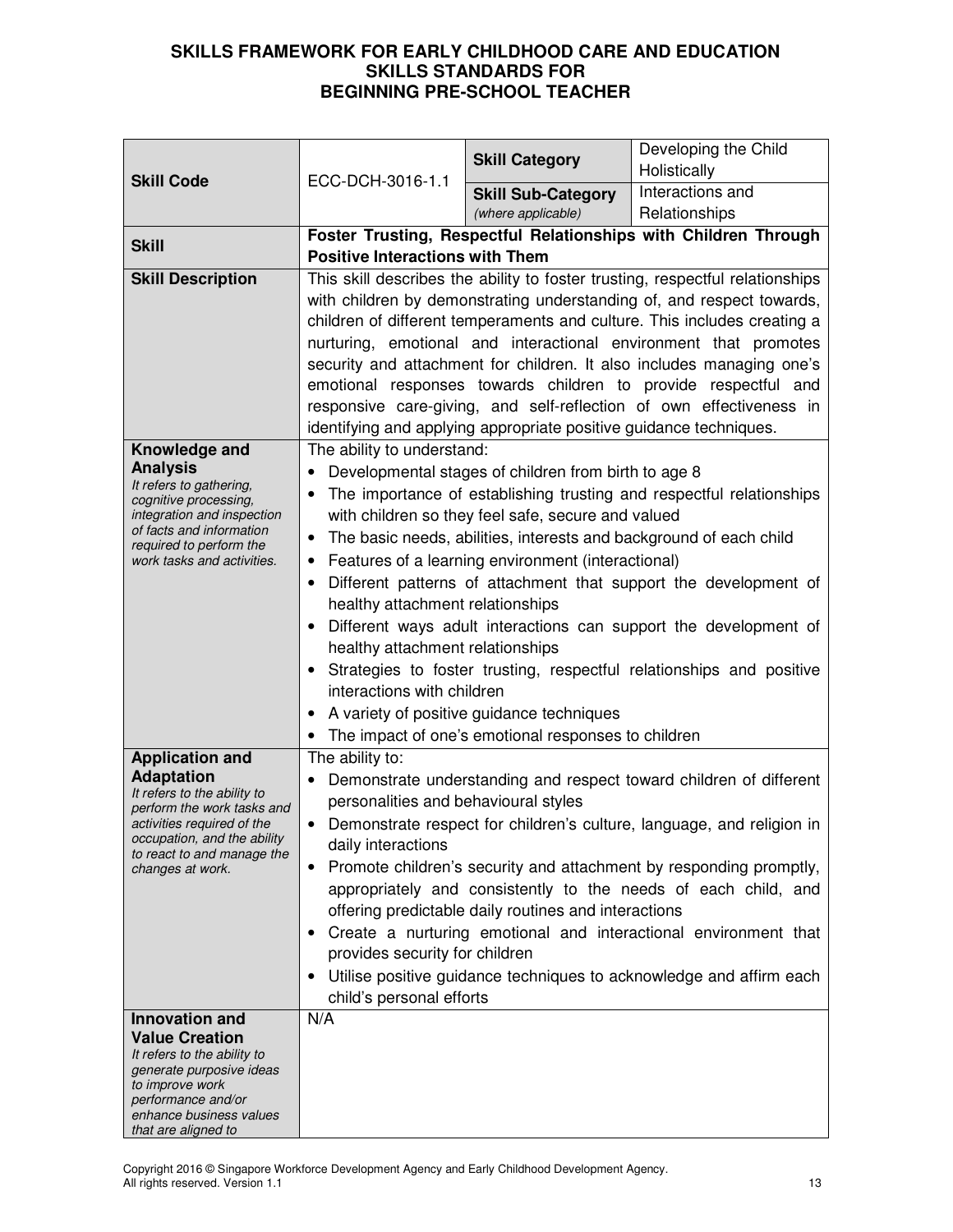| organisational goals.                                                                                                                                                       |                                                                                                                                                                                                                                                                                                                                                                                                                                                                                                                                                                                                                                                                                                                                                                                                                                                                                                                                                                                                                                                                                                                                                                                                                                                                                                                                                                                                                                                                                                                                                                                                                        |
|-----------------------------------------------------------------------------------------------------------------------------------------------------------------------------|------------------------------------------------------------------------------------------------------------------------------------------------------------------------------------------------------------------------------------------------------------------------------------------------------------------------------------------------------------------------------------------------------------------------------------------------------------------------------------------------------------------------------------------------------------------------------------------------------------------------------------------------------------------------------------------------------------------------------------------------------------------------------------------------------------------------------------------------------------------------------------------------------------------------------------------------------------------------------------------------------------------------------------------------------------------------------------------------------------------------------------------------------------------------------------------------------------------------------------------------------------------------------------------------------------------------------------------------------------------------------------------------------------------------------------------------------------------------------------------------------------------------------------------------------------------------------------------------------------------------|
| <b>Social Intelligence</b>                                                                                                                                                  | The ability to:                                                                                                                                                                                                                                                                                                                                                                                                                                                                                                                                                                                                                                                                                                                                                                                                                                                                                                                                                                                                                                                                                                                                                                                                                                                                                                                                                                                                                                                                                                                                                                                                        |
| and Ethics<br>It refers to the ability to use<br>affective factors in<br>leadership, relationship<br>and diversity management<br>guided by professional<br>codes of ethics. | Manage own emotional responses towards children to provide<br>respectful and responsive care-giving<br>Collaborate with families to understand the diverse background of<br>each child                                                                                                                                                                                                                                                                                                                                                                                                                                                                                                                                                                                                                                                                                                                                                                                                                                                                                                                                                                                                                                                                                                                                                                                                                                                                                                                                                                                                                                 |
| <b>Learning to Learn</b><br>It refers to the ability to<br>develop and improve one's<br>self within and outside of<br>one's area of work.                                   | The ability to:<br>Reflect on own effectiveness in identifying and applying the<br>appropriate positive guidance techniques to support children's<br>emotional development.                                                                                                                                                                                                                                                                                                                                                                                                                                                                                                                                                                                                                                                                                                                                                                                                                                                                                                                                                                                                                                                                                                                                                                                                                                                                                                                                                                                                                                            |
| Range of<br><b>Application</b><br>(where applicable)<br>It refers to the critical<br>circumstances and<br>contexts that the skill may<br>be demonstrated.                   | Features of a learning environment (interactional) must include, but are<br>not limited to:<br>Responsiveness to the needs of each child<br>٠<br>Sufficient time and space for children to explore and interact with<br>$\bullet$<br>teachers and peers<br>Provision of thoughtfully selected resources<br>$\bullet$<br>Appropriate and positive guidance techniques<br>Predictable daily and/or weekly routines<br>$\bullet$<br><b>Transition activities</b><br>Different patterns of attachment may include:<br>Secure attachment<br>$\bullet$<br>Ambivalent attachment<br>$\bullet$<br>Avoidant attachment<br>$\bullet$<br>Disorganised attachment<br>Strategies to foster trusting, respectful relationships through positive<br>interactions with children must include, but are not limited to:<br>Ensuring that children experience continuity in their relationships and<br>$\bullet$<br>experiences<br>Listening and responding to children with full attention<br>Providing children with a caring presence<br>Observing and knowing the needs of each child through attuned<br>engagement and awareness<br>Positive guidance techniques must include, but are not limited to:<br>Positive verbal and non-verbal communication, such as:<br>$\bullet$<br>• Encouragement, praise and acknowledgement, where appropriate<br>• Listening attentively to children, trying to understand what they<br>want to communicate<br>Displaying positive body posture, gestures, and facial expressions<br>Offering appropriate choices<br>Facilitating problem solving with children<br>Modelling appropriate behaviour |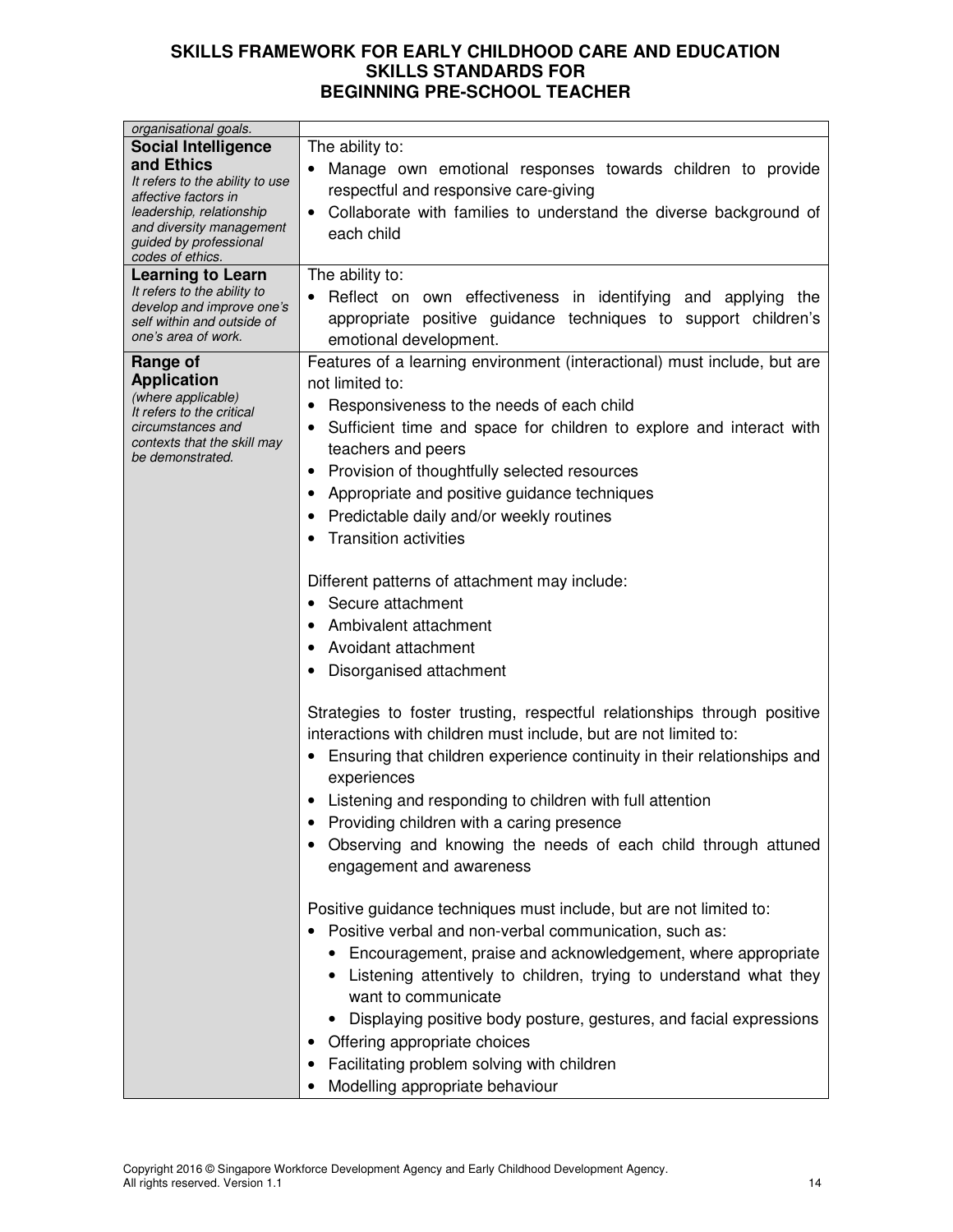|                                                                                                                           |                                                                                                                                                                                                                                                                                                                                                                                                                                                                                                                                                                | <b>Skill Category</b>                                   | Developing the Child                                           |
|---------------------------------------------------------------------------------------------------------------------------|----------------------------------------------------------------------------------------------------------------------------------------------------------------------------------------------------------------------------------------------------------------------------------------------------------------------------------------------------------------------------------------------------------------------------------------------------------------------------------------------------------------------------------------------------------------|---------------------------------------------------------|----------------------------------------------------------------|
| <b>Skill Code</b>                                                                                                         | ECC-DCH-3017-1.1                                                                                                                                                                                                                                                                                                                                                                                                                                                                                                                                               |                                                         | Holistically                                                   |
|                                                                                                                           |                                                                                                                                                                                                                                                                                                                                                                                                                                                                                                                                                                | <b>Skill Sub-Category</b>                               | Interactions and                                               |
|                                                                                                                           |                                                                                                                                                                                                                                                                                                                                                                                                                                                                                                                                                                | (where applicable)                                      | Relationships                                                  |
| <b>Skill</b>                                                                                                              |                                                                                                                                                                                                                                                                                                                                                                                                                                                                                                                                                                | Regulation, Social Awareness and Confidence in Children | Guide the Development and Enhancement of Self-Awareness, Self- |
| <b>Skill Description</b>                                                                                                  |                                                                                                                                                                                                                                                                                                                                                                                                                                                                                                                                                                |                                                         |                                                                |
|                                                                                                                           | This skill describes the ability to use appropriate strategies to guide the<br>development and enhancement of self-awareness, self-regulation, social<br>awareness and confidence in children, based on the understanding of<br>developmental stages of each child and theories of social and emotional<br>development. It includes guiding children in the understanding and<br>identification of their own strengths, likes and dislikes, and needs.                                                                                                         |                                                         |                                                                |
|                                                                                                                           | It also includes providing appropriate opportunities for children to make<br>informed choices about matters that affect them, model recognition and<br>expression of feelings, assisting children in identifying and expressing<br>their feelings in appropriate ways, guiding children in recognising the<br>feelings and perspectives of others, appreciating diversity and showing<br>respect for others, motivating children to succeed when faced with<br>challenges and demonstrating support for children who require guidance<br>in managing distress. |                                                         |                                                                |
| Knowledge and                                                                                                             | The ability to understand:                                                                                                                                                                                                                                                                                                                                                                                                                                                                                                                                     |                                                         |                                                                |
| <b>Analysis</b><br>It refers to gathering,                                                                                |                                                                                                                                                                                                                                                                                                                                                                                                                                                                                                                                                                | Developmental stages of children from birth to age 8    |                                                                |
| cognitive processing,                                                                                                     | Theories of social and emotional development<br>Features of an emotionally and psychologically safe environment                                                                                                                                                                                                                                                                                                                                                                                                                                                |                                                         |                                                                |
| integration and inspection<br>of facts and information<br>required to perform the<br>work tasks and activities.           | Strategies to guide the development and enhancement of self-<br>awareness, self-regulation, social awareness and confidence in<br>children                                                                                                                                                                                                                                                                                                                                                                                                                     |                                                         |                                                                |
| <b>Application and</b>                                                                                                    | The ability to:<br>Promote children's sense of self, and sense of belonging and                                                                                                                                                                                                                                                                                                                                                                                                                                                                                |                                                         |                                                                |
| <b>Adaptation</b><br>It refers to the ability to                                                                          | connectedness                                                                                                                                                                                                                                                                                                                                                                                                                                                                                                                                                  |                                                         |                                                                |
| perform the work tasks<br>and activities required of<br>the occupation, and the                                           | Guide children in the understanding and identification of their own<br>$\bullet$<br>strengths, likes and dislikes, and needs                                                                                                                                                                                                                                                                                                                                                                                                                                   |                                                         |                                                                |
| ability to react to and<br>manage the changes at                                                                          | Model recognition and expression of feelings                                                                                                                                                                                                                                                                                                                                                                                                                                                                                                                   |                                                         |                                                                |
| work.                                                                                                                     | Assist children in identifying and expressing their feelings<br>ın<br>appropriate ways                                                                                                                                                                                                                                                                                                                                                                                                                                                                         |                                                         |                                                                |
|                                                                                                                           | Promote self-regulated behaviour based on the understanding of the<br>developmental stage of each child                                                                                                                                                                                                                                                                                                                                                                                                                                                        |                                                         |                                                                |
|                                                                                                                           | Demonstrate support for children who require guidance in managing<br>distress, or encouragement to interact or communicate                                                                                                                                                                                                                                                                                                                                                                                                                                     |                                                         |                                                                |
|                                                                                                                           | Guide children in recognising the feelings and perspectives of others,<br>appreciating diversity and showing respect for others regardless of<br>differences                                                                                                                                                                                                                                                                                                                                                                                                   |                                                         |                                                                |
|                                                                                                                           | Provide appropriate opportunities for children to make informed<br>choices about things that affect them<br>Motivate children to succeed when they are faced with challenges                                                                                                                                                                                                                                                                                                                                                                                   |                                                         |                                                                |
| <b>Innovation and</b>                                                                                                     | N/A                                                                                                                                                                                                                                                                                                                                                                                                                                                                                                                                                            |                                                         |                                                                |
| <b>Value Creation</b><br>It refers to the ability to<br>generate purposive ideas<br>to improve work<br>performance and/or |                                                                                                                                                                                                                                                                                                                                                                                                                                                                                                                                                                |                                                         |                                                                |
| enhance business values                                                                                                   |                                                                                                                                                                                                                                                                                                                                                                                                                                                                                                                                                                |                                                         |                                                                |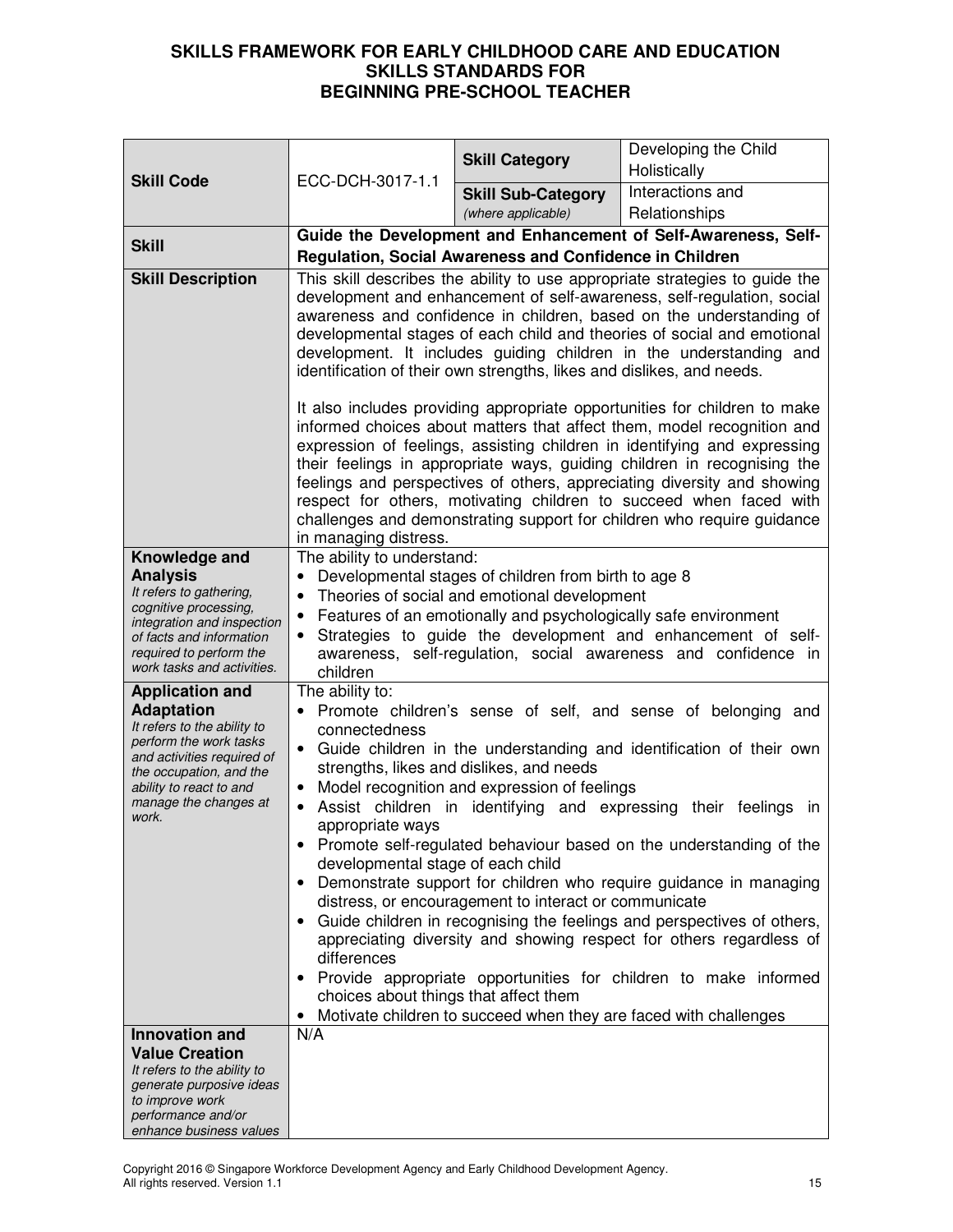| that are aligned to                                                                                                                                                            |                                                                                                                                                                                                                                                                                                                                                                                                                                                                                                                            |
|--------------------------------------------------------------------------------------------------------------------------------------------------------------------------------|----------------------------------------------------------------------------------------------------------------------------------------------------------------------------------------------------------------------------------------------------------------------------------------------------------------------------------------------------------------------------------------------------------------------------------------------------------------------------------------------------------------------------|
| organisational goals.                                                                                                                                                          |                                                                                                                                                                                                                                                                                                                                                                                                                                                                                                                            |
| <b>Social Intelligence</b>                                                                                                                                                     | The ability to:                                                                                                                                                                                                                                                                                                                                                                                                                                                                                                            |
| and Ethics<br>It refers to the ability to<br>use affective factors in<br>leadership, relationship<br>and diversity<br>management guided by<br>professional codes of<br>ethics. | Manage and cultivate own emotional responses when interacting with<br>families                                                                                                                                                                                                                                                                                                                                                                                                                                             |
| <b>Learning to Learn</b><br>It refers to the ability to<br>develop and improve<br>one's self within and<br>outside of one's area of<br>work.                                   | N/A                                                                                                                                                                                                                                                                                                                                                                                                                                                                                                                        |
| Range of<br><b>Application</b><br>(where applicable)<br>It refers to the critical<br>circumstances and<br>contexts that the skill<br>may be demonstrated.                      | Features of an emotionally and psychologically safe environment must<br>include:<br>Responsiveness to each child's unique individual needs, abilities and<br>temperaments<br>Quiet areas or other safe ways for children to self-regulate when<br>٠<br>needed<br>Opportunities for children to learn and practise appropriate and<br>٠<br>acceptable behaviours as individuals and as a group<br>Support for each child to know, accept, and be confident in him or<br>٠<br>herself and to develop a sense of independence |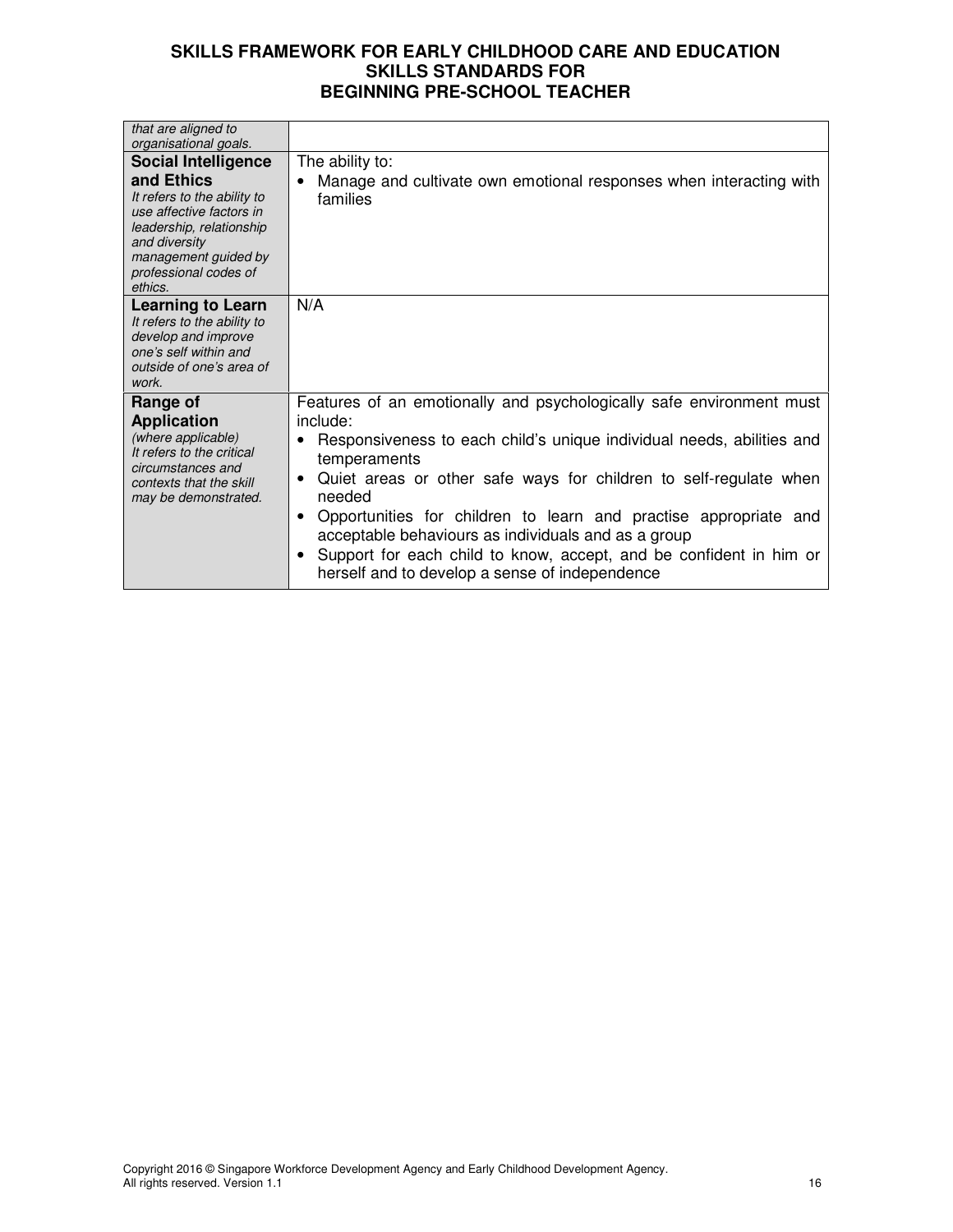| <b>Skill Code</b>                                                                                                                                                                                             | ECC-DCH-3018-1.1                                                                                                                 | <b>Skill Category</b>                                        | Developing the Child<br>Holistically                                      |  |
|---------------------------------------------------------------------------------------------------------------------------------------------------------------------------------------------------------------|----------------------------------------------------------------------------------------------------------------------------------|--------------------------------------------------------------|---------------------------------------------------------------------------|--|
|                                                                                                                                                                                                               |                                                                                                                                  | <b>Skill Sub-Category</b>                                    | Health, Safety and                                                        |  |
|                                                                                                                                                                                                               |                                                                                                                                  | (where applicable)                                           | Nutrition                                                                 |  |
| <b>Skill</b>                                                                                                                                                                                                  |                                                                                                                                  |                                                              | Adhere to Health, Safety, Nutritional and Hygiene Standards and           |  |
|                                                                                                                                                                                                               |                                                                                                                                  | <b>Procedures (Beginning Pre-school Teacher)</b>             |                                                                           |  |
| <b>Skill Description</b>                                                                                                                                                                                      |                                                                                                                                  |                                                              | This skill describes the ability to ensure a safe and healthy physical    |  |
|                                                                                                                                                                                                               |                                                                                                                                  |                                                              | environment for children by following regulations regarding basic health, |  |
|                                                                                                                                                                                                               |                                                                                                                                  |                                                              | hygiene, and safety. It includes adherence to procedures for handling     |  |
|                                                                                                                                                                                                               |                                                                                                                                  |                                                              | illnesses, accidents and emergencies, promoting healthy eating habits of  |  |
|                                                                                                                                                                                                               |                                                                                                                                  |                                                              | children by ensuring a balanced diet and teaching and modelling good      |  |
|                                                                                                                                                                                                               |                                                                                                                                  |                                                              | nutrition, hygiene and safety practices. It also includes communicating   |  |
|                                                                                                                                                                                                               |                                                                                                                                  |                                                              | openly with colleagues, families and professionals with regards to health |  |
|                                                                                                                                                                                                               |                                                                                                                                  |                                                              | and safety matters, and keeping up-to-date on safe care-giving practices. |  |
| Knowledge and                                                                                                                                                                                                 | The ability to understand:                                                                                                       |                                                              |                                                                           |  |
| <b>Analysis</b><br>It refers to gathering,                                                                                                                                                                    |                                                                                                                                  | Rationale for ensuring health, safety, nutritional and       | hygiene                                                                   |  |
| cognitive processing,                                                                                                                                                                                         | standards                                                                                                                        |                                                              |                                                                           |  |
| integration and inspection<br>of facts and information                                                                                                                                                        |                                                                                                                                  |                                                              | • Rationale for procedures for the handling of illnesses, accidents and   |  |
| emergencies<br>required to perform the<br>Basic first-aid for infants and young children<br>work tasks and activities.<br>$\bullet$<br>The identification of signs and symptoms of basic ailments in children |                                                                                                                                  |                                                              |                                                                           |  |
|                                                                                                                                                                                                               |                                                                                                                                  |                                                              |                                                                           |  |
|                                                                                                                                                                                                               |                                                                                                                                  |                                                              |                                                                           |  |
|                                                                                                                                                                                                               | Common ailments in young children<br>The identification of signs and symptoms of common allergies                                |                                                              |                                                                           |  |
|                                                                                                                                                                                                               |                                                                                                                                  |                                                              |                                                                           |  |
|                                                                                                                                                                                                               | Common allergies in young children                                                                                               |                                                              |                                                                           |  |
|                                                                                                                                                                                                               | Basic nutritional needs of children<br>$\bullet$                                                                                 |                                                              |                                                                           |  |
|                                                                                                                                                                                                               | The practices of safe food handling and general sanitation<br>The ability to:                                                    |                                                              |                                                                           |  |
| <b>Application and</b><br><b>Adaptation</b>                                                                                                                                                                   | Ensure a safe and healthy physical environment for children by                                                                   |                                                              |                                                                           |  |
| It refers to the ability to                                                                                                                                                                                   |                                                                                                                                  |                                                              |                                                                           |  |
| and activities required of                                                                                                                                                                                    | following regulations regarding basic health, hygiene, and safety<br>perform the work tasks<br>Adhere to procedures for handling |                                                              |                                                                           |  |
| the occupation, and the                                                                                                                                                                                       | emergencies                                                                                                                      |                                                              | illnesses, accidents<br>and                                               |  |
| ability to react to and<br>manage the changes at                                                                                                                                                              | ٠                                                                                                                                |                                                              | Promote healthy eating habits of children by ensuring a balanced diet     |  |
| work.                                                                                                                                                                                                         |                                                                                                                                  | Teach and model good nutrition, hygiene and safety practices |                                                                           |  |
| <b>Innovation and</b>                                                                                                                                                                                         | N/A                                                                                                                              |                                                              |                                                                           |  |
| <b>Value Creation</b>                                                                                                                                                                                         |                                                                                                                                  |                                                              |                                                                           |  |
| It refers to the ability to                                                                                                                                                                                   |                                                                                                                                  |                                                              |                                                                           |  |
| generate purposive ideas<br>to improve work                                                                                                                                                                   |                                                                                                                                  |                                                              |                                                                           |  |
| performance and/or                                                                                                                                                                                            |                                                                                                                                  |                                                              |                                                                           |  |
| enhance business values<br>that are aligned to                                                                                                                                                                |                                                                                                                                  |                                                              |                                                                           |  |
| organisational goals.                                                                                                                                                                                         |                                                                                                                                  |                                                              |                                                                           |  |
| <b>Social Intelligence</b>                                                                                                                                                                                    | The ability to:                                                                                                                  |                                                              |                                                                           |  |
| and Ethics                                                                                                                                                                                                    | ٠                                                                                                                                |                                                              | Communicate openly with colleagues, families and professionals with       |  |
| It refers to the ability to<br>use affective factors in                                                                                                                                                       | regards to health and safety matters                                                                                             |                                                              |                                                                           |  |
| leadership, relationship                                                                                                                                                                                      | ٠                                                                                                                                |                                                              | Respect the views and stances of families with regard to health and       |  |
| and diversity<br>management guided by                                                                                                                                                                         | nutritional issues                                                                                                               |                                                              |                                                                           |  |

Copyright 2016 © Singapore Workforce Development Agency and Early Childhood Development Agency. All rights reserved. Version 1.1 17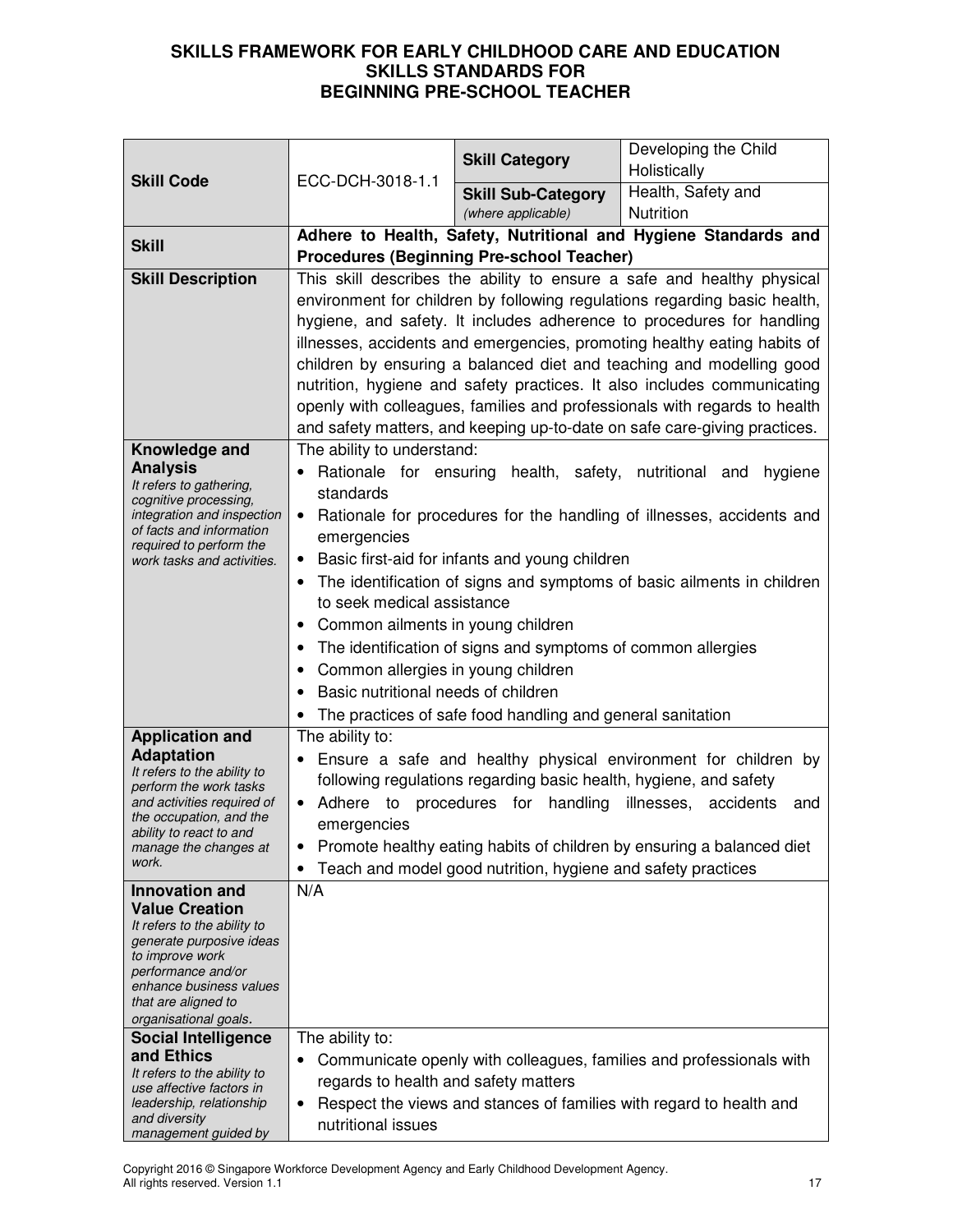| professional codes of<br>ethics.                                                                                                                          |                                                                                                                                                                                                                                                                                                                                                                                                                                                                                                                                                                                                                                                                                                                                                                                                                                                                                                                                                                                                                                                                                                                                                                                                    |
|-----------------------------------------------------------------------------------------------------------------------------------------------------------|----------------------------------------------------------------------------------------------------------------------------------------------------------------------------------------------------------------------------------------------------------------------------------------------------------------------------------------------------------------------------------------------------------------------------------------------------------------------------------------------------------------------------------------------------------------------------------------------------------------------------------------------------------------------------------------------------------------------------------------------------------------------------------------------------------------------------------------------------------------------------------------------------------------------------------------------------------------------------------------------------------------------------------------------------------------------------------------------------------------------------------------------------------------------------------------------------|
| <b>Learning to Learn</b><br>It refers to the ability to<br>develop and improve<br>one's self within and<br>outside of one's area of<br>work.              | The ability to:<br>Keep up-to-date on safe care-giving practices through learning from<br>colleagues and professional readings                                                                                                                                                                                                                                                                                                                                                                                                                                                                                                                                                                                                                                                                                                                                                                                                                                                                                                                                                                                                                                                                     |
| Range of<br><b>Application</b><br>(where applicable)<br>It refers to the critical<br>circumstances and<br>contexts that the skill<br>may be demonstrated. | A safe and healthy physical environment for children may include, but is<br>not limited to:<br>Monitoring and responding to the young child's cues and needs<br>Ensuring a hygienic environment by following procedures (e.g. hand-<br>washing, hygiene during toileting)<br>• Ensuring a safe environment by monitoring appropriateness of<br>equipment, materials and environmental factors<br>Health, safety, nutritional and hygiene standards must include, but are<br>not limited to:<br>Workplace Safety and Health Act<br>$\bullet$<br><b>Child Care Centres Act</b><br>ECDA Assessment of Licensing Standards in Child Care Centres<br><b>ECDA Guidelines for Centre Based Infant/Toddler Care Services</b><br><b>Child Protection Act</b><br>Common ailments in young children may include, but are not limited to:<br>Hand Foot Mouth Disease (HFMD)<br>Chicken pox<br>Common allergies in young children may include, but are not limited to <sup>1</sup> :<br>Outdoor: tree pollen, plant pollen, insect bites or stings<br>Indoors: pet or animal hair or fur, dust mites, mould<br>Irritants: cigarette smoke, perfume, car exhaust<br>Foods: peanuts, eggs, milk and milk products |

 1 http://acaai.org/allergies/who-has-allergies/children-allergies

Copyright 2016 © Singapore Workforce Development Agency and Early Childhood Development Agency. All rights reserved. Version 1.1 18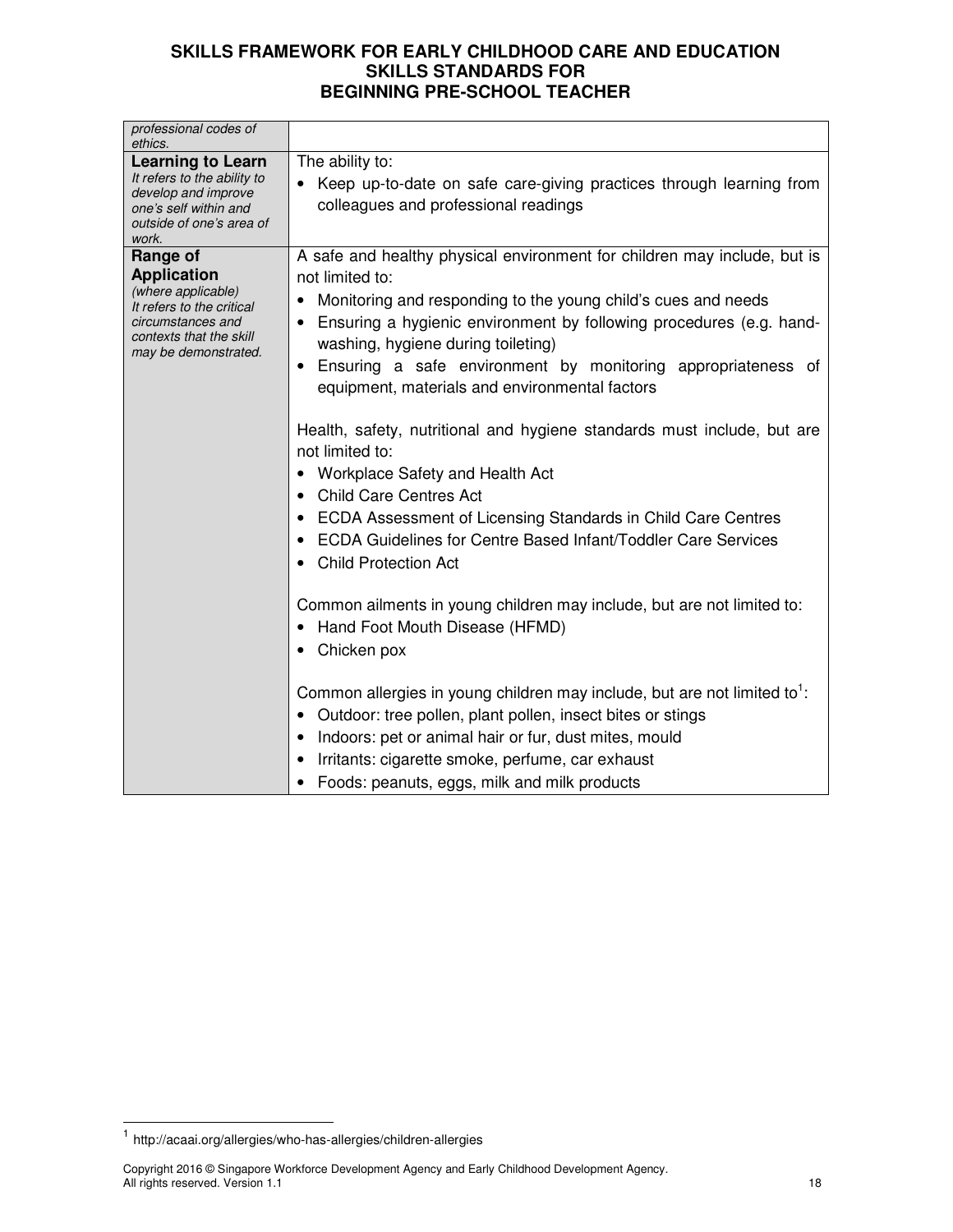| <b>Skill Code</b>                                                                                                                                                                                                             | ECC-CFC-3003-1.1                                                                                                                                                                                                                                                                                                                                                                                                                                                                                 | <b>Skill Category</b>                           | Collaborating with<br><b>Families and Community</b>                                                                                                                                                                                                                                                                                                      |
|-------------------------------------------------------------------------------------------------------------------------------------------------------------------------------------------------------------------------------|--------------------------------------------------------------------------------------------------------------------------------------------------------------------------------------------------------------------------------------------------------------------------------------------------------------------------------------------------------------------------------------------------------------------------------------------------------------------------------------------------|-------------------------------------------------|----------------------------------------------------------------------------------------------------------------------------------------------------------------------------------------------------------------------------------------------------------------------------------------------------------------------------------------------------------|
|                                                                                                                                                                                                                               |                                                                                                                                                                                                                                                                                                                                                                                                                                                                                                  | <b>Skill Sub-Category</b><br>(where applicable) | <b>Family and Community</b><br>Partnerships                                                                                                                                                                                                                                                                                                              |
| <b>Skill</b>                                                                                                                                                                                                                  | <b>Establish</b><br><b>Home-Centre</b><br>Teacher)                                                                                                                                                                                                                                                                                                                                                                                                                                               | <b>Partnerships</b>                             | (Beginning<br>Pre-school                                                                                                                                                                                                                                                                                                                                 |
| <b>Skill Description</b>                                                                                                                                                                                                      | describes the ability to establish positive home-centre<br>This skill<br>partnerships by encouraging families to play an active role in supporting<br>and shaping the development of their children. It also includes regular<br>interaction with families, demonstrating respect towards families' values<br>and belief systems, and being aware of emotional responses and<br>reflecting on own practices.                                                                                     |                                                 |                                                                                                                                                                                                                                                                                                                                                          |
| Knowledge and<br><b>Analysis</b><br>It refers to gathering,<br>cognitive processing,<br>integration and inspection<br>of facts and information<br>required to perform the<br>work tasks and activities.                       | The ability to understand:<br>The benefits of establishing positive home-centre partnerships<br>The role families play in supporting and shaping the children's<br>$\bullet$<br>development<br>Strategies to establish home-centre partnerships<br>$\bullet$<br>Modes of communication that facilitate home-centre partnerships<br>$\bullet$<br>The diverse range of family values and belief systems<br>$\bullet$                                                                               |                                                 |                                                                                                                                                                                                                                                                                                                                                          |
| <b>Application and</b><br><b>Adaptation</b><br>It refers to the ability to<br>perform the work tasks<br>and activities required of<br>the occupation, and the<br>ability to react to and<br>manage the changes at<br>work.    | The ability to:<br>Interact with families regularly to establish<br>relationships that<br>encourage mutual exchange of resources and information about<br>children<br>Utilise modes of communication that are preferred and suited for<br>$\bullet$<br>varied families' needs<br>Encourage families to play an active role in supporting and shaping<br>$\bullet$<br>their child's development<br>Demonstrate respect and understanding towards diverse family values<br>٠<br>and belief systems |                                                 |                                                                                                                                                                                                                                                                                                                                                          |
| <b>Innovation and</b><br><b>Value Creation</b><br>It refers to the ability to<br>generate purposive ideas<br>to improve work<br>performance and/or<br>enhance business values<br>that are aligned to<br>organisational goals. | N/A                                                                                                                                                                                                                                                                                                                                                                                                                                                                                              |                                                 |                                                                                                                                                                                                                                                                                                                                                          |
| <b>Social Intelligence</b><br>and Ethics<br>It refers to the ability to<br>use affective factors in<br>leadership, relationship<br>and diversity<br>management guided by<br>professional codes of<br>ethics.                  | The ability to:<br>$\bullet$<br>$\bullet$<br>their children<br>٠<br>٠<br>and colleagues                                                                                                                                                                                                                                                                                                                                                                                                          | communicate concerns about their child          | Listen, reflect and respond appropriately when family members<br>Communicate in a sensitive and reassuring manner that respects<br>diversity, variations in home environment, and the way families raise<br>Empathise with families in communicating and addressing concerns<br>Maintain confidentiality in communications regarding children, families, |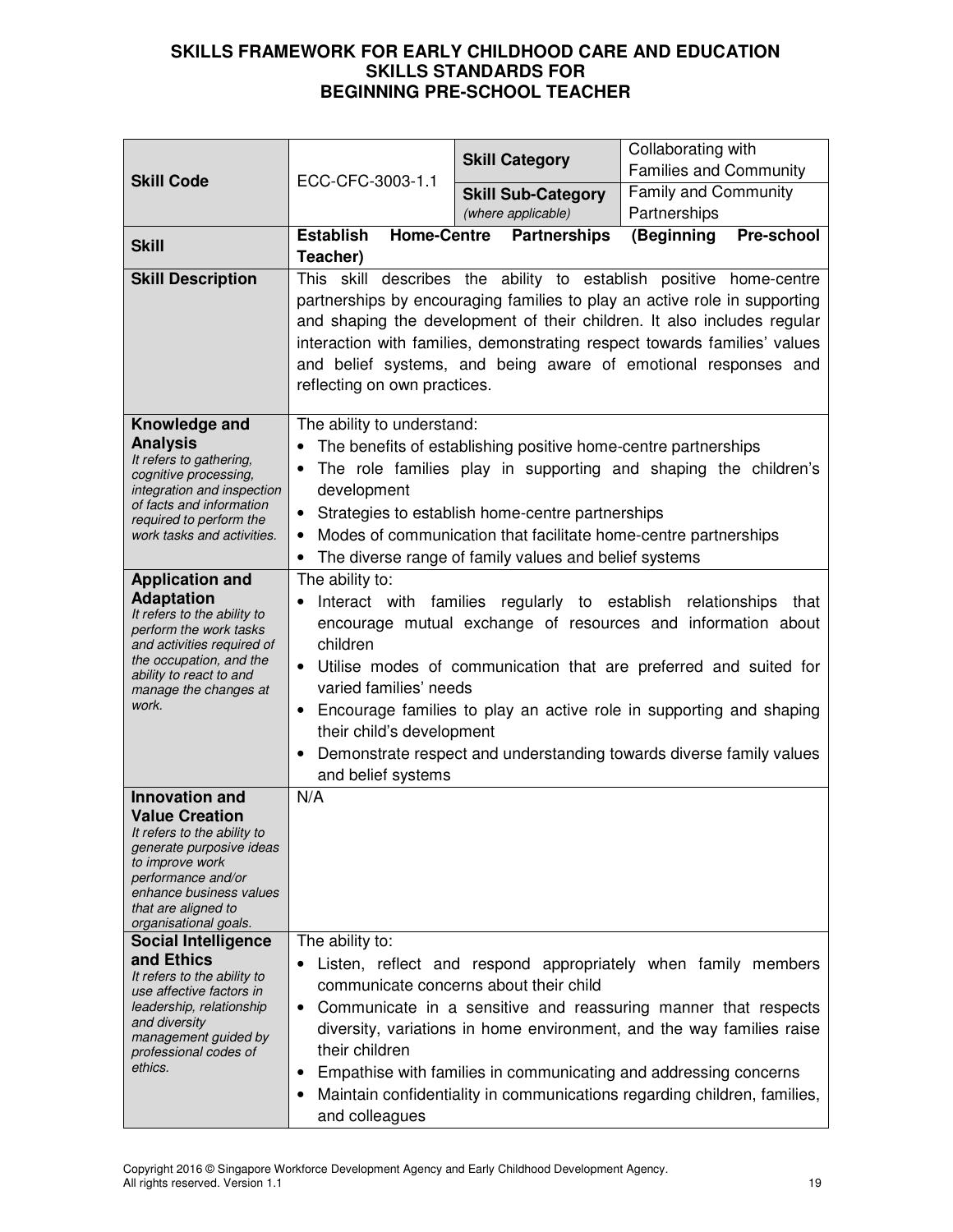|                                                                                                                                                           | Build self-awareness of emotional responses that might arise due to<br>differing opinions                                                                                                                                                                                                                                                                                                                                                                                                                                                                                                                                                                                                                                                                                                                                                                                                                                                                                                                                                                                                                                                                                                                |  |  |
|-----------------------------------------------------------------------------------------------------------------------------------------------------------|----------------------------------------------------------------------------------------------------------------------------------------------------------------------------------------------------------------------------------------------------------------------------------------------------------------------------------------------------------------------------------------------------------------------------------------------------------------------------------------------------------------------------------------------------------------------------------------------------------------------------------------------------------------------------------------------------------------------------------------------------------------------------------------------------------------------------------------------------------------------------------------------------------------------------------------------------------------------------------------------------------------------------------------------------------------------------------------------------------------------------------------------------------------------------------------------------------|--|--|
| <b>Learning to Learn</b><br>It refers to the ability to<br>develop and improve<br>one's self within and<br>outside of one's area of<br>work.              | The ability to:<br>Reflect on own practices and seek to continually develop own skills<br>and knowledge in working with families                                                                                                                                                                                                                                                                                                                                                                                                                                                                                                                                                                                                                                                                                                                                                                                                                                                                                                                                                                                                                                                                         |  |  |
| Range of<br><b>Application</b><br>(where applicable)<br>It refers to the critical<br>circumstances and<br>contexts that the skill<br>may be demonstrated. | The benefits of positive home-centre partnerships for educators may<br>include, but are not limited to:<br>Having a better understanding of the children and families in their<br>settings, and using this information to make learning more enjoyable<br>and rewarding for all children<br>Helping children develop a sense of identity and belonging in the<br>setting by actively engaging with and finding out about family values,<br>traditions and beliefs, and building on these where appropriate<br>• Benefiting from parents' skills and expertise<br>Providing a more emotionally secure environment for children<br>Strategies to establish home-centre partnerships must include, but are<br>not limited to the following:<br>Responding promptly to families' questions and concerns<br>Encouraging families to update information of any event that may<br>affect the child<br>Sharing information about the curriculum with families<br>$\bullet$<br>• Sharing resources and articles on parenting and child development<br>Sharing with families the highlights of their child's day and keep them<br>informed of issues or incidents that may have arisen in the course of<br>the day |  |  |
|                                                                                                                                                           | Modes of communication that facilitate effective partnerships may<br>include, but are not limited to:<br>• Programme handbook<br>• Orientation and parent-teacher meetings<br>Bulletin boards and newsletters<br>Social events, forums and parent education programmes<br>٠<br>Daily communications through journals, emails, text messages, phone<br>calls<br>Videotaping, photographs, e-portfolios<br>Informal dialogue and greetings<br>Home visits                                                                                                                                                                                                                                                                                                                                                                                                                                                                                                                                                                                                                                                                                                                                                  |  |  |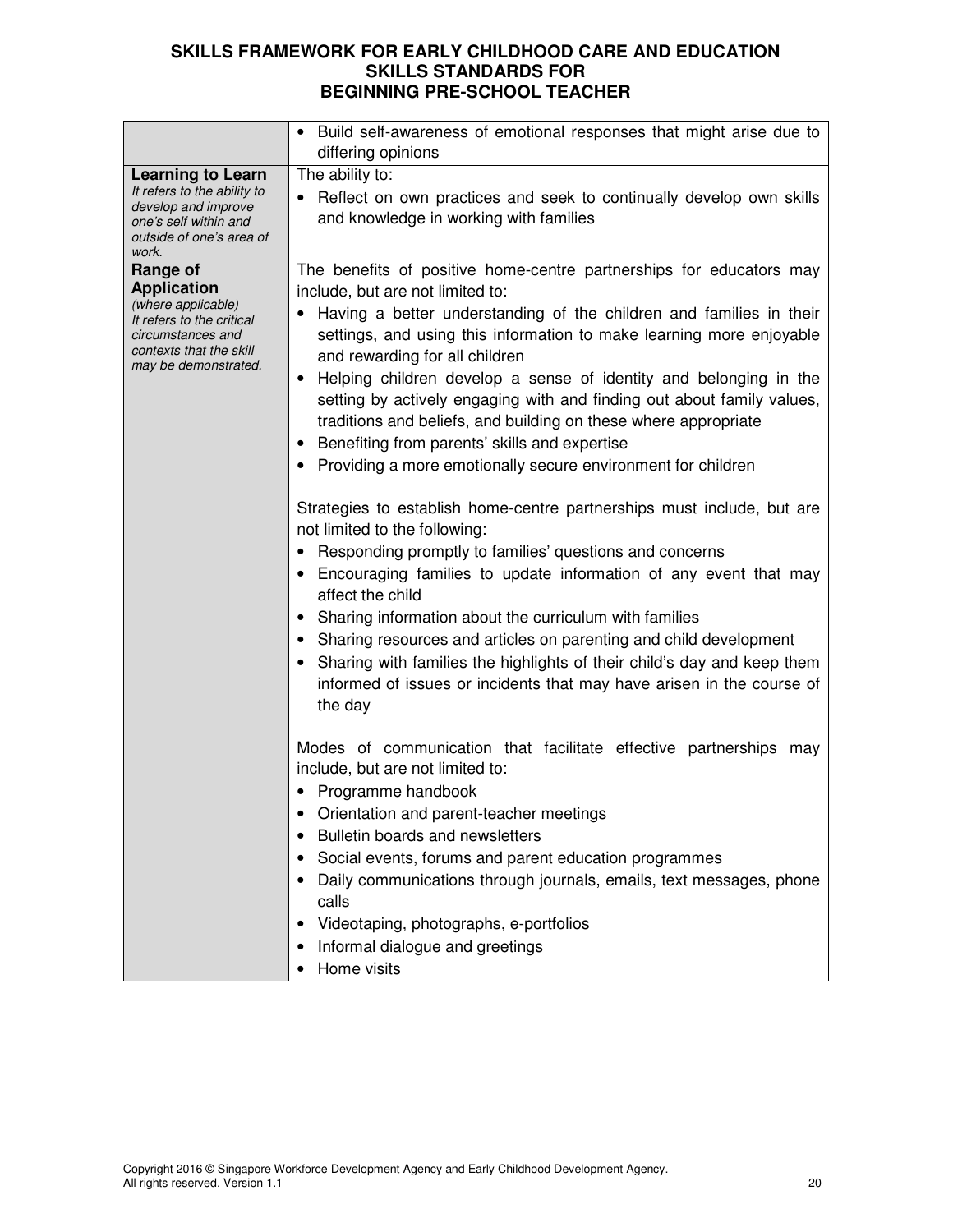| <b>Skill Code</b>                                       | ECC-CFC-3004-1.1                                                                                                                                      | <b>Skill Category</b>                                                | <b>Collaborating with Families</b><br>and Community                          |  |
|---------------------------------------------------------|-------------------------------------------------------------------------------------------------------------------------------------------------------|----------------------------------------------------------------------|------------------------------------------------------------------------------|--|
|                                                         |                                                                                                                                                       | <b>Skill Sub-Category</b>                                            | <b>Family and Community</b>                                                  |  |
|                                                         |                                                                                                                                                       | (where applicable)                                                   | Partnerships                                                                 |  |
| <b>Skill</b>                                            |                                                                                                                                                       |                                                                      | Engage in Collaborative Projects with Community Stakeholders                 |  |
|                                                         | (Beginning Pre-school Teacher)                                                                                                                        |                                                                      |                                                                              |  |
| <b>Skill Description</b>                                |                                                                                                                                                       |                                                                      | This skill describes the ability to engage community stakeholders in         |  |
|                                                         |                                                                                                                                                       |                                                                      | collaborative projects by identifying and tapping on community initiatives   |  |
|                                                         |                                                                                                                                                       |                                                                      | and resources, encouraging participation of community stakeholders and       |  |
|                                                         |                                                                                                                                                       |                                                                      | developing effective long-term partnerships. It also includes assisting with |  |
|                                                         | public                                                                                                                                                | awareness activities, collaborating                                  | to<br>generate<br>ideas,                                                     |  |
|                                                         |                                                                                                                                                       |                                                                      | communicating effectively with stakeholders, maintaining confidentiality     |  |
|                                                         |                                                                                                                                                       | families on collaborative projects to benefit children and families. | and professionalism in communications and encouraging feedback from          |  |
| Knowledge and                                           | The ability to understand:                                                                                                                            |                                                                      |                                                                              |  |
| <b>Analysis</b>                                         |                                                                                                                                                       |                                                                      | The importance and benefits of leveraging community stakeholders             |  |
| It refers to gathering,                                 | and resources                                                                                                                                         |                                                                      |                                                                              |  |
| cognitive processing,<br>integration and                | $\bullet$                                                                                                                                             |                                                                      | Available community stakeholders who can provide assistance to               |  |
| inspection of facts and<br>information required to      | children and families                                                                                                                                 |                                                                      |                                                                              |  |
| perform the work tasks                                  | $\bullet$                                                                                                                                             |                                                                      | Available community initiatives and resources that can benefit children      |  |
| and activities.                                         | and families                                                                                                                                          |                                                                      |                                                                              |  |
|                                                         | A range of communication techniques and strategies for establishing                                                                                   |                                                                      |                                                                              |  |
|                                                         | home-centre-community partnerships                                                                                                                    |                                                                      |                                                                              |  |
| <b>Application and</b>                                  | The ability to:                                                                                                                                       |                                                                      |                                                                              |  |
| <b>Adaptation</b><br>It refers to the ability to        | Work collaboratively with community stakeholders to provide services<br>$\bullet$<br>to children and families                                         |                                                                      |                                                                              |  |
| perform the work tasks                                  |                                                                                                                                                       |                                                                      |                                                                              |  |
| and activities required of<br>the occupation, and the   | Identify and tap on community initiatives and resources to benefit<br>$\bullet$<br>children and families                                              |                                                                      |                                                                              |  |
| ability to react to and<br>manage the changes at        | Encourage and invite participation of community stakeholders towards<br>$\bullet$<br>the centres' programmes for the benefit of children and families |                                                                      |                                                                              |  |
| work.                                                   |                                                                                                                                                       |                                                                      |                                                                              |  |
|                                                         | $\bullet$                                                                                                                                             |                                                                      | Engage in the process of developing effective long-term partnerships         |  |
|                                                         |                                                                                                                                                       | and collaborations with community stakeholders                       |                                                                              |  |
|                                                         |                                                                                                                                                       |                                                                      | Encourage feedback from families on the collaborative projects with          |  |
|                                                         | community stakeholders                                                                                                                                |                                                                      |                                                                              |  |
| <b>Innovation and</b>                                   | The ability to:                                                                                                                                       |                                                                      |                                                                              |  |
| <b>Value Creation</b><br>It refers to the ability to    |                                                                                                                                                       |                                                                      | Assist with public awareness activities to inform the community about        |  |
| generate purposive ideas                                | early care and education services                                                                                                                     |                                                                      |                                                                              |  |
| to improve work<br>performance and/or                   | $\bullet$                                                                                                                                             |                                                                      | Work with colleagues to generate ideas for collaboration with                |  |
| enhance business values                                 | community partners                                                                                                                                    |                                                                      |                                                                              |  |
| that are aligned to<br>organisational goals.            |                                                                                                                                                       |                                                                      |                                                                              |  |
| <b>Social Intelligence</b>                              | The ability to:                                                                                                                                       |                                                                      |                                                                              |  |
| and Ethics                                              | ٠                                                                                                                                                     | Communicate effectively with various stakeholders                    |                                                                              |  |
| It refers to the ability to<br>use affective factors in | $\bullet$                                                                                                                                             |                                                                      | Maintain confidentiality and professionalism in communications with          |  |
| leadership, relationship                                | various stakeholders                                                                                                                                  |                                                                      |                                                                              |  |
| and diversity<br>management guided by                   | $\bullet$                                                                                                                                             |                                                                      | Work cooperatively and communicate effectively with colleagues,              |  |

Copyright 2016 © Singapore Workforce Development Agency and Early Childhood Development Agency. All rights reserved. Version 1.1 21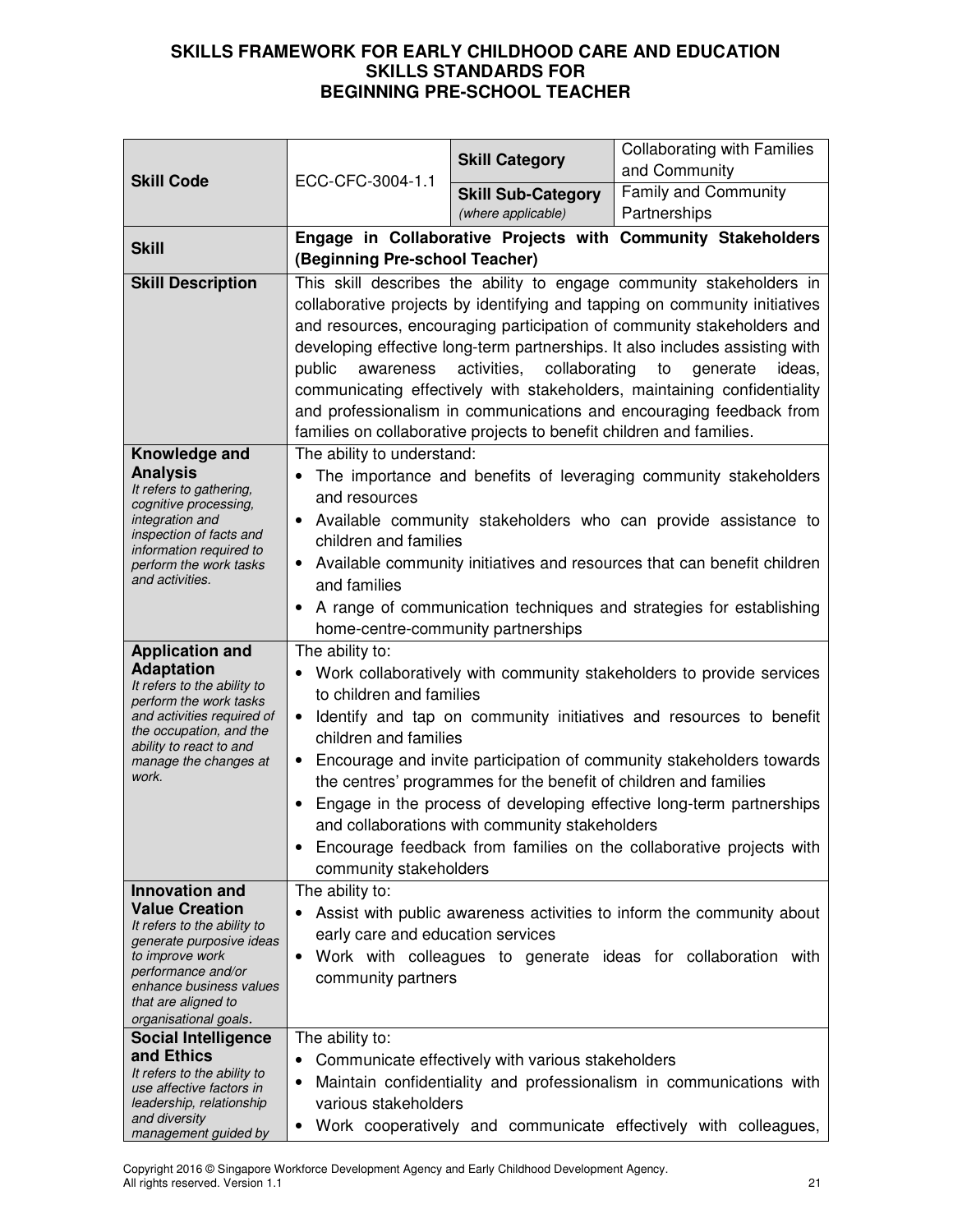| professional codes of<br>ethics.                                                                                                                          | children, families and community stakeholders<br>Share information and ideas with colleagues<br>٠<br>Take initiative in sharing information and ideas on collaborative<br>projects with colleagues |  |  |  |
|-----------------------------------------------------------------------------------------------------------------------------------------------------------|----------------------------------------------------------------------------------------------------------------------------------------------------------------------------------------------------|--|--|--|
| <b>Learning to Learn</b><br>It refers to the ability to<br>develop and improve<br>one's self within and<br>outside of one's area of<br>work.              | N/A                                                                                                                                                                                                |  |  |  |
| Range of<br><b>Application</b><br>(where applicable)<br>It refers to the critical<br>circumstances and<br>contexts that the skill<br>may be demonstrated. | N/A                                                                                                                                                                                                |  |  |  |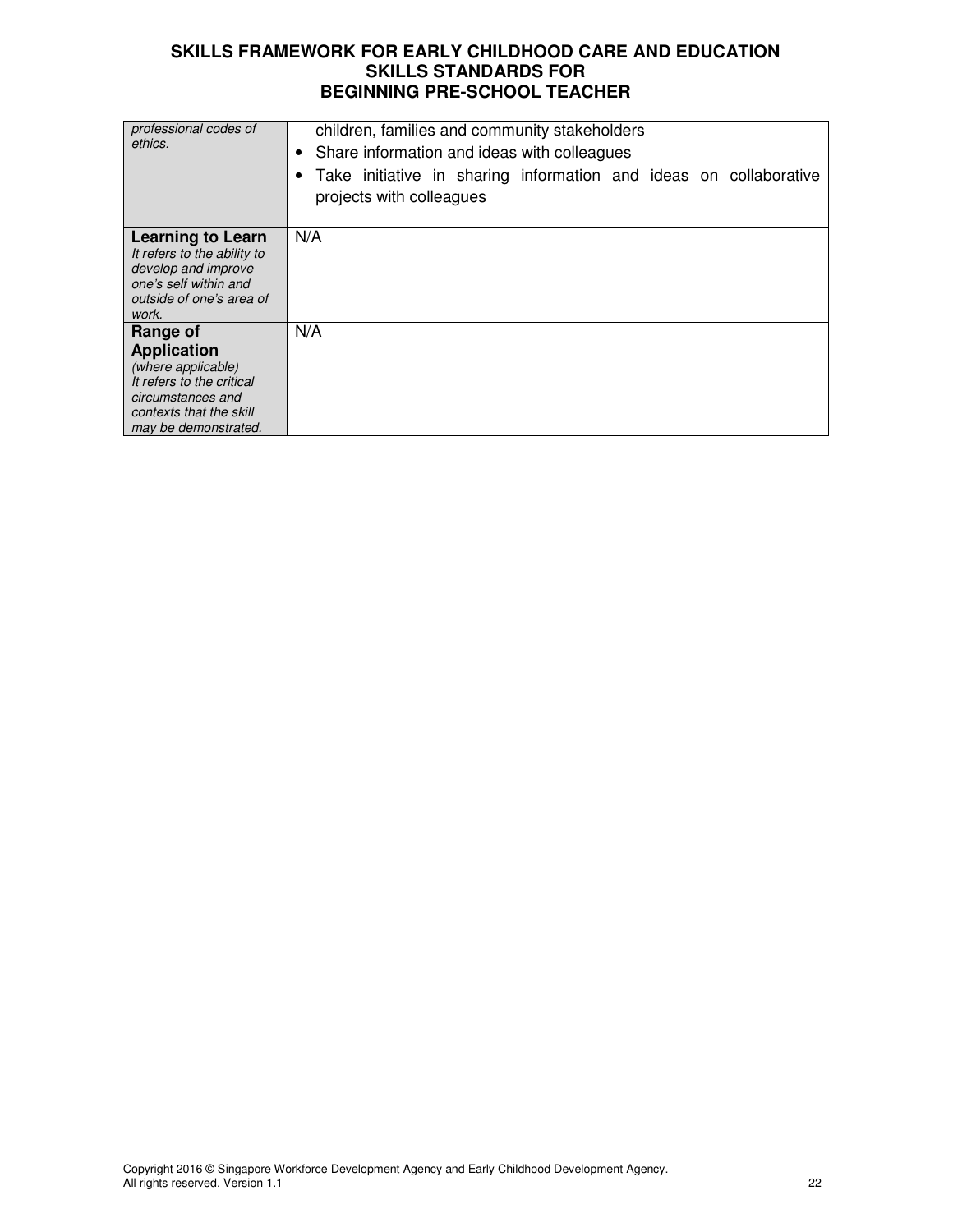| <b>Skill Code</b>                                                                                                                                                                                                             | ECC-BPC-3003-1.1                                                                                                                                                                                                                                                                                                                                                                                                                                     | <b>Skill Category</b>                                                                                                                                                         | <b>Building Professional</b><br>Capacity                                                                                                |
|-------------------------------------------------------------------------------------------------------------------------------------------------------------------------------------------------------------------------------|------------------------------------------------------------------------------------------------------------------------------------------------------------------------------------------------------------------------------------------------------------------------------------------------------------------------------------------------------------------------------------------------------------------------------------------------------|-------------------------------------------------------------------------------------------------------------------------------------------------------------------------------|-----------------------------------------------------------------------------------------------------------------------------------------|
|                                                                                                                                                                                                                               |                                                                                                                                                                                                                                                                                                                                                                                                                                                      | <b>Skill Sub-Category</b><br>(where applicable)                                                                                                                               | <b>Professional Mastery</b>                                                                                                             |
| <b>Skill</b>                                                                                                                                                                                                                  | <b>Pre-school Teacher)</b>                                                                                                                                                                                                                                                                                                                                                                                                                           |                                                                                                                                                                               | Engage in Continuous Learning and Reflective Practice (Beginning                                                                        |
| <b>Skill Description</b>                                                                                                                                                                                                      | This skill describes the ability to identify one's own professional learning<br>needs, demonstrate commitment and participate<br>in<br>continuing<br>professional development through engaging in current research, key<br>trends and various modes of professional practice. It also includes the<br>ability to engage in reflective practice and open and<br>honest<br>communication with colleagues to seek feedback on professional<br>practice. |                                                                                                                                                                               |                                                                                                                                         |
| Knowledge and<br><b>Analysis</b><br>It refers to gathering,<br>cognitive processing,<br>integration and inspection<br>of facts and information<br>required to perform the<br>work tasks and activities.                       | The ability to understand:<br>The importance of continuous learning and reflective practice<br>Modes of continuing professional development<br>$\bullet$<br>Methods of reflective practice<br>$\bullet$<br>Current research and key trends in professional development                                                                                                                                                                               |                                                                                                                                                                               |                                                                                                                                         |
| <b>Application and</b><br><b>Adaptation</b><br>It refers to the ability to<br>perform the work tasks<br>and activities required of<br>the occupation, and the<br>ability to react to and<br>manage the changes at<br>work.    | The ability to:<br>Identify own learning needs to improve care and teaching practice<br>Demonstrate commitment to acquiring and maintaining professional<br>knowledge and to continuing professional development<br>Participate in various modes of continuing professional development<br>to hone competence for engaging young children and families<br>Engage in reflective practice to improve care and teaching practice<br>$\bullet$           |                                                                                                                                                                               |                                                                                                                                         |
| <b>Innovation and</b><br><b>Value Creation</b><br>It refers to the ability to<br>generate purposive ideas<br>to improve work<br>performance and/or<br>enhance business values<br>that are aligned to<br>organisational goals. | N/A                                                                                                                                                                                                                                                                                                                                                                                                                                                  |                                                                                                                                                                               |                                                                                                                                         |
| <b>Social Intelligence</b><br>and Ethics<br>It refers to the ability to<br>use affective factors in<br>leadership, relationship<br>and diversity<br>management guided by<br>professional codes of<br>ethics.                  | The ability to:<br>٠<br>٠<br>$\bullet$<br>others                                                                                                                                                                                                                                                                                                                                                                                                     | Engage in open and honest communication with colleagues<br>Respect and welcome diverse input and ideas from colleagues<br>professional development activities with colleagues | Share information and knowledge obtained from participation in formal<br>Acknowledge sources when engaging in transfer of knowledge to  |
| <b>Learning to Learn</b><br>It refers to the ability to<br>develop and improve<br>one's self within and<br>outside of one's area of<br>work.                                                                                  | The ability to:<br>Reflect on professional practice<br>$\bullet$                                                                                                                                                                                                                                                                                                                                                                                     | development through a professional development portfolio                                                                                                                      | Seek constructive feedback to improve care and teaching practice<br>Keep up-to-date records of participation in continuing professional |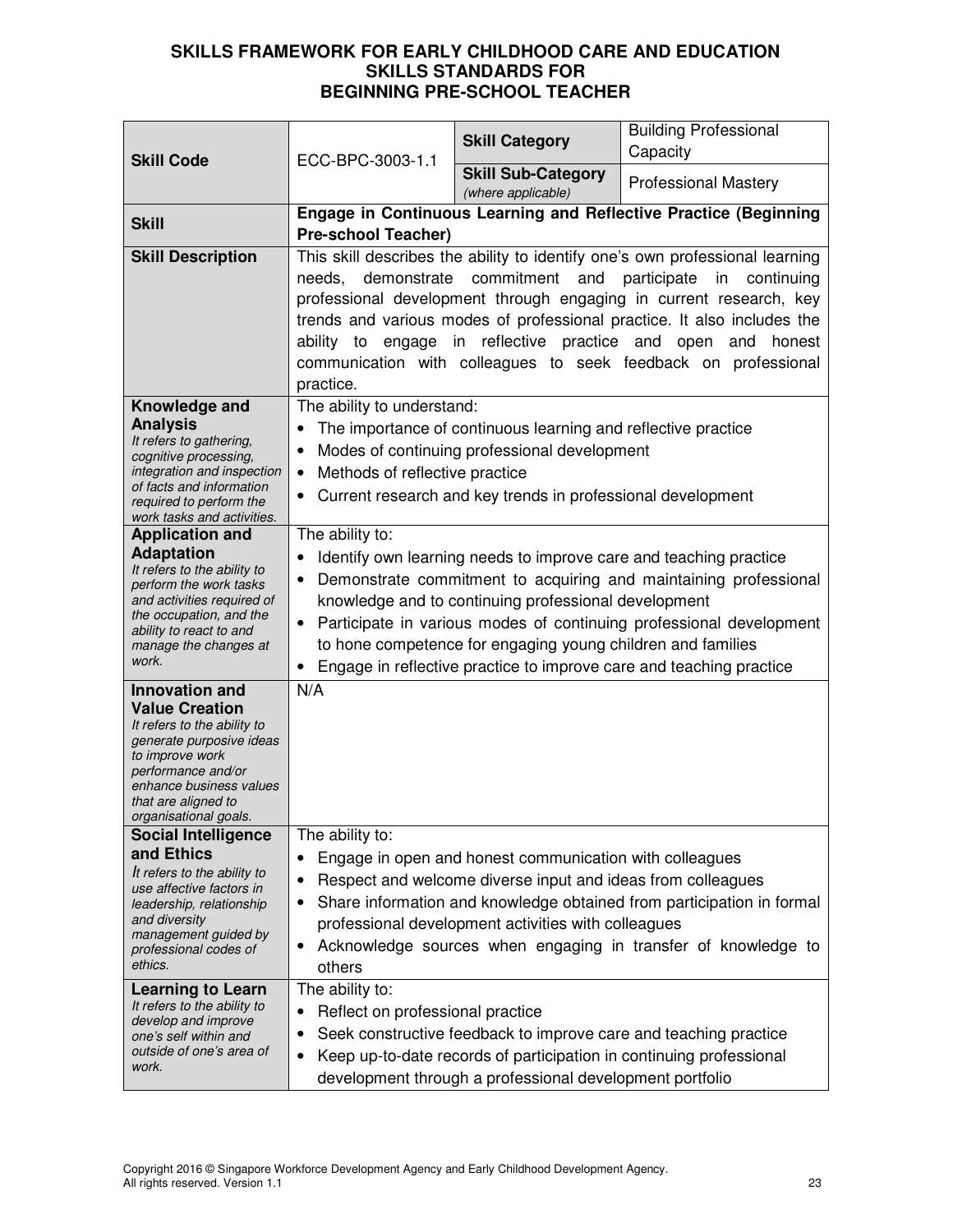| Range of                                                             | Modes of continuing professional development may include, but are not                                       |  |  |
|----------------------------------------------------------------------|-------------------------------------------------------------------------------------------------------------|--|--|
| <b>Application</b>                                                   | limited to:                                                                                                 |  |  |
| (where applicable)<br>It refers to the critical<br>circumstances and | • Conferences, seminars, courses, workshops (including centre-based<br>professional development activities) |  |  |
| contexts that the skill<br>may be demonstrated.                      | Sharing sessions and briefings<br>$\bullet$                                                                 |  |  |
|                                                                      | Structured on-the-job training, e.g. mentoring and observations                                             |  |  |
|                                                                      | Work attachments                                                                                            |  |  |
|                                                                      | Study trips and learning journeys                                                                           |  |  |
|                                                                      | Induction programmes                                                                                        |  |  |
|                                                                      | E-learning/web-based learning                                                                               |  |  |
|                                                                      | • Professional readings                                                                                     |  |  |
|                                                                      | Learning communities                                                                                        |  |  |
|                                                                      | <b>Action Research</b>                                                                                      |  |  |
|                                                                      |                                                                                                             |  |  |
|                                                                      | Methods of reflective practice may include, but are not limited to:                                         |  |  |
|                                                                      | Keeping records/journals                                                                                    |  |  |
|                                                                      | • Sharing observations                                                                                      |  |  |
|                                                                      | Peer review                                                                                                 |  |  |
|                                                                      | Evaluating observations of children                                                                         |  |  |
|                                                                      |                                                                                                             |  |  |
|                                                                      | Reflection on professional practice may include, but is not limited to:                                     |  |  |
|                                                                      | Effectiveness of care and teaching practice                                                                 |  |  |
|                                                                      | Observation and documentation of children's learning                                                        |  |  |
|                                                                      | Effectiveness of the learning environment in providing<br>learning                                          |  |  |
|                                                                      | opportunities that are aligned to learning outcomes                                                         |  |  |
|                                                                      | Engagement and partnerships with families and community                                                     |  |  |
|                                                                      |                                                                                                             |  |  |
|                                                                      | Sources to acknowledge in the transfer of knowledge to others may                                           |  |  |
|                                                                      | include, but are not limited to:                                                                            |  |  |
|                                                                      | Websites                                                                                                    |  |  |
|                                                                      | Journals                                                                                                    |  |  |
|                                                                      | <b>Books</b>                                                                                                |  |  |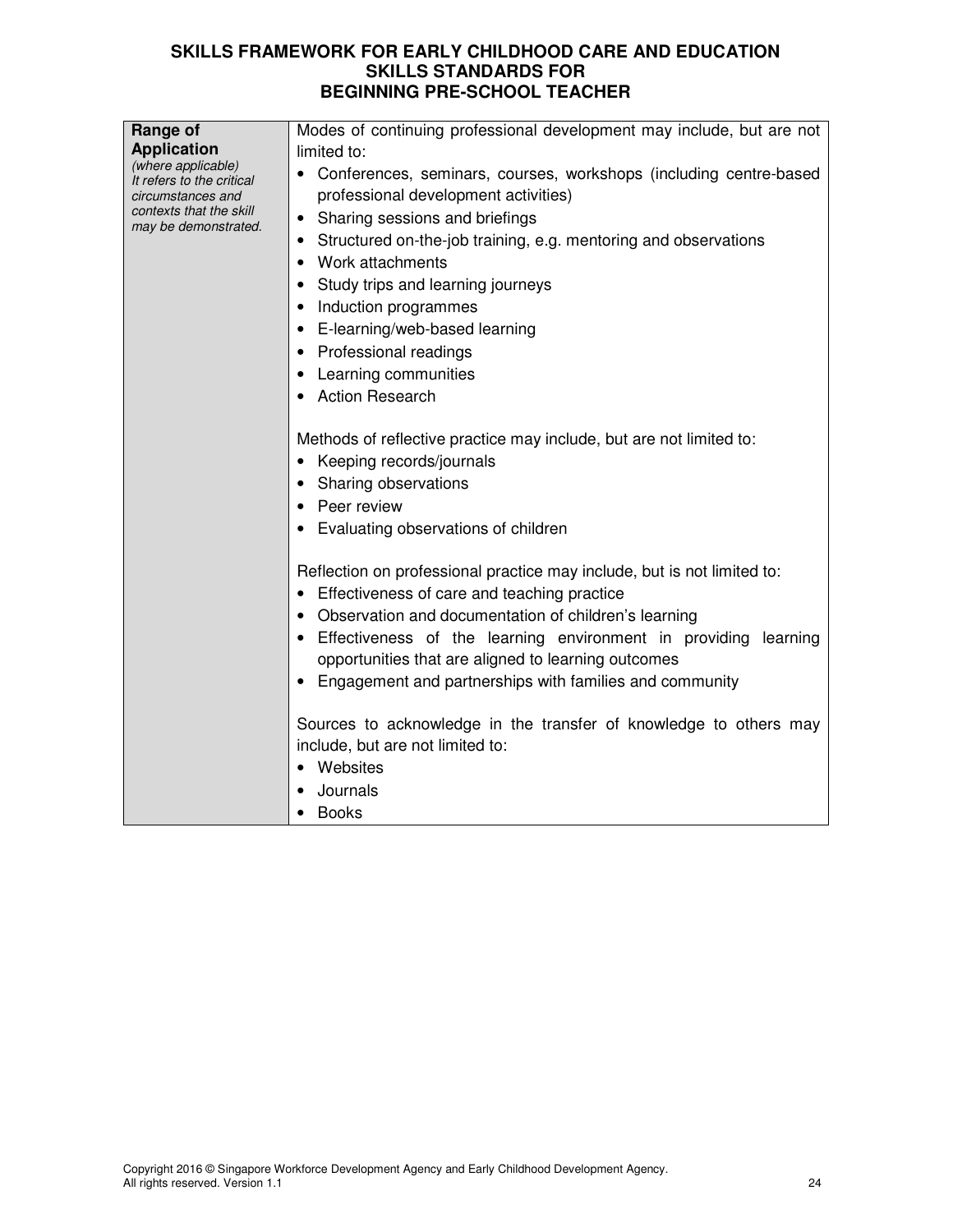| <b>Skill Code</b>                                                                                                                                                                                                             | ECC-BPC-3004-1.1                                                                                                                                                                                                                                                                                                                                                                                                                                                                                                                                                                                                                                | <b>Skill Category</b>                           | <b>Building Professional</b><br>Capacity                     |
|-------------------------------------------------------------------------------------------------------------------------------------------------------------------------------------------------------------------------------|-------------------------------------------------------------------------------------------------------------------------------------------------------------------------------------------------------------------------------------------------------------------------------------------------------------------------------------------------------------------------------------------------------------------------------------------------------------------------------------------------------------------------------------------------------------------------------------------------------------------------------------------------|-------------------------------------------------|--------------------------------------------------------------|
|                                                                                                                                                                                                                               |                                                                                                                                                                                                                                                                                                                                                                                                                                                                                                                                                                                                                                                 | <b>Skill Sub-Category</b><br>(where applicable) | Professional Values and<br><b>Ethics</b>                     |
| <b>Skill</b>                                                                                                                                                                                                                  | <b>Pre-school Teacher)</b>                                                                                                                                                                                                                                                                                                                                                                                                                                                                                                                                                                                                                      |                                                 | Demonstrate Ethical Behaviour and Professionalism (Beginning |
| <b>Skill Description</b>                                                                                                                                                                                                      | This skill describes the ability to engage in professional responsibilities<br>that contribute toward the success of children, families and programmes<br>in adherence to the core values as espoused in the AECES Code of<br>maintaining professional<br>This<br>includes<br>boundaries<br>Ethics.<br>and<br>demonstrating ethical conduct in interactions with children, families,<br>colleagues and community stakeholders. It also involves<br>being<br>accountable and responsible for one's actions, and reflecting and<br>improving on one's own practice.                                                                               |                                                 |                                                              |
| Knowledge and<br><b>Analysis</b><br>It refers to gathering,<br>cognitive processing,<br>integration and inspection<br>of facts and information<br>required to perform the<br>work tasks and activities.                       | The ability to understand:<br>Ethical standards as outlined by various national and international<br>documents<br>The core values central to the AECES Code of Ethics<br>$\bullet$<br>Expectations for ethical conduct and professional integrity in early<br>$\bullet$<br>childhood settings<br>Ethical dilemmas or issues pertaining to the care of children<br>$\bullet$<br>• Foundations of professional responsibilities and obligations within the<br><b>ECCE</b> sector<br>The influence of the AECES Code of Ethics on practice                                                                                                         |                                                 |                                                              |
| <b>Application and</b><br><b>Adaptation</b><br>It refers to the ability to<br>perform the work tasks<br>and activities required of<br>the occupation, and the<br>ability to react to and<br>manage the changes at<br>work.    | The ability to:<br>Demonstrate understanding of the core values central to the AECES<br>$\bullet$<br>Code of Ethics through behaviours and actions in the early childhood<br>setting<br>Adhere to the AECES Code of Ethics, demonstrating ethical behaviour<br>$\bullet$<br>as described within the document<br>Maintain professional boundaries in building relationships with children<br>and families<br>Engage in professional responsibilities that build toward the success<br>of children, families and the programme<br>accountable for own actions<br>and<br>decisions,<br>Be<br>accept<br>and<br>$\bullet$<br>responsibility for them |                                                 |                                                              |
| <b>Innovation and</b><br><b>Value Creation</b><br>It refers to the ability to<br>generate purposive ideas<br>to improve work<br>performance and/or<br>enhance business values<br>that are aligned to<br>organisational goals. | N/A                                                                                                                                                                                                                                                                                                                                                                                                                                                                                                                                                                                                                                             |                                                 |                                                              |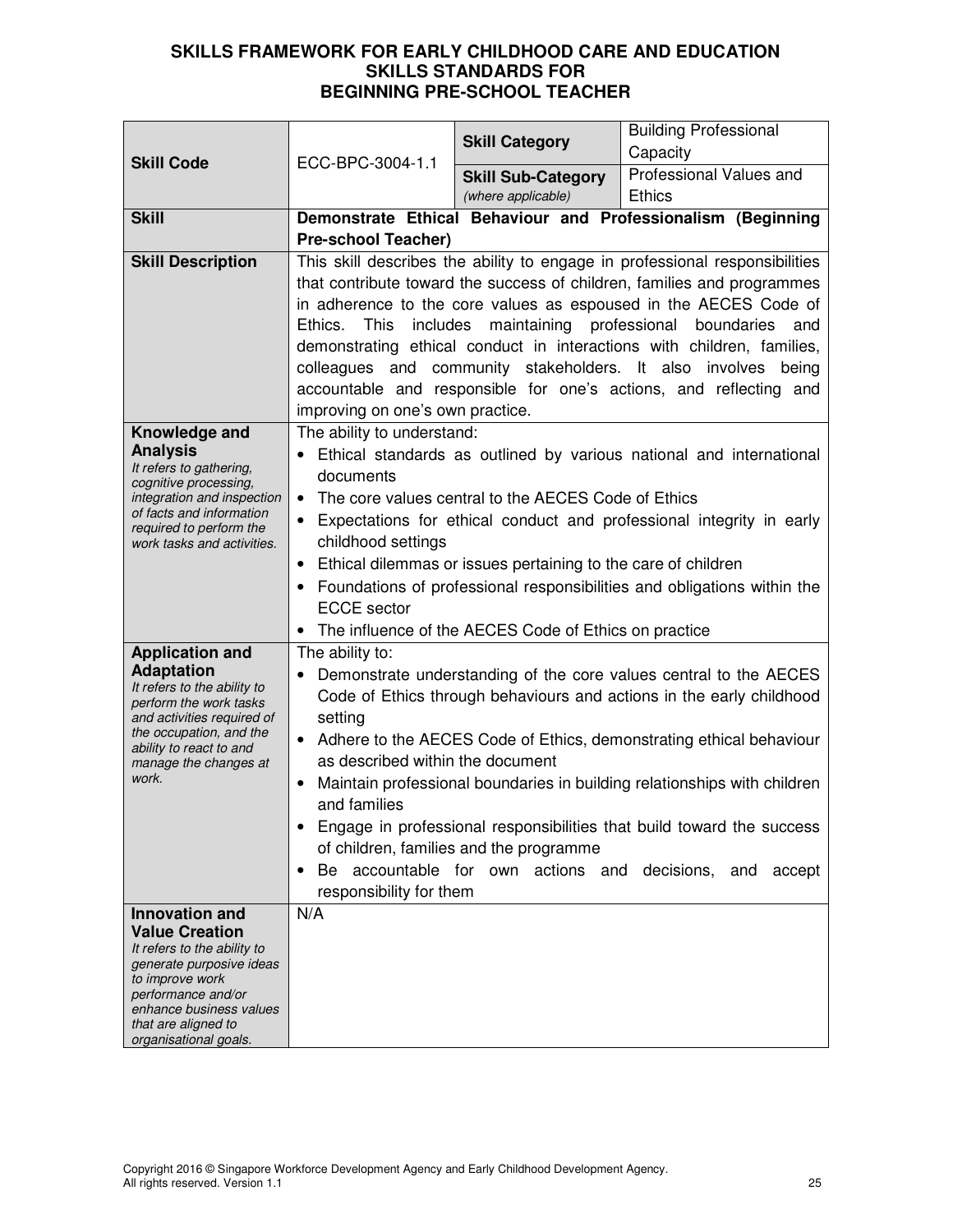|                                                                                                                                                                                                              | The ability to:                                                                                                                                                                                                          |
|--------------------------------------------------------------------------------------------------------------------------------------------------------------------------------------------------------------|--------------------------------------------------------------------------------------------------------------------------------------------------------------------------------------------------------------------------|
| <b>Social Intelligence</b><br>and Ethics<br>It refers to the ability to<br>use affective factors in<br>leadership, relationship<br>and diversity<br>management guided by<br>professional codes of<br>ethics. | Demonstrate ethical conduct in interactions with children, families,<br>colleagues and community stakeholders                                                                                                            |
| <b>Learning to Learn</b>                                                                                                                                                                                     | The ability to:                                                                                                                                                                                                          |
| It refers to the ability to<br>develop and improve<br>one's self within and<br>outside of one's area of<br>work.                                                                                             | Learn the value of ethics and professionalism from a role model<br>Reflect on professional practice and ethical values for professional<br>growth                                                                        |
| Range of<br><b>Application</b>                                                                                                                                                                               | National and international documents may include, but are not limited to:<br><b>AECES Code of Ethics</b>                                                                                                                 |
| (where applicable)<br>It refers to the critical<br>circumstances and<br>contexts that the skill                                                                                                              | United Nations Convention on the Rights of the Child and General<br>Comment No. 7                                                                                                                                        |
| may be demonstrated.                                                                                                                                                                                         | The core values central to the AECES Code of Ethics are:                                                                                                                                                                 |
|                                                                                                                                                                                                              | Being responsible in giving every child the best possible start and a<br>$\bullet$<br>happy childhood                                                                                                                    |
|                                                                                                                                                                                                              | Caring with a heart and demonstrating sound knowledge of child<br>development                                                                                                                                            |
|                                                                                                                                                                                                              | Respecting the bond between child and family within the contexts of<br>$\bullet$<br>culture, community and society                                                                                                       |
|                                                                                                                                                                                                              | Working with integrity to gain trust and support of the child, family<br>$\bullet$<br>and community                                                                                                                      |
|                                                                                                                                                                                                              | Fostering resilience with a strong support system in the face of<br>$\bullet$<br>challenges                                                                                                                              |
|                                                                                                                                                                                                              | Building positive relationships to promote harmony in a multi-racial<br>$\bullet$<br>society based on mutual trust and respect regardless of age, socio-<br>economic status, ability, gender, race, language or religion |
|                                                                                                                                                                                                              |                                                                                                                                                                                                                          |
|                                                                                                                                                                                                              | Foundations of professional responsibilities may include, but are not<br>limited to:                                                                                                                                     |
|                                                                                                                                                                                                              | Reinforcing ethical behaviour<br>$\bullet$                                                                                                                                                                               |
|                                                                                                                                                                                                              | Exercising professional discretion and judgment in handling potentially<br>challenging or unethical behaviour                                                                                                            |
|                                                                                                                                                                                                              | Supporting and complying with regulation and licensing standards                                                                                                                                                         |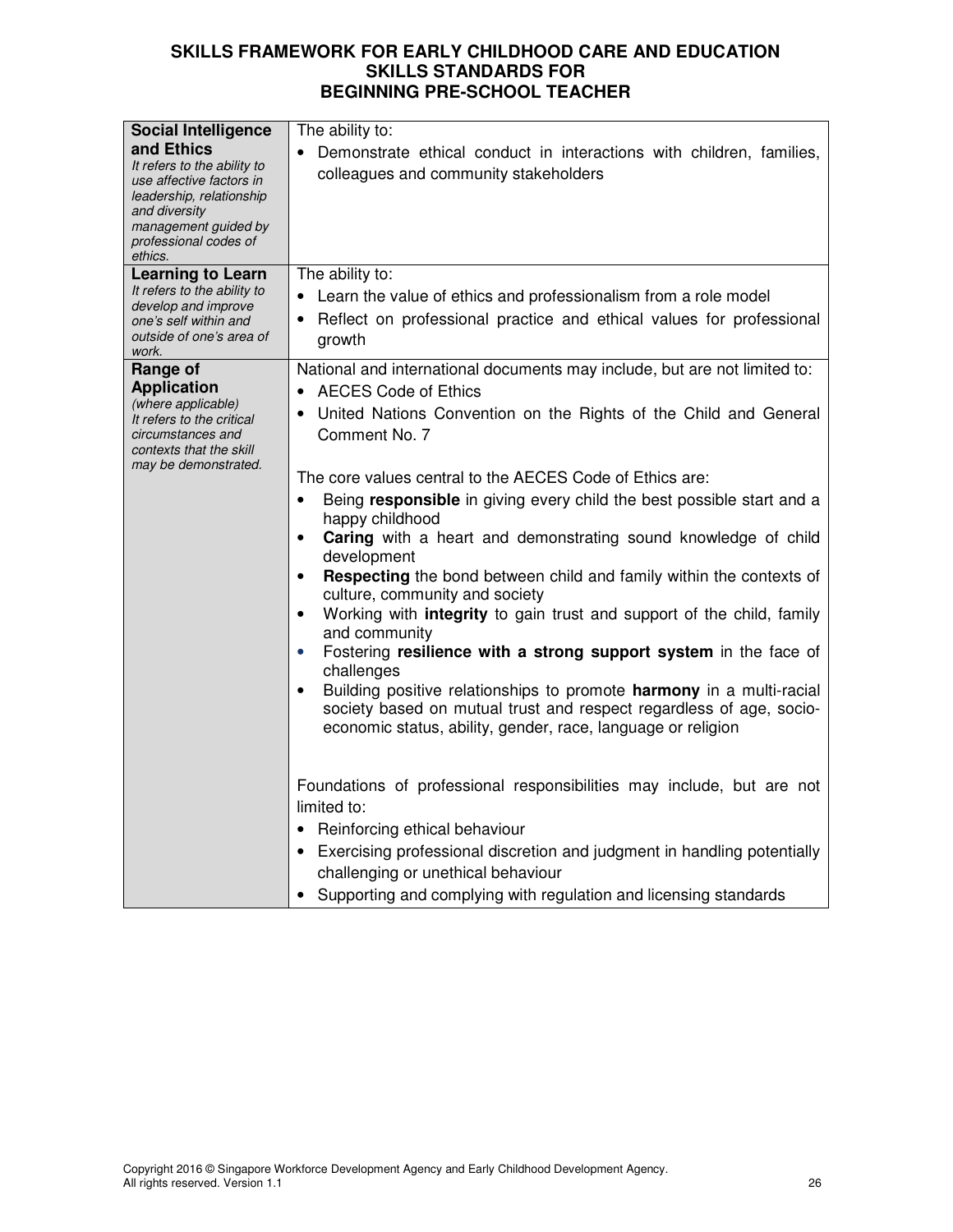| <b>Skill Code</b>                                       | ECC-BOC-3004-1.1                                                                                                                           | <b>Skill Category</b>                                       | <b>Building Organisational</b><br>Capacity                                |
|---------------------------------------------------------|--------------------------------------------------------------------------------------------------------------------------------------------|-------------------------------------------------------------|---------------------------------------------------------------------------|
|                                                         |                                                                                                                                            | <b>Skill Sub-Category</b>                                   | Teamwork and                                                              |
|                                                         |                                                                                                                                            | (where applicable)                                          | Collaboration                                                             |
| <b>Skill</b>                                            |                                                                                                                                            |                                                             | <b>Collaborate with Colleagues to Foster Positive Workplace Relations</b> |
|                                                         | (Beginning Pre-school Teacher)                                                                                                             |                                                             |                                                                           |
| <b>Skill Description</b>                                | This skill describes the ability to collaborate with colleagues to establish                                                               |                                                             |                                                                           |
|                                                         | and maintain collaborative and trusting relationships. It includes working                                                                 |                                                             |                                                                           |
|                                                         | together as a team through the use of effective interpersonal and<br>communication skills and valuing one another's suggestions and ideas. |                                                             |                                                                           |
| Knowledge and                                           | The ability to understand:                                                                                                                 |                                                             |                                                                           |
| <b>Analysis</b>                                         | $\bullet$                                                                                                                                  | The importance of positive workplace relations              |                                                                           |
| It refers to gathering,                                 | $\bullet$                                                                                                                                  | The importance of building trust within the team            |                                                                           |
| cognitive processing,<br>integration and inspection     | ٠                                                                                                                                          |                                                             | Roles and responsibilities of self in relation to colleagues within the   |
| of facts and information                                | organisation                                                                                                                               |                                                             |                                                                           |
| required to perform the<br>work tasks and activities.   | $\bullet$                                                                                                                                  | Interpersonal communication strategies                      |                                                                           |
|                                                         | $\bullet$                                                                                                                                  | Characteristics of collaborative working relationships      |                                                                           |
|                                                         |                                                                                                                                            | Building collaborative relationships with colleagues        |                                                                           |
|                                                         | $\bullet$                                                                                                                                  | Building trust and work together in and as a team           |                                                                           |
|                                                         | Different working styles<br>٠                                                                                                              |                                                             |                                                                           |
| <b>Application and</b>                                  | The ability to:                                                                                                                            |                                                             |                                                                           |
| <b>Adaptation</b><br>It refers to the ability to        | ٠                                                                                                                                          | Demonstrate effective interpersonal communication skills    |                                                                           |
| perform the work tasks                                  | $\bullet$                                                                                                                                  |                                                             | Establish and maintain collaborative and productive workplace             |
| and activities required of<br>the occupation, and the   | relationships                                                                                                                              |                                                             |                                                                           |
| ability to react to and                                 | $\bullet$                                                                                                                                  |                                                             | Apply knowledge of different working styles to foster positive            |
| manage the changes at<br>work.                          | workplace relations                                                                                                                        |                                                             |                                                                           |
| <b>Innovation and</b>                                   | N/A                                                                                                                                        |                                                             |                                                                           |
| <b>Value Creation</b>                                   |                                                                                                                                            |                                                             |                                                                           |
| It refers to the ability to<br>generate purposive ideas |                                                                                                                                            |                                                             |                                                                           |
| to improve work                                         |                                                                                                                                            |                                                             |                                                                           |
| performance and/or<br>enhance business values           |                                                                                                                                            |                                                             |                                                                           |
| that are aligned to                                     |                                                                                                                                            |                                                             |                                                                           |
| organisational goals.<br><b>Social Intelligence</b>     | The ability to:                                                                                                                            |                                                             |                                                                           |
| and Ethics                                              | Work together in, and as, a team<br>$\bullet$                                                                                              |                                                             |                                                                           |
| It refers to the ability to                             | ٠                                                                                                                                          | Respect and welcome diverse input and ideas from colleagues |                                                                           |
| use affective factors in<br>leadership, relationship    | ٠                                                                                                                                          | Acknowledge the contributions of colleagues                 |                                                                           |
| and diversity<br>management guided by                   |                                                                                                                                            |                                                             |                                                                           |
| professional codes of                                   |                                                                                                                                            |                                                             |                                                                           |
| ethics.                                                 | The ability to:                                                                                                                            |                                                             |                                                                           |
| <b>Learning to Learn</b><br>It refers to the ability to | $\bullet$                                                                                                                                  |                                                             | Recognise colleagues' contribution to a culture of continuous learning    |
| develop and improve<br>one's self within and            | in the organisation                                                                                                                        |                                                             |                                                                           |
| outside of one's area of                                |                                                                                                                                            |                                                             |                                                                           |
| work.                                                   |                                                                                                                                            |                                                             |                                                                           |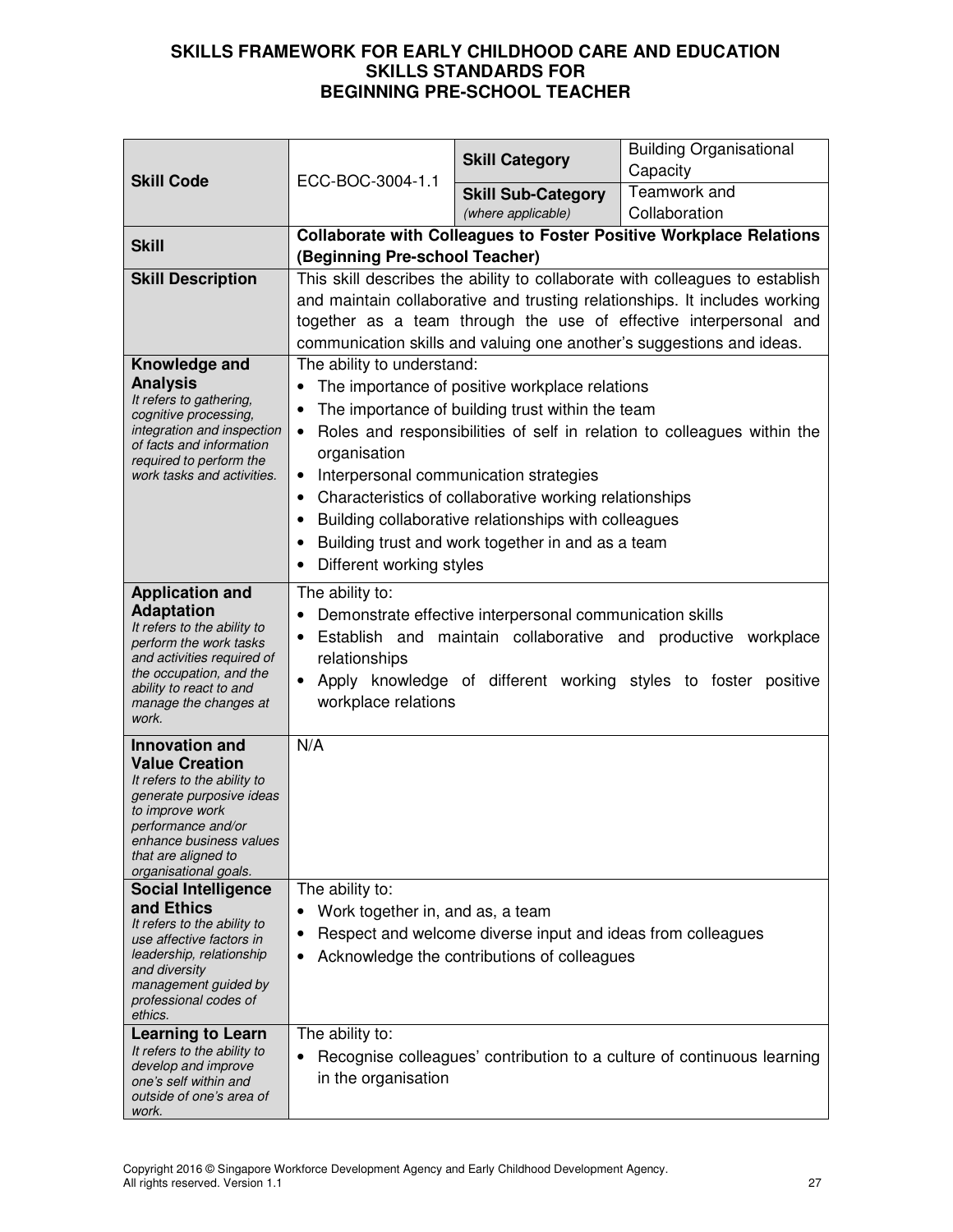| Range of<br><b>Application</b><br>(where applicable)<br>It refers to the critical<br>circumstances and<br>contexts that the skill<br>may be demonstrated. | Interpersonal communication strategies may include, but are not limited<br>to:<br>Awareness of body language<br>٠<br>Reframing, paraphrasing and reflecting<br>٠<br>Active listening<br>Conveying mutual trust and respect                                                                                       |
|-----------------------------------------------------------------------------------------------------------------------------------------------------------|------------------------------------------------------------------------------------------------------------------------------------------------------------------------------------------------------------------------------------------------------------------------------------------------------------------|
|                                                                                                                                                           | Roles and responsibilities of self in relation to colleagues within the<br>organisation may include, but are not limited to:<br>• Understanding of group dynamics<br>Alignment to centre vision, mission and values<br>Understanding how one's role fits into the centre's strategic plans                       |
|                                                                                                                                                           | Building collaborative relationships with colleagues may include, but are<br>not limited to:<br>Interpersonal communication skills<br>Intrapersonal communication skills<br>Understanding and respecting different working styles<br>Active participation in meetings, projects and decision-making<br>platforms |
|                                                                                                                                                           | maintain collaborative and<br>Establish and<br>productive<br>workplace<br>relationships may include, but are not limited to:<br>Treating colleagues with consideration, respect and empathy<br>Providing positive feedback to colleagues<br>Open, honest and effective communication with colleagues             |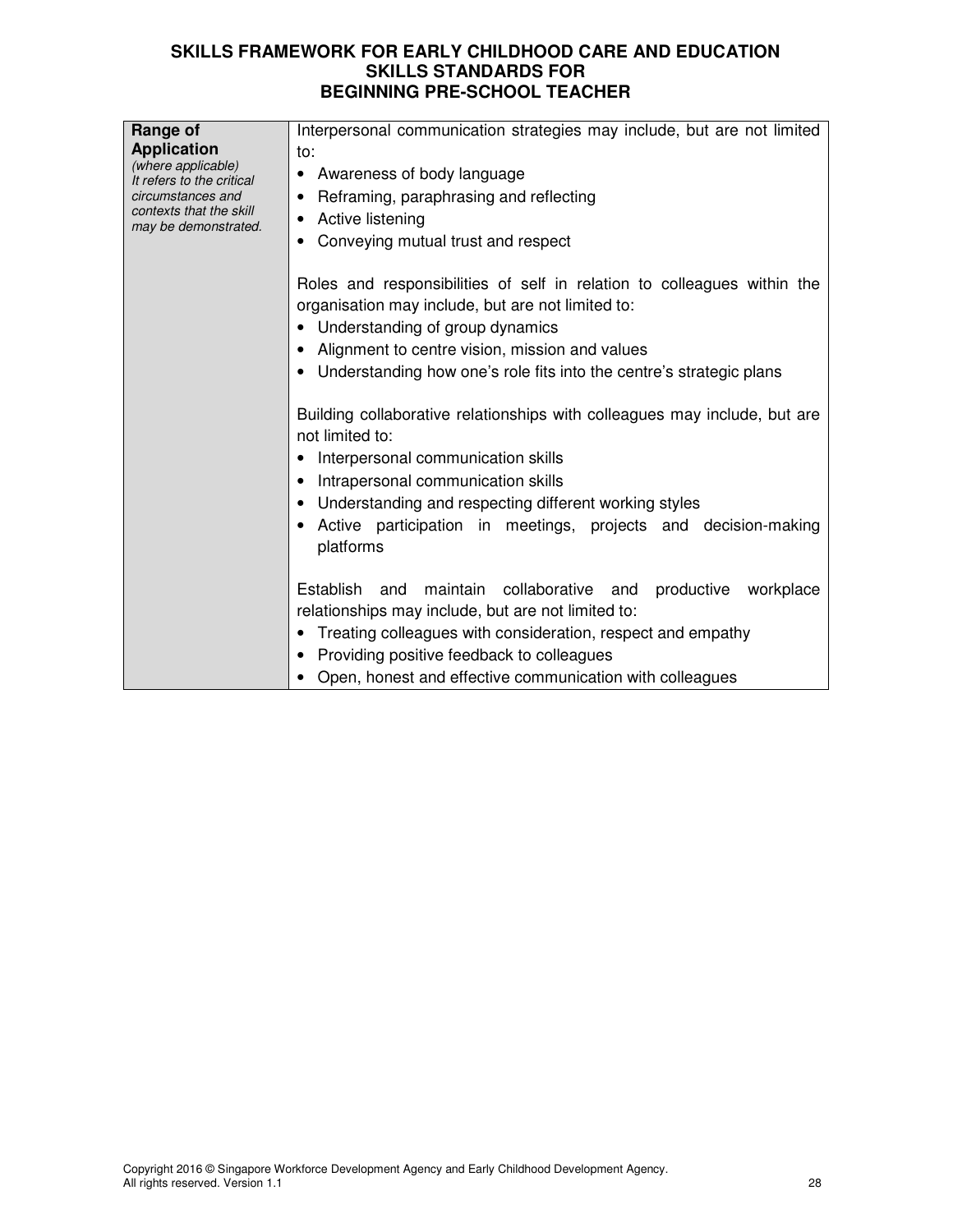| <b>Skill Code</b>                                                                                                                                                                                                             | ECC-BOC-3005-1.1                                                                                                                                                                                                                                                                               | <b>Skill Category</b>                                                                                                                      | <b>Building Organisational</b><br>Capacity                                                                                                          |
|-------------------------------------------------------------------------------------------------------------------------------------------------------------------------------------------------------------------------------|------------------------------------------------------------------------------------------------------------------------------------------------------------------------------------------------------------------------------------------------------------------------------------------------|--------------------------------------------------------------------------------------------------------------------------------------------|-----------------------------------------------------------------------------------------------------------------------------------------------------|
|                                                                                                                                                                                                                               |                                                                                                                                                                                                                                                                                                | <b>Skill Sub-Category</b><br>(where applicable)                                                                                            | Teamwork and<br>Collaboration                                                                                                                       |
|                                                                                                                                                                                                                               |                                                                                                                                                                                                                                                                                                |                                                                                                                                            |                                                                                                                                                     |
| <b>Skill</b>                                                                                                                                                                                                                  |                                                                                                                                                                                                                                                                                                | <b>Engage in Centre Initiatives and Programmes</b>                                                                                         |                                                                                                                                                     |
| <b>Skill Description</b>                                                                                                                                                                                                      | This skill describes the ability to understand the childcare centre's vision,<br>mission and values in relation to the centre's initiatives and programmes<br>and contribute ideas and work with various stakeholders for the<br>successful implementation of such initiatives and programmes. |                                                                                                                                            |                                                                                                                                                     |
| Knowledge and<br><b>Analysis</b><br>It refers to gathering,<br>cognitive processing,<br>integration and inspection<br>of facts and information<br>required to perform the<br>work tasks and activities.                       | The ability to understand:<br>$\bullet$<br>$\bullet$<br>programmes                                                                                                                                                                                                                             | The objectives of the centre's initiatives and programmes                                                                                  | The importance of engaging in the centre's initiatives and programmes<br>The centre's vision, mission and values in relation to its initiatives and |
| <b>Application and</b><br><b>Adaptation</b><br>It refers to the ability to<br>perform the work tasks<br>and activities required of<br>the occupation, and the<br>ability to react to and<br>manage the changes at<br>work.    | The ability to:<br>٠<br>٠<br>initiatives and programmes                                                                                                                                                                                                                                        | Contribute to the centre's initiatives and programmes                                                                                      | Discuss and provide input on the centre's initiatives and programmes<br>Engage with the different stakeholders involved in the centre's             |
| <b>Innovation and</b><br><b>Value Creation</b><br>It refers to the ability to<br>generate purposive ideas<br>to improve work<br>performance and/or<br>enhance business values<br>that are aligned to<br>organisational goals. | N/A                                                                                                                                                                                                                                                                                            |                                                                                                                                            |                                                                                                                                                     |
| <b>Social Intelligence</b><br>and Ethics<br>It refers to the ability to<br>use affective factors in<br>leadership, relationship<br>and diversity<br>management guided by<br>professional codes of<br>ethics.                  | N/A                                                                                                                                                                                                                                                                                            |                                                                                                                                            |                                                                                                                                                     |
| <b>Learning to Learn</b><br>It refers to the ability to<br>develop and improve<br>one's self within and<br>outside of one's area of<br>work.                                                                                  | N/A                                                                                                                                                                                                                                                                                            |                                                                                                                                            |                                                                                                                                                     |
| Range of<br><b>Application</b><br>(where applicable)<br>It refers to the critical<br>circumstances and<br>contexts that the skill<br>may be demonstrated.                                                                     | Social and charity events<br>٠<br>٠<br>٠                                                                                                                                                                                                                                                       | Health-related initiatives and programmes<br>Curriculum-related initiatives and programmes<br>Community-related initiatives and programmes | Centre initiatives and programmes may include, but are not limited to:                                                                              |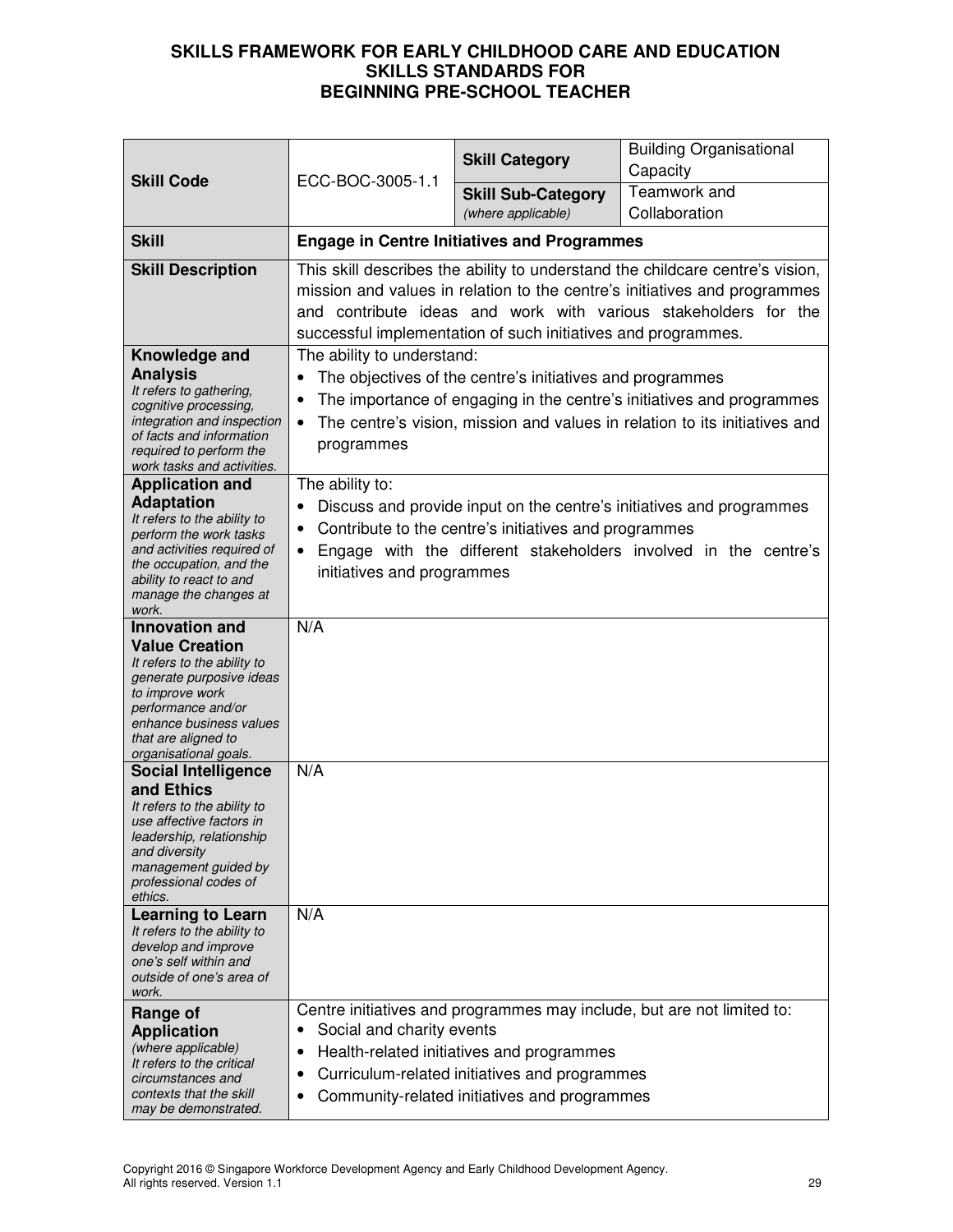| <b>Skill Code</b>                                       | ECC-BOC-3006-1                                                                                                                                                                                   | <b>Skill Category</b>                                         | <b>Building Organisational</b><br>Capacity                                                                                                      |
|---------------------------------------------------------|--------------------------------------------------------------------------------------------------------------------------------------------------------------------------------------------------|---------------------------------------------------------------|-------------------------------------------------------------------------------------------------------------------------------------------------|
|                                                         |                                                                                                                                                                                                  | <b>Skill Sub-Category</b><br>(where applicable)               | Visioning and Planning                                                                                                                          |
| <b>Skill</b>                                            |                                                                                                                                                                                                  |                                                               | Demonstrate Understanding of the Centre's Vision, Mission and                                                                                   |
| <b>Skill Description</b>                                | <b>Values (Beginning Pre-school Teacher)</b>                                                                                                                                                     |                                                               |                                                                                                                                                 |
|                                                         | This skill describes the ability to demonstrate and uphold the childcare<br>centre's vision, mission and values through maintaining professional                                                 |                                                               |                                                                                                                                                 |
|                                                         |                                                                                                                                                                                                  |                                                               | ethics in daily practice. It also includes articulating the centre's rationale                                                                  |
|                                                         |                                                                                                                                                                                                  |                                                               | to various stakeholders, developing a personal set of beliefs and values                                                                        |
|                                                         |                                                                                                                                                                                                  |                                                               | as an educator and sharing feedback to ensure the relevance of the                                                                              |
|                                                         | vision, mission and values.                                                                                                                                                                      |                                                               |                                                                                                                                                 |
| Knowledge and<br><b>Analysis</b>                        | The ability to understand:                                                                                                                                                                       | The centre's vision, mission and values                       |                                                                                                                                                 |
| It refers to gathering,                                 | $\bullet$                                                                                                                                                                                        |                                                               | The rationale behind the centre's vision, mission and values and its                                                                            |
| cognitive processing,<br>integration and inspection     | long term direction                                                                                                                                                                              |                                                               |                                                                                                                                                 |
| of facts and information<br>required to perform the     | $\bullet$                                                                                                                                                                                        | How one's actions support the centre's objectives             |                                                                                                                                                 |
| work tasks and activities.                              | $\bullet$                                                                                                                                                                                        |                                                               | The importance of maintaining professional ethics to uphold the                                                                                 |
|                                                         | centre's vision, mission and values                                                                                                                                                              |                                                               |                                                                                                                                                 |
|                                                         | $\bullet$                                                                                                                                                                                        | Strategies to support the centre's vision, mission and values |                                                                                                                                                 |
| <b>Application and</b>                                  | The ability to:                                                                                                                                                                                  |                                                               |                                                                                                                                                 |
| <b>Adaptation</b><br>It refers to the ability to        | Be able to identify key stakeholders<br>$\bullet$                                                                                                                                                |                                                               |                                                                                                                                                 |
| perform the work tasks<br>and activities required of    | Articulate to key stakeholders the rationale behind the vision, mission<br>$\bullet$<br>and values of the centre<br>Align daily practice to the centre's vision, mission and values<br>$\bullet$ |                                                               |                                                                                                                                                 |
| the occupation, and the                                 |                                                                                                                                                                                                  |                                                               |                                                                                                                                                 |
| ability to react to and<br>manage the changes at        | Support the centre's vision, mission and values by demonstrating such                                                                                                                            |                                                               |                                                                                                                                                 |
| work.                                                   | values in daily work                                                                                                                                                                             |                                                               |                                                                                                                                                 |
| <b>Innovation and</b><br><b>Value Creation</b>          | The ability to:                                                                                                                                                                                  |                                                               |                                                                                                                                                 |
| It refers to the ability to                             |                                                                                                                                                                                                  |                                                               | Provide feedback on the centre's vision, mission and values during<br>periodic reviews with the centre's leaders, to ensure that they are still |
| generate purposive ideas<br>to improve work             |                                                                                                                                                                                                  | relevant for current challenges and environment               |                                                                                                                                                 |
| performance and/or<br>enhance business values           |                                                                                                                                                                                                  |                                                               |                                                                                                                                                 |
| that are aligned to                                     |                                                                                                                                                                                                  |                                                               |                                                                                                                                                 |
| organisational goals.<br><b>Social Intelligence</b>     | The ability to:                                                                                                                                                                                  |                                                               |                                                                                                                                                 |
| and Ethics                                              |                                                                                                                                                                                                  |                                                               | Understand the importance of maintaining professional ethics to                                                                                 |
| It refers to the ability to<br>use affective factors in |                                                                                                                                                                                                  | uphold the centre's vision, mission and values with integrity |                                                                                                                                                 |
| leadership, relationship<br>and diversity               | $\bullet$                                                                                                                                                                                        |                                                               | Develop a core set of beliefs and values as an early childhood                                                                                  |
| management guided by                                    |                                                                                                                                                                                                  | educator aligned to the centre's vision, mission and values   |                                                                                                                                                 |
| professional codes of<br>ethics.                        |                                                                                                                                                                                                  |                                                               |                                                                                                                                                 |
| <b>Learning to Learn</b><br>It refers to the ability to | The ability to:                                                                                                                                                                                  |                                                               |                                                                                                                                                 |
| develop and improve                                     |                                                                                                                                                                                                  |                                                               | Participate in discussions during periodic reviews of the centre's                                                                              |
| one's self within and<br>outside of one's area of       | vision, mission and values                                                                                                                                                                       |                                                               |                                                                                                                                                 |
| work.                                                   |                                                                                                                                                                                                  |                                                               |                                                                                                                                                 |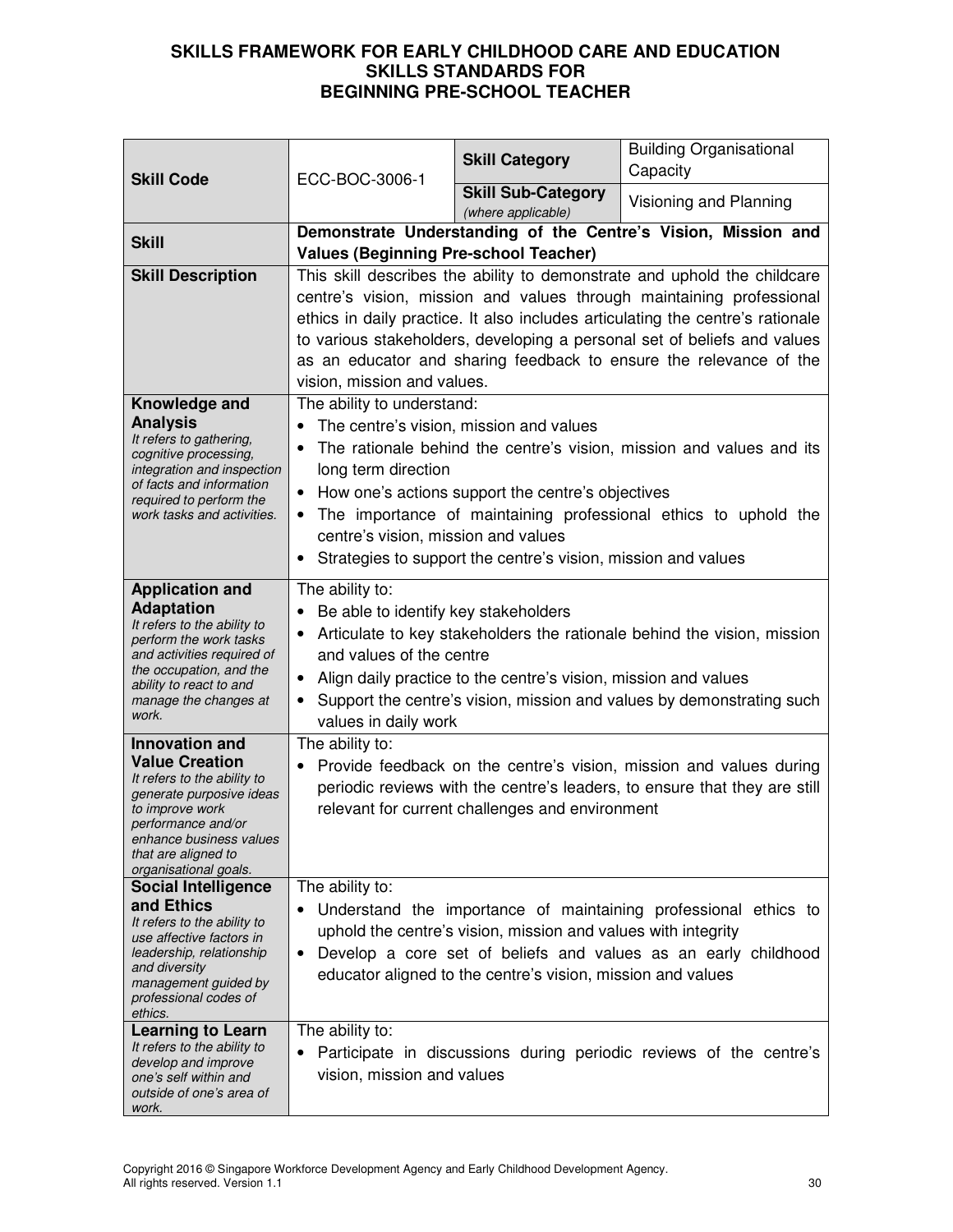| Range of                  | N/A |
|---------------------------|-----|
| <b>Application</b>        |     |
| (where applicable)        |     |
| It refers to the critical |     |
| circumstances and         |     |
| contexts that the skill   |     |
| may be demonstrated.      |     |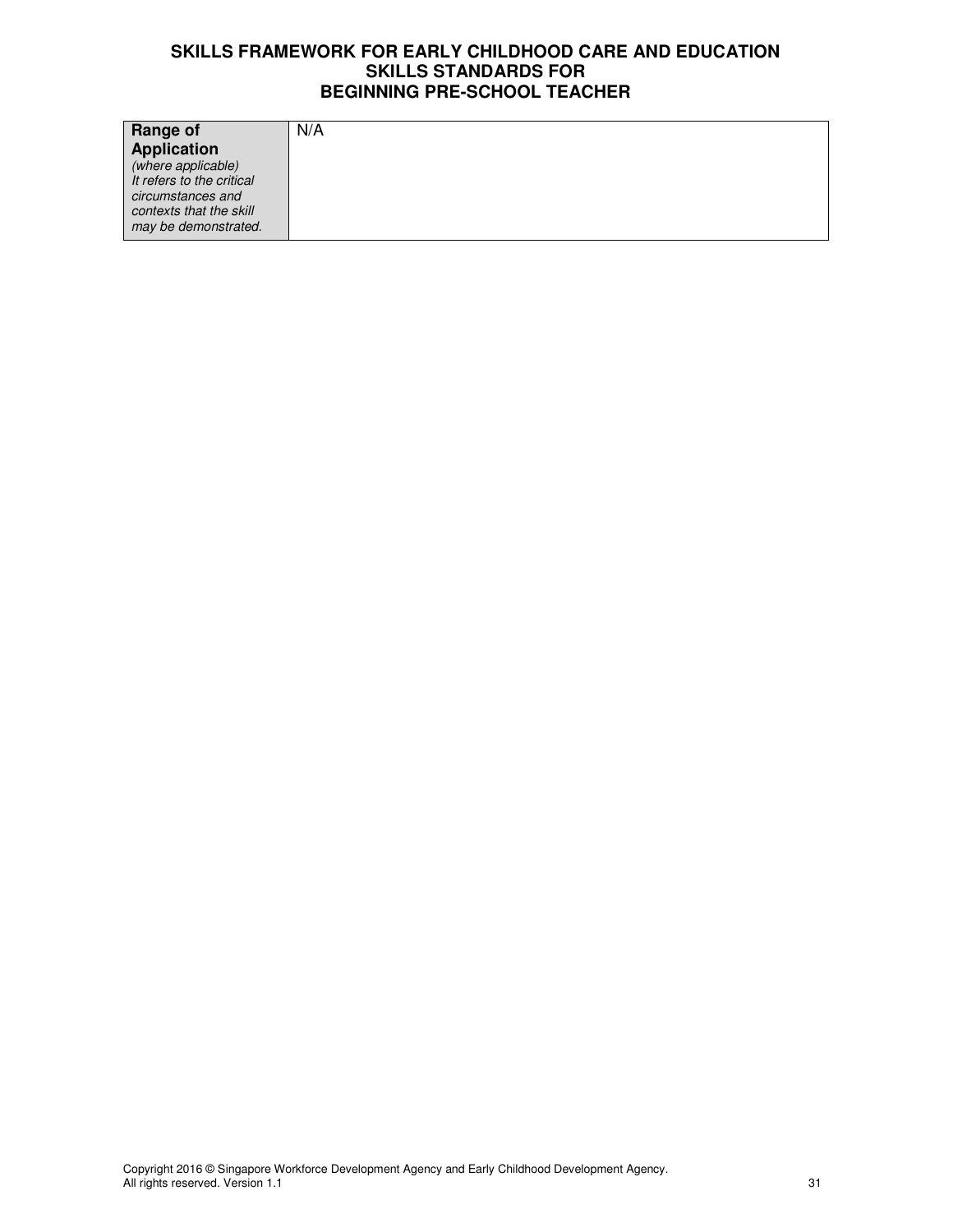# **Version Control**

| <b>Version</b> | <b>Date</b> | <b>Changes Made</b> | <b>Edited by</b> |
|----------------|-------------|---------------------|------------------|
|                | Oct 2016    | Initial Version     | ECDA/WDA         |
|                |             |                     |                  |
|                |             |                     |                  |